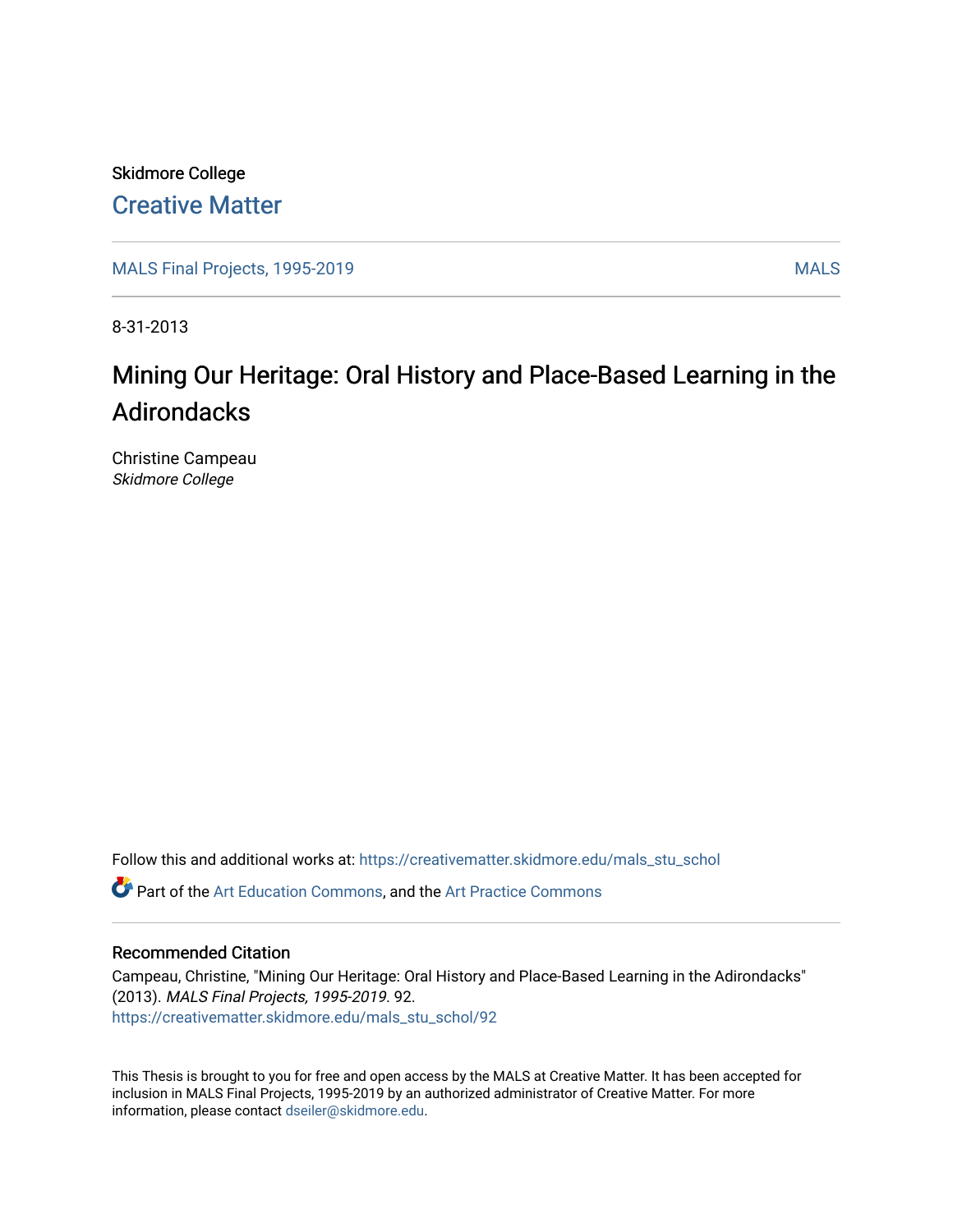# Mining Our Heritage:

### Oral History and Place-Based Learning in the Adirondacks

Christine Campeau

### **Skidmore College** August 2013 Advisors: Patricia West McKay, Dale Willman

Final project submitted in partial fulfillment of the requirements for the degree of Masters of Arts in Liberal Studies

## The Master of Arts Program in Liberal Studies Skidmore College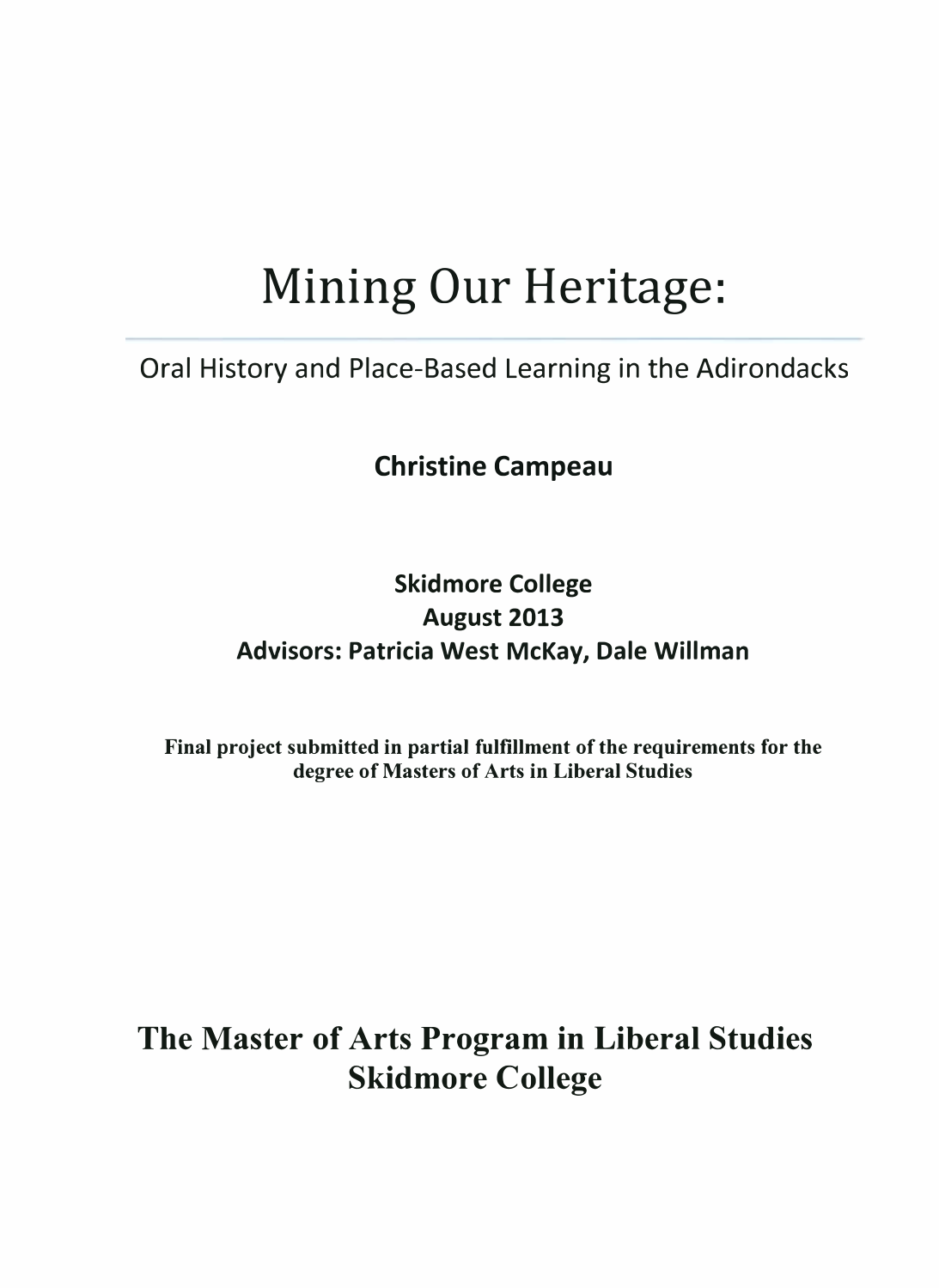#### Abstract:

Cultural history museums and historic sites recognize the power of storytelling to engage and educate their visitors. Public schools ingrained in a standards-based curriculum often overlook the value of family stories and local history. The emerging discipline of placebased education offers a pedagogical approach that uses the local community as the focal point, providing a unique curriculum that extends beyond the traditional school walls. Oral history is a fundamental methodology for connecting students to regional history and culture, and is an ideal introduction to the broader theoretical perspective of place-based education. This research explores the concept of using oral history to initiate a place-based program of study by using excerpts from interviews archived at the Adirondack Museum. These narratives offer a glimpse into the richly compelling history of the mining industry in the Adirondacks and form the basis for a place-based unit of study.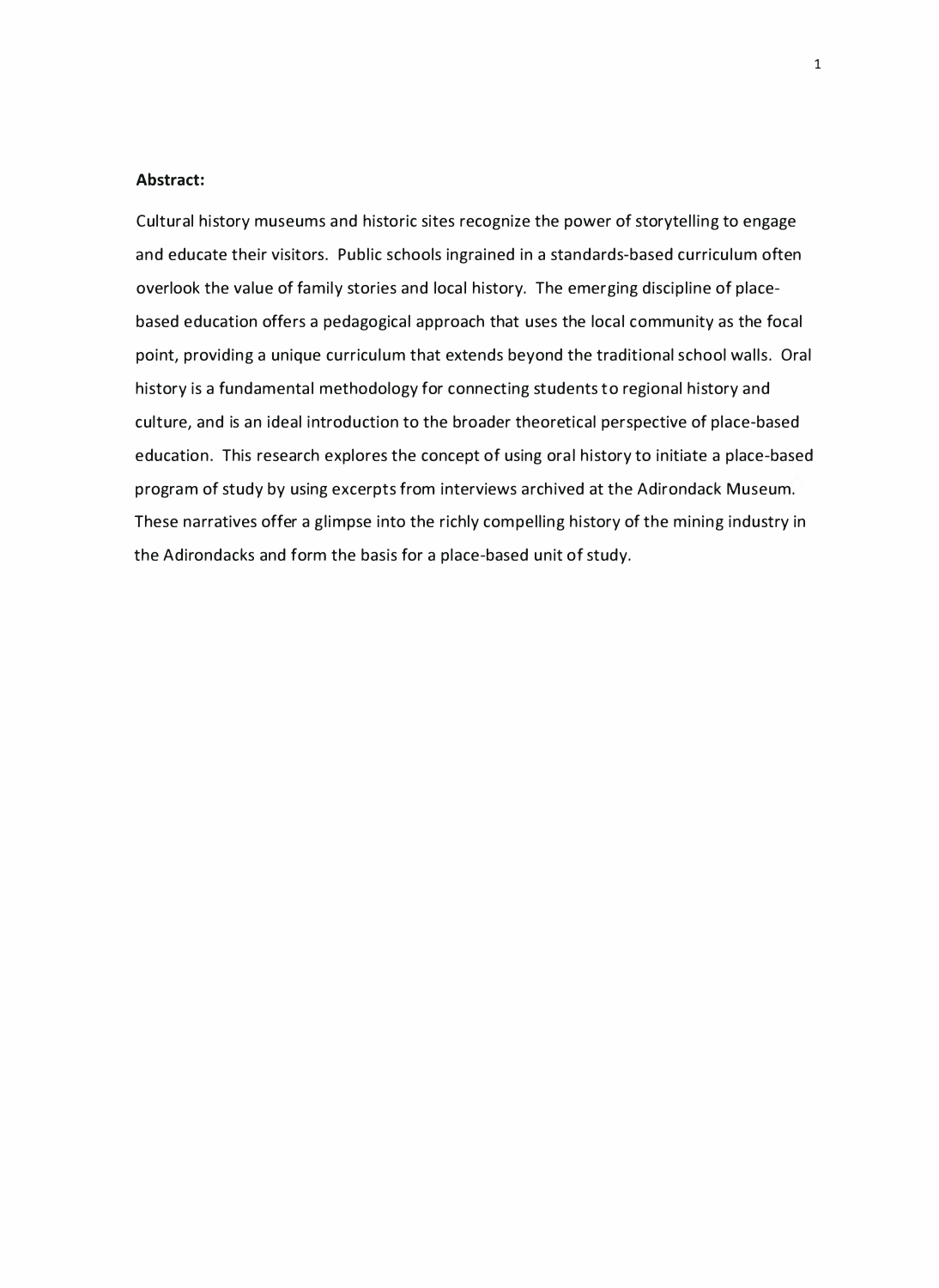| <b>Table of Contents:</b>                    | Page:          |
|----------------------------------------------|----------------|
| A Peopled Park. A Storied Place.             | $\overline{3}$ |
| <b>Mining Place</b>                          | 6              |
| <b>Place-based Education</b>                 | 9              |
| Learning Standards and Place                 | 13             |
| Oral History and Place                       | 18             |
| Passive v. Active Oral History               | 24             |
| Working                                      | 26             |
| Case Study: Mining in the Adirondacks        | 27             |
| <b>Workplace Bullying and Discrimination</b> | 37             |
| Bringing Place into the Classroom            | 42             |
| Conclusion                                   | 49             |
| Appendix A: Sample Lesson Plan               | 52             |
| <b>Works Cited</b>                           | 55             |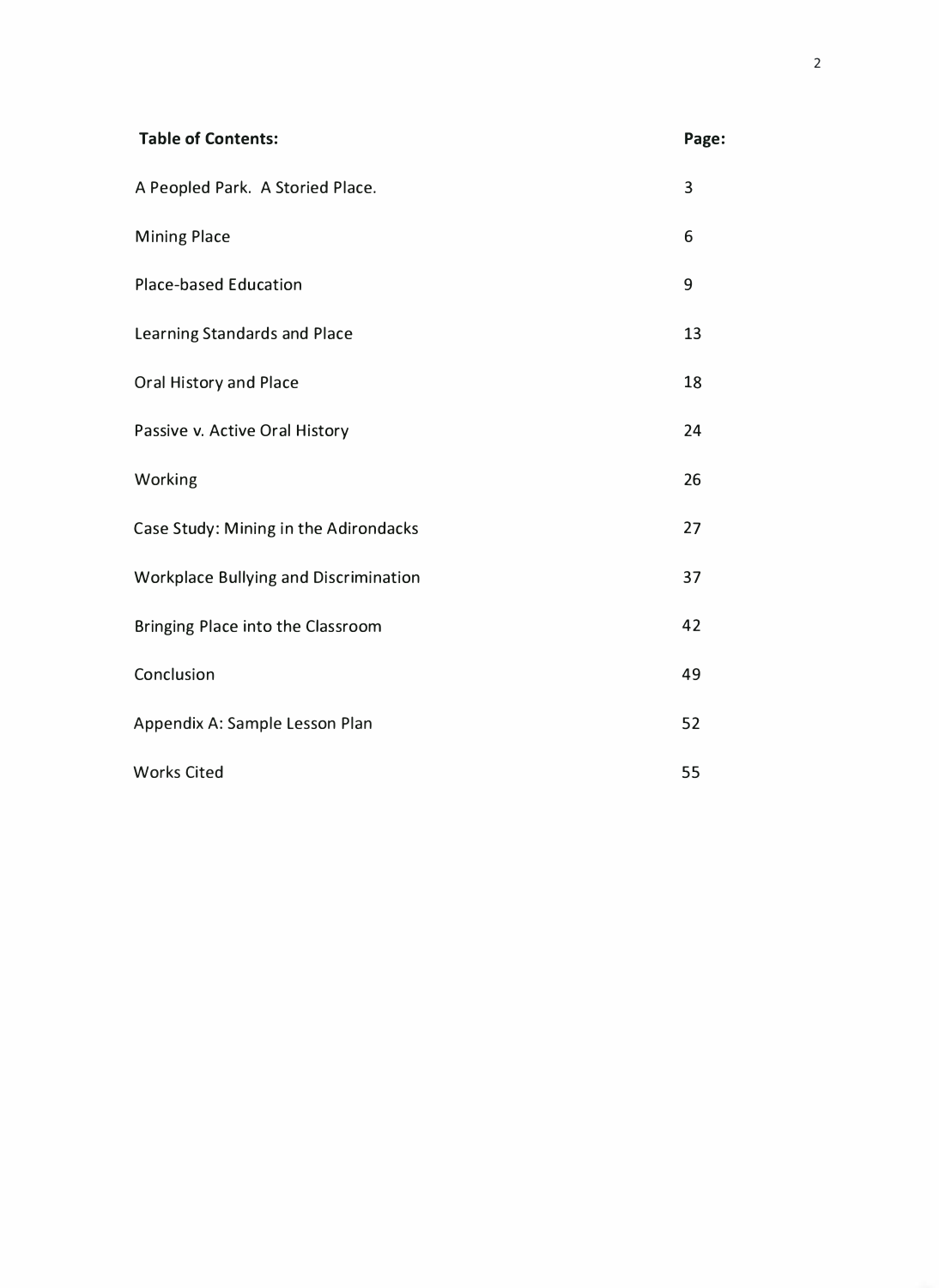Good history requires a good story. In essence, that's what oral history is, a story that helps students in their search for more reality, for direct experience and for first-person testimony (Whitman 16).

#### A Peopled Park. A Storied Place.

The Adirondack Park in northeastern New York State is a six million acre amalgam of public and private land, the largest designated wilderness area in the lower forty-eight states. Within this state park there are approximately 130,000 year round residents, many of whom descend from generations of families who settled the region. There are also thousands more seasonal home owners. The Park is a unique paradox of preserved and inhabited wilderness, an unusual hybrid of state-owned public holdings and private property. It is a land of abundant resources where extractive industries once dominated the economy. The Park is a model for wilderness preservation, formed in part in response to destructive practices of the extractive industries. Yet these industries served as a livelihood to inhabitants of this land for decades. Sixty school districts serving nearly fifty thousand students fall within the Park's boundary. These students live within a rich landscape that could provide the K-12 curriculum with community-based experiences.

Stories of Adirondack life are filled with the joy and strife of living with wilderness. The stories recount the wonder of nature, struggles with community members and outsiders, terrifying work incidents, and pride of persevering. These stories have the ability to ignite curiosity and engage students in learning that directly connects them to the distinctive place in which they live. Most good stories include something thrilling, and have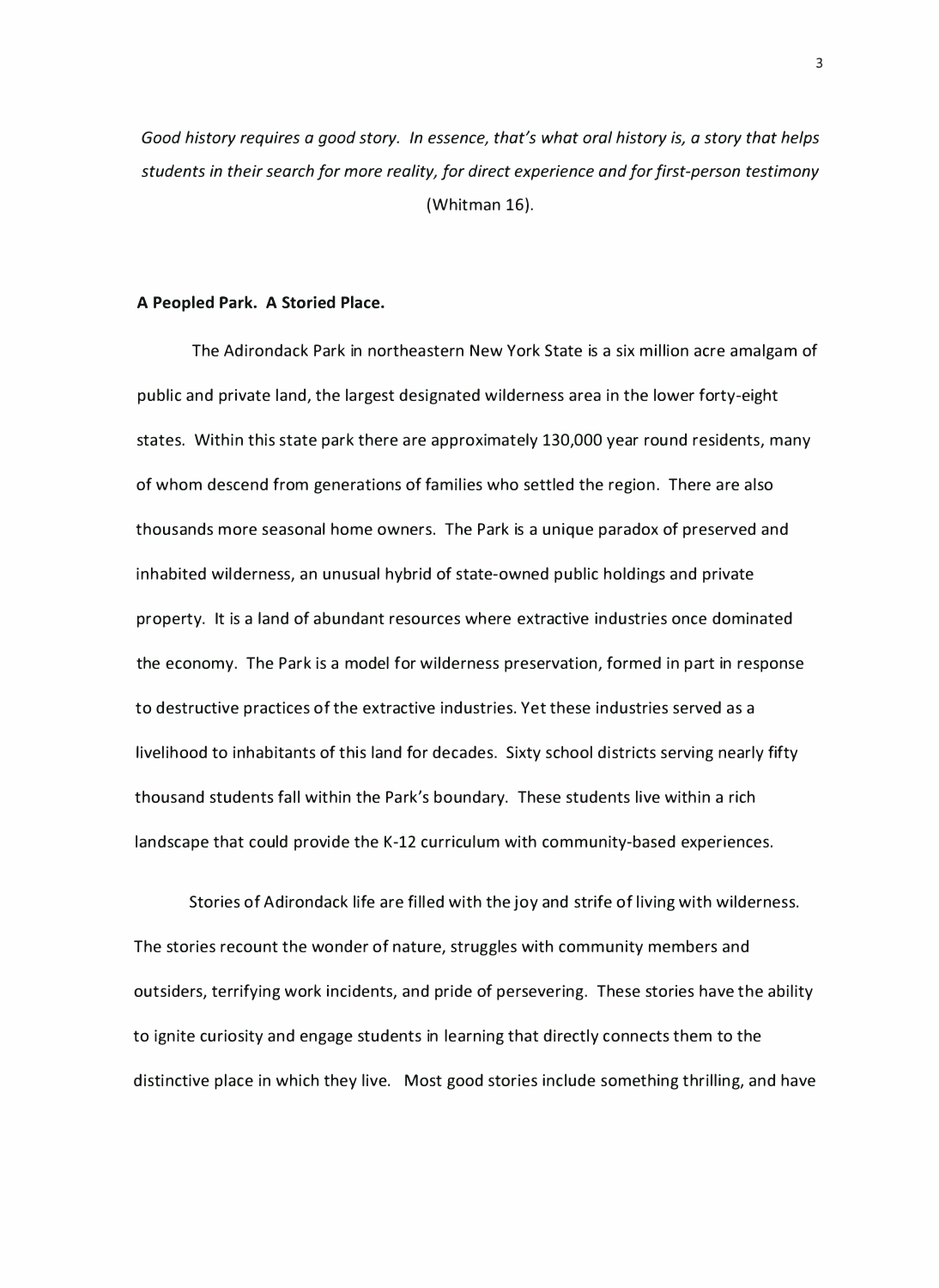sad parts and scary parts. These are stories we grow up with, heard again and again, to be retold again and again. These stories are part of community history. "Family history leads to community history, and community history leads to national and world history and history includes all other disciplines" (Umphrey, The Power of Community-Centered Education 120). Although stories Adirondackers tell are often unique to this region, they hold a thread to the larger world. The community stories help to establish a connectedness to place. However, they do not leave a person solely in one place, wearing blinders and not seeing what is beyond. "The point is that history begins at home, inevitably; but it does not end there. With local history as a starting point the student is drawn into a whole host of relationships that lead him into the world at large" (Mumford quoted in Kammen 89). Using community stories as a curricular lens helps students understand that their home, their history and they themselves are all an important part of the global story.

Teachers and students entrenched in traditional classroom teaching and learning often forget the value of family stories and local history. Teachers taxed with covering "required" material overlook a wealth of knowledge available in the community outside the school walls and in the homes of each of their students. Students lethargic from sitting and listening to a history they do not understand or care about can be energized by hearing about their own heritage and culture. Local stories offer the 'reality' Whitman refers to. "By participating in oral history projects students and teachers learn that education is not something you receive and imbibe (or impart and impose), but rather something you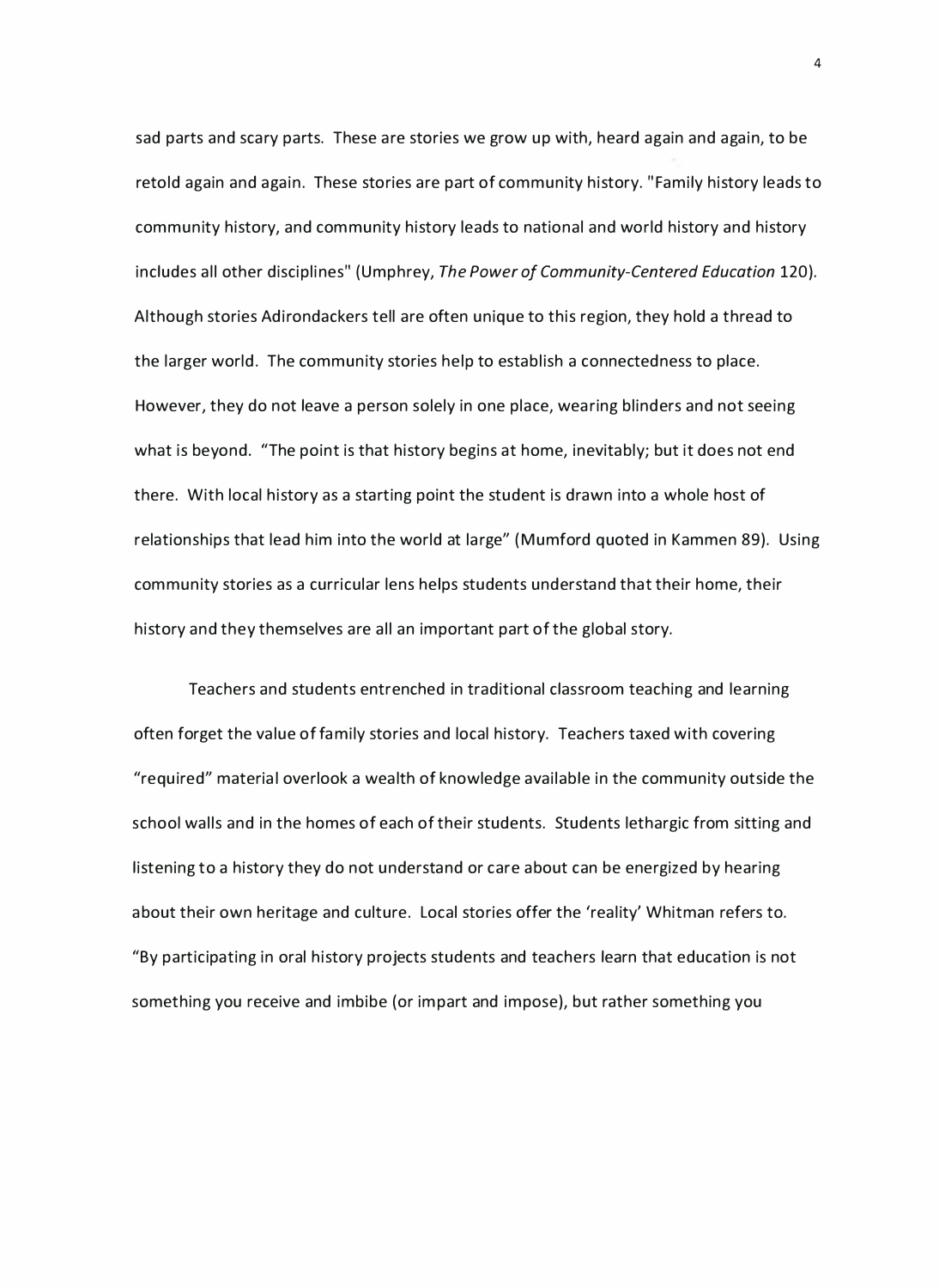create" (Lanman xiv). Students allowed to help create their own education are more invested in the outcome.

J

Young people are drawn to adventure. They wake up and join the conversation, excited by the power of the real (Umphrey, The Power of Community-Centered Education 5 ).

Michael Umphrey is the Director of the Montana Heritage Project, which has been described as a "modern version of old barn-raising parties" (Umphrey, "The Power of the Real" 4). Since its inception in 1995, the Montana Heritage Project, in partnership with the American Folklife Center at the Library of Congress, has been "connecting students with community members in the construction of the history, heritage, and folklore of their particular place on earth" (Umphrey, The Power of Community-Centered Education vi). Ethnographic inquiry and documentation of everyday lives is central to their work. If one were to pluck key words from Umphrey's quote above, conversation and real jump out. Throughout the texts researched for this writing the words real, relevant, authentic, meaningful and reality-based appear again and again in reference to the type of learning students should be receiving. Scholars and proponents of both place-based education and oral history use these terms to describe an experience that is educational and engaging for students. Based on the evidence in this scholarly research, students who have the opportunity to interact with and interview people who share their community as part of their course of study are engaged in a real and authentic experience. It is knowledge straight from the proverbial "horse's mouth." Like the Library of Congress, regional museums and historic sites hold documentation of everyday lives. These sites engage their

5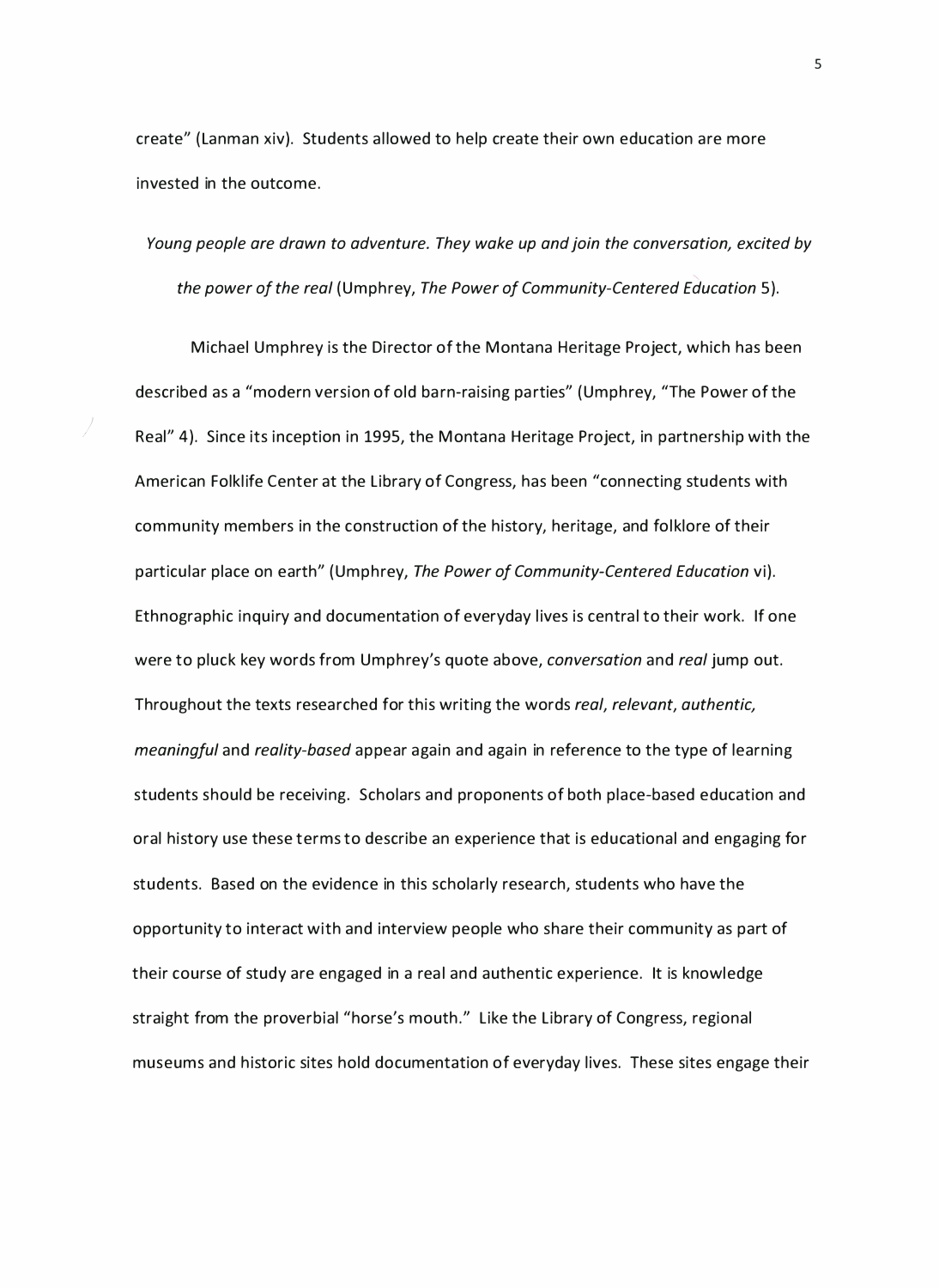visitors with community stories and authentic artifacts, and offer the power of the real. School and museum partnerships offer a teamwork approach to providing students with access to authentic experiences, much like old time barn-raising. Years of experience as a Museum Educator at a regional history museum have proven to this author that students are intrigued by what is real. A common question I hear when presenting primary source material and authentic objects to students is, "Are these real?" These experiences, as well as ethnographic research done for program development, formed the basis for this study.

#### Mining Place

In 2010 the Adirondack Museum was awarded a planning grant from the National Endowment for the Humanities (NEH) for a new exhibit on the mining industry in the Adirondacks. Dating back to the early 1800s, eleven minerals have been commercially mined throughout the region. Only two minerals continue to be mined in the Park today. As part of the research, staff interviewed many local residents who had ties to the mining industry. Conducting the interviews was a profound learning experience for museum staff. The interviews revealed the dangerous aspects of the extractive work. They also exposed evidence of workplace bullying and deep-seated racism. If students had been present for the interviews they would have gained valuable knowledge about their communities. Would the experience have given them an authentic, real world experience? Would they have felt more connected to their place and more engaged in their education? How might the learning been transferred to the classroom? These essential questions will be explored throughout this writing.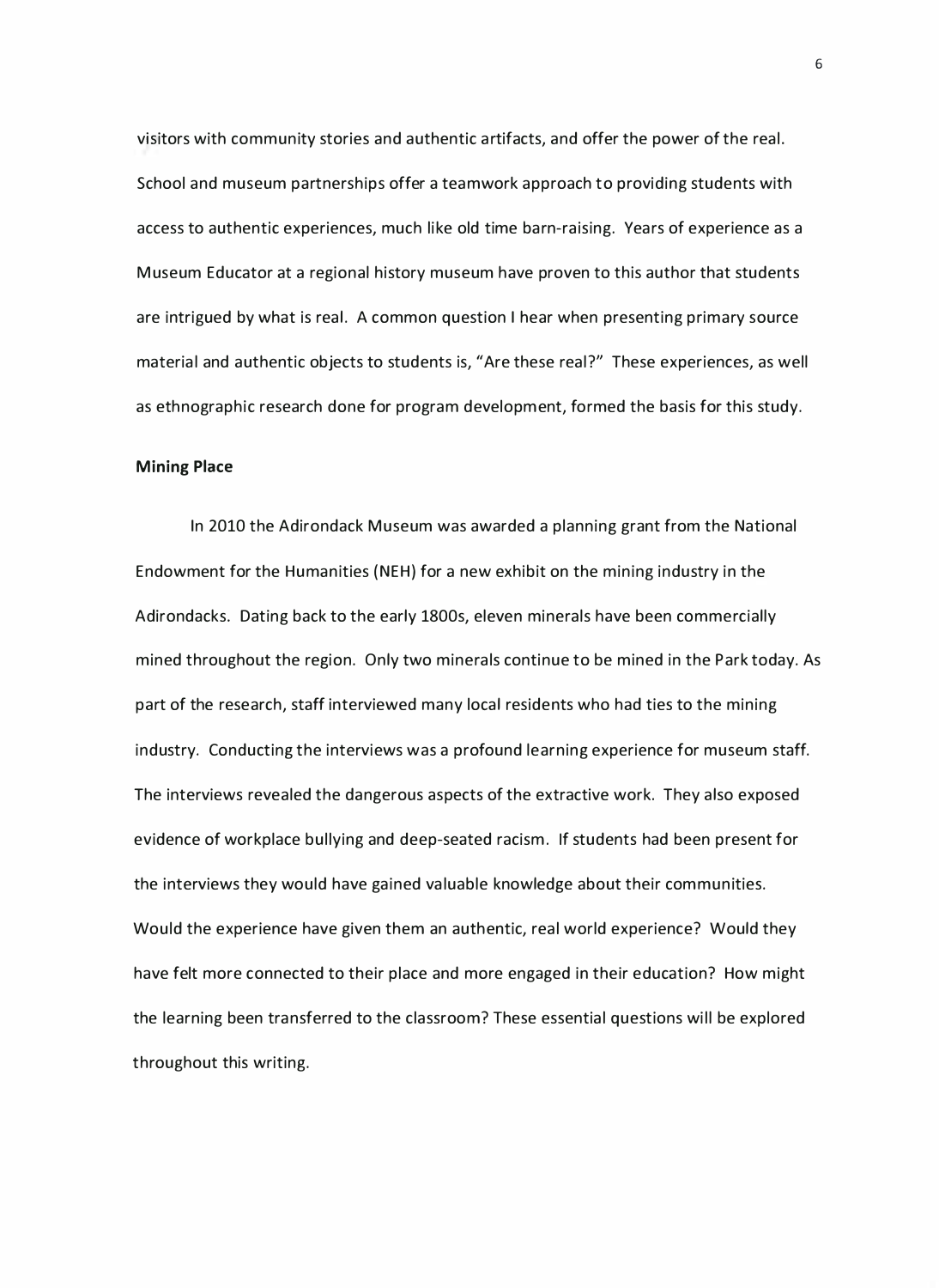Listening to the interviewees, we discovered a strong attachment to this place among earlier generations of residents. We found that people who lived and worked here wanted to continue to live here regardless of hard times caused by lack of work. Those who had moved away often found their way back to the Adirondacks; the lure of the natural beauty and recreational pursuits underpinned a strong compulsion to return.

I got lonesome for the Adirondacks, and the change of seasons. The mountains out west are beautiful, course I was born in Colorado, but I was ready to come back to New York State. My kids are trying to pry me out of here now, but I'm not ready to go. I've left my footprints on most of the peaks here (A. Rosenquist).

Archie Rosenquist, who lives just outside Port Henry, New York, on the northern border of the Adirondack Park, remarks on his decision to move back to the area. He worked in the mines for Republic Steel in the 1950s and 60s, and left the region in the late sixties when he "saw the writing on the wall" with the layoffs at the mine. For many local residents, the natural beauty of the region is a strong motivation for living here.

Many people who live in the Adirondacks, especially those who would call themselves native - born and raised, several generations in, would not live anywhere else. Not even lack of work would drive them away. They have a deeply engrained sense of place and the thought of moving elsewhere for the so called 'better life' does not occur to them. Sense of place is defined as "the subjective and emotional attachment people have to a place" (Cresswell 7). Joan Daby, also of Port Henry, explains that she and her husband did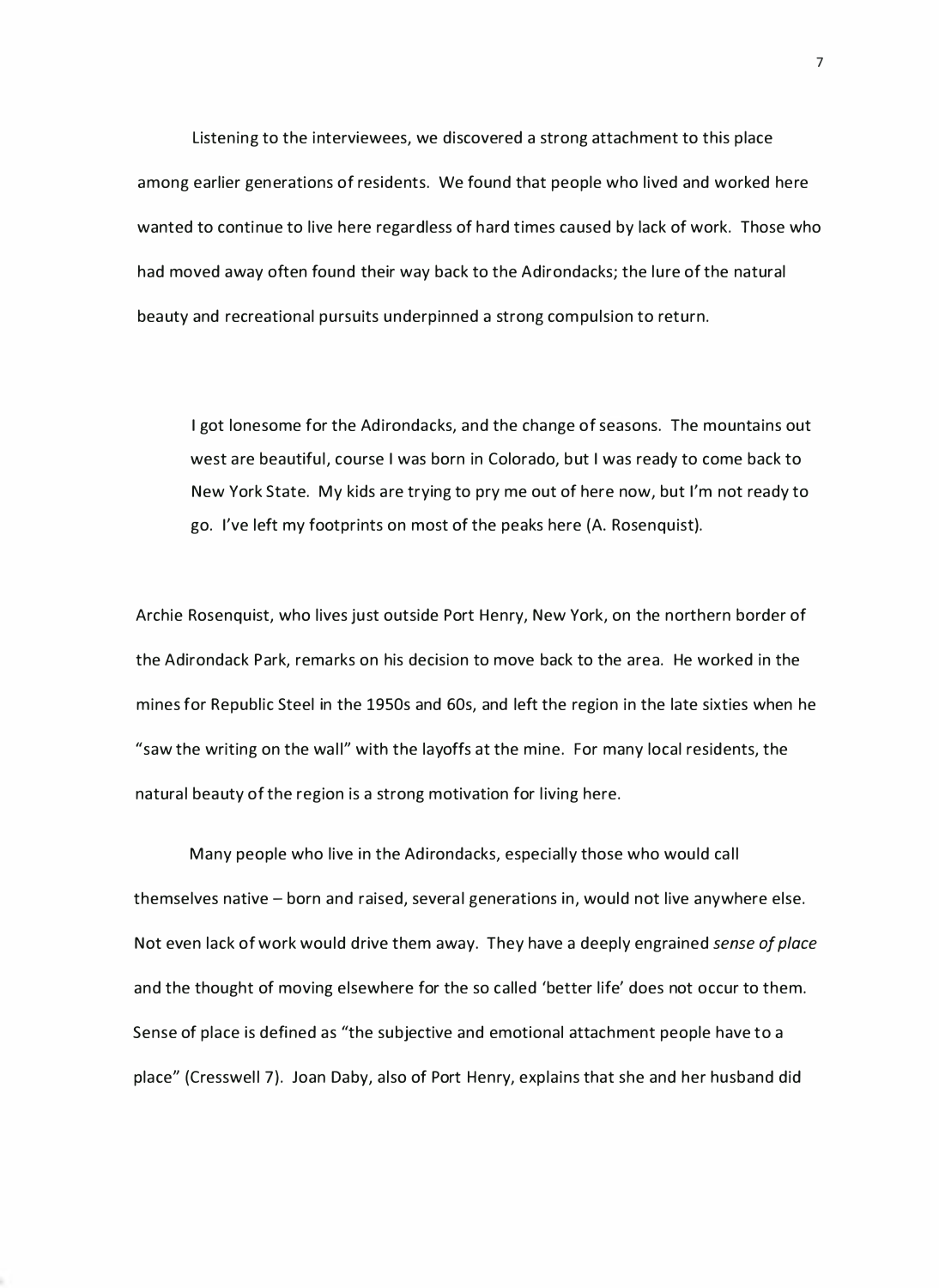not consider moving when he was laid off from Republic Steel. Their children were born here. This was their home. They would find a way to make a living here in this place.

Angie Snye: His losing his job for Republic Steel- did not make a decision for you to leave the area?

Joan Daby: Oh no, no. I would never leave the area. Neither one of us wanted to. In 1957 we purchased the house we have now. We just liked it here. Like the quiet. And our friends were here. Our relatives were here. Family...

Christine Campeau: So leaving was never an option?

JD: Never an option (Daby).

Based on these interviews, for many people place goes beyond mere geography; it is about home, family, work, accomplishments and disappointments, strife, triumph, life and death. Yet, place-based education scholar Amy Demarest observes that, "Places are open to interpretation and may mean things to different individuals" ( Demarest 9). Gruenewald mentions that the word *place* is synonymous with the word *community*, an elusive term that goes beyond merely living in close proximity. It can refer to a certain locale but also to "a shared social identity, the gay community, black community..." (Perks and Thomson 261). And in the case of this writing, the focus is on the Adirondack community and the mining community. The Oral History Association publication Using Oral History in Community History Projects offers this definition:

The term community encompasses nearly every kind of human group conceivable, from family to political, cultural, occupational, or religious organizations whose membership is far-flung. Whatever its size or consistency, a community consists of individuals bound together by a sense of shared identity ( Mercier and Buckendorf 1).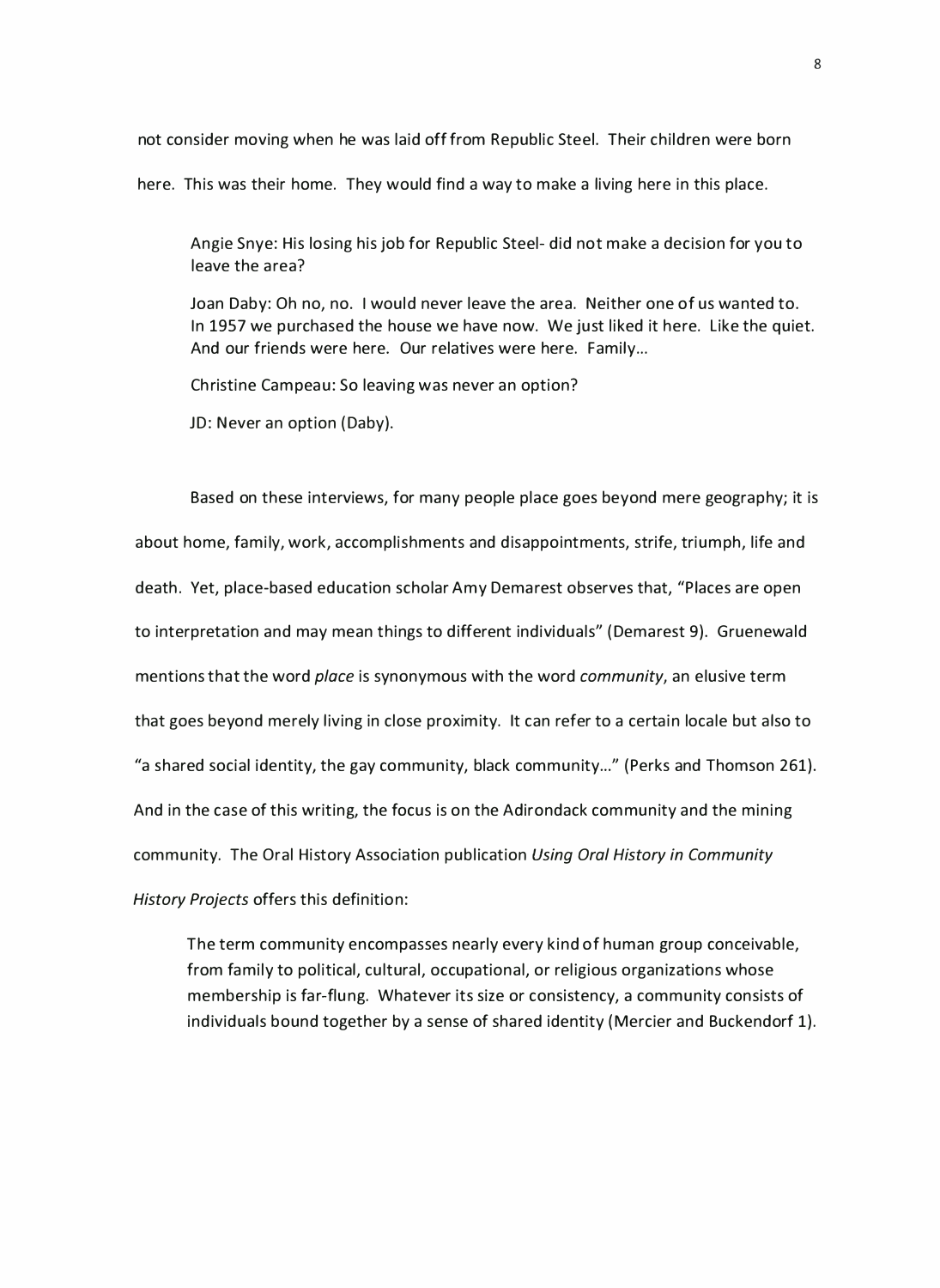The writing of Michael Umphrey and his work with the Montana Heritage Project, as well as the work of other scholars cited here, chiefly David Gruenewald, David Sobel and Gregory Smith, show that community is about shared experiences and memories and shared stories. It is about shared space which creates a place that is significant. And that significant place and community should be explored as part of a holistic public education.

#### Place-based Education

The emerging discipline of place-based education { PBE) speaks to this type of teaching, allowing students to take ownership of their schooling, as well as moving the learning outside traditional school walls. PBE uses the community as its text book. Although it grounds students' learning in the community, it does not end it there. Lewis Mumford was an early advocate of learning in place, stating: "Local history is the way to make it real, to make it important"(Mumford quoted in Kammen 85). Here again, the word "real" resonates.

Although its name may suggest otherwise, PBE is not simply and solely about exploring one's own backyard. Rather it suggests that students who have had an immersive education in their own place can be more well-rounded global citizens. David Orr says it best, while bringing Lewis Mumford's ideals in as well:

Critics might argue that the study of place would be inherently parochial and na rrowing. If place were the entire focus of education, it certainly could be. But the study of place would be only a part of a larger curricu lum which would include the study of relationships between places as well. For Mumford, place was simply the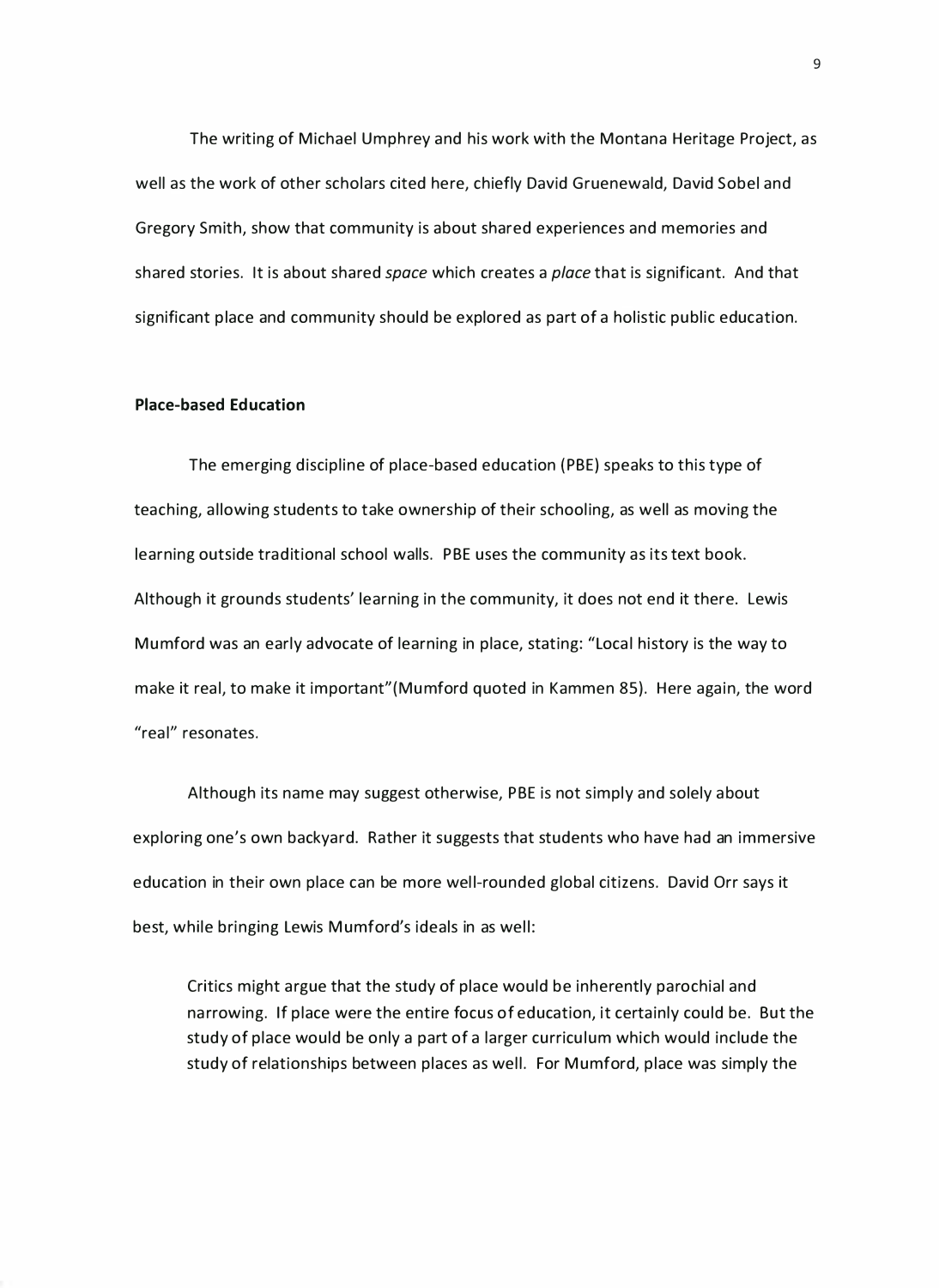most immediate of a series of layers leading to the entire region as a system of small places (Orr 94).

David Sobel argues that students who are able to master what is going on in their own communities a re better equipped to move on to the greater world. And through the study of 'real' local history, they become engaged in something that connects to their own lives and local history keeps their interest because they can see where they fit in. When students study their local history in their community with local residents, rather than in their classroom, "community ceases to be a buzz word in a mission statement and becomes a way of life" (Umphrey, The Power of Community-Centered Education 136). Getting outside the school walls begins the engagement for students; uncovering thrilling stories of where they live is true education. As Umphrey says, young people are drawn to the adventure. When learning is an adventure everyone succeeds.

Education that is place-based sings regional songs, reads local authors, documents ethnic histories, records the stories of community elders, and views local citizens as unique and precious resources (Nachtigal 20).

Place-based education is "rooted in what is local, using the unique history, culture, environment and economy of a place" to teach across disciplines (Bartsch and Sobel 2). This is not a packaged curriculum that comes in a box for teachers to unpack and follow step by step. "By its very nature, place-based education is not something that can be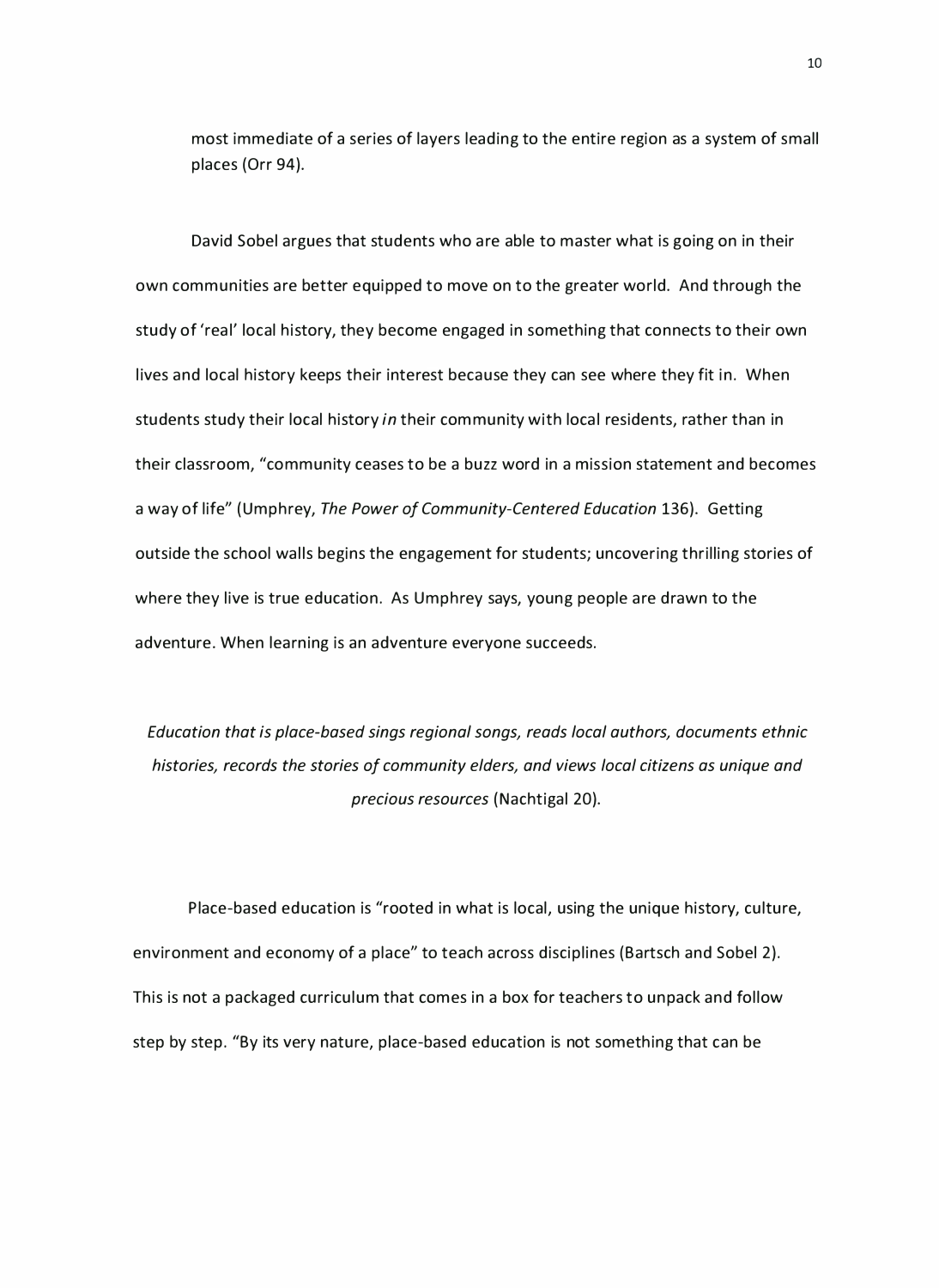packaged and disseminated" (Smith 4). This curriculum is unique to the community of each school district. Programs and activities can be modified to fit schools and communities but ultimately it is a unique experience for teachers and students. This is what makes PBE exceptional, as well as confusing and, to some, suspect. PBE scholars admit it is "a term not commonly recognized nor clearly defined. It runs the continuum of outcomes from a traditional focus on content acquisition to a vision of youth empowerment and community renewal" (Demarest 1). PBE does require a greater initial investment of time, creativity and, in some cases, money on the part of the school. Place-based programming requires teachers and administrators to look differently at the del ivery of curriculum, to take more risks, to accept not knowing all the answers, to be open to all outcomes. This approach often runs counter to how many teachers were taught to teach. Public school teachers typica lly follow a known, safe, traditional pedagogical style, and PBE suggests an approach too revolutionary for comfort. Through no true fault of their own teachers are caught in a myriad of factors, including high stakes testing, shrinking budgets, new professional performance review requirements and the latest version of learning standards that cause them to reject progressive educational approaches and stick with the status quo.

Many schools tout "seat time" for students, claiming that is how they will learn and achieve sufficient marks on standardized tests. Proponents of place-based education would argue that just the opposite is true. Giving students real world experiences outside the school walls is what causes the learning to 'stick' and leads to increased test scores. But increasing test scores alone is not the goal of PBE: "If we just focus on test scores, we ignore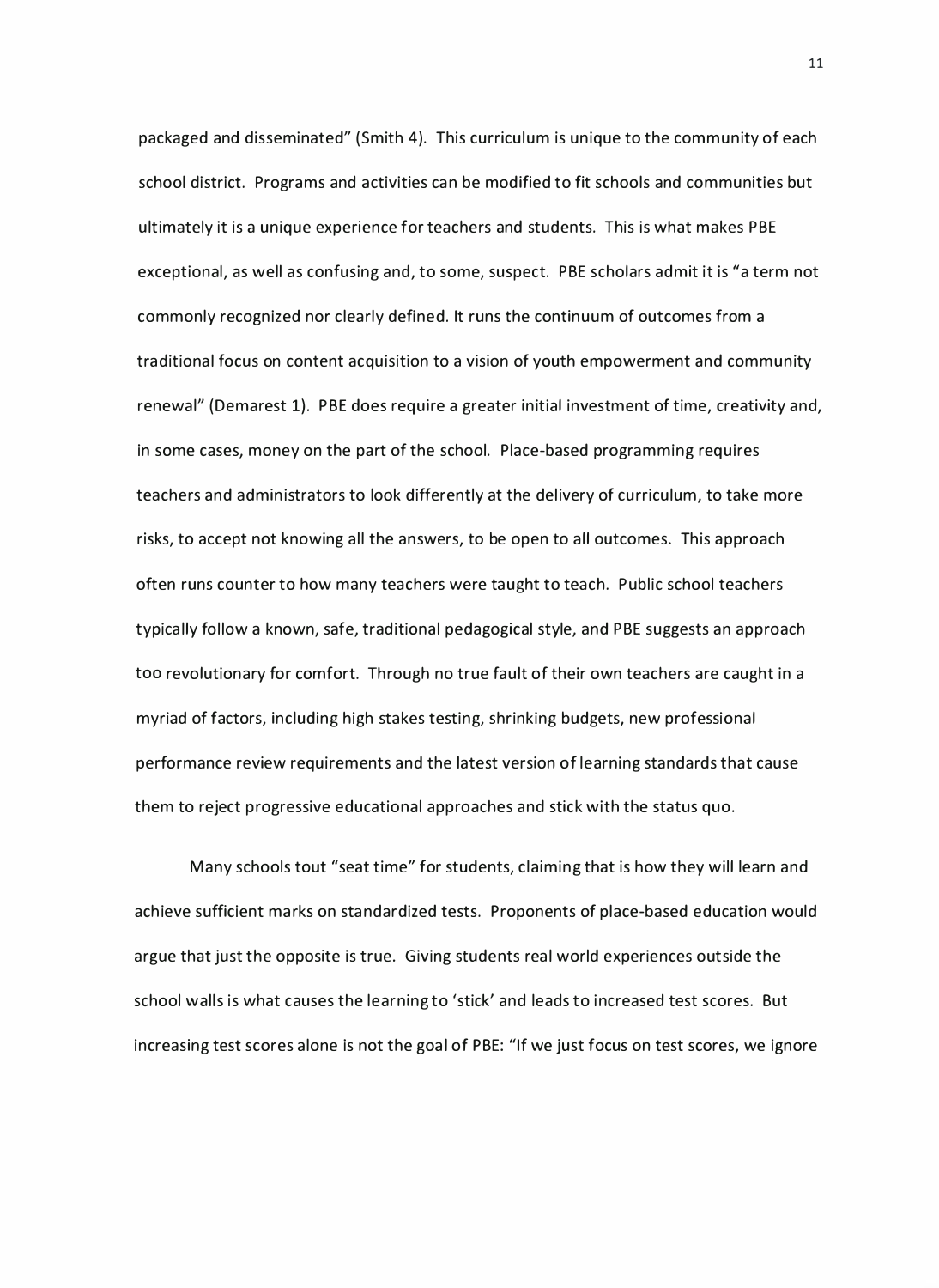the deeper mission of schools as laboratories of democracy" (Bartsch and Sobel 1). According to Sobel, Guenewald and Smith, students who are given a say in their education show improved academic performance that is natural, not forced memorization to be regurgitated at a given time and forgotten soon after. Experiences that lead to this kind of learning should be worth the extra effort.

Placed-based education scholars recognize creating a curriculum that differs greatly from standard mandates is problematic and "takes time, persistence and a heavy dose of creative thinking" (Clark 21). Tips for success include starting small, working with existing programs and school schedules, and identifying existing community partnerships a nd building on those. PBE success stories are chronicled in texts and there are numerous examples to follow. Place-based Learning and Civic Engagement Projects from Around the Country can be found in the text prepared by Delia Clark and The Center for Place-based Learning and Community Engagement and A Forest For Every Classroom. Here are two examples that could be adapted for use here in the Adirondacks:

#### Reclaiming the Land

Mill Creek School in Hemlock, OH is surrounded by reclaimed mining land, including a 250-acre tree farm, and a 2,600-acre wi ldlife a rea. Students visited these a reas as they examined the history and impact of coal mining in their area and environmentally sound options to reclaiming the land. Students documented their discoveries in journals and public presentations to the school and community.

#### PLACE: Interdisciplinary Study of Dan Hill

Through a partnership between the University of Vermont, Shelburne Farms and Marsh-Billings-Rockefeller National Historical Park,  $7<sup>th</sup>$  grade students went deep into the study of an abandoned homestead along the Appalachian Trail. They met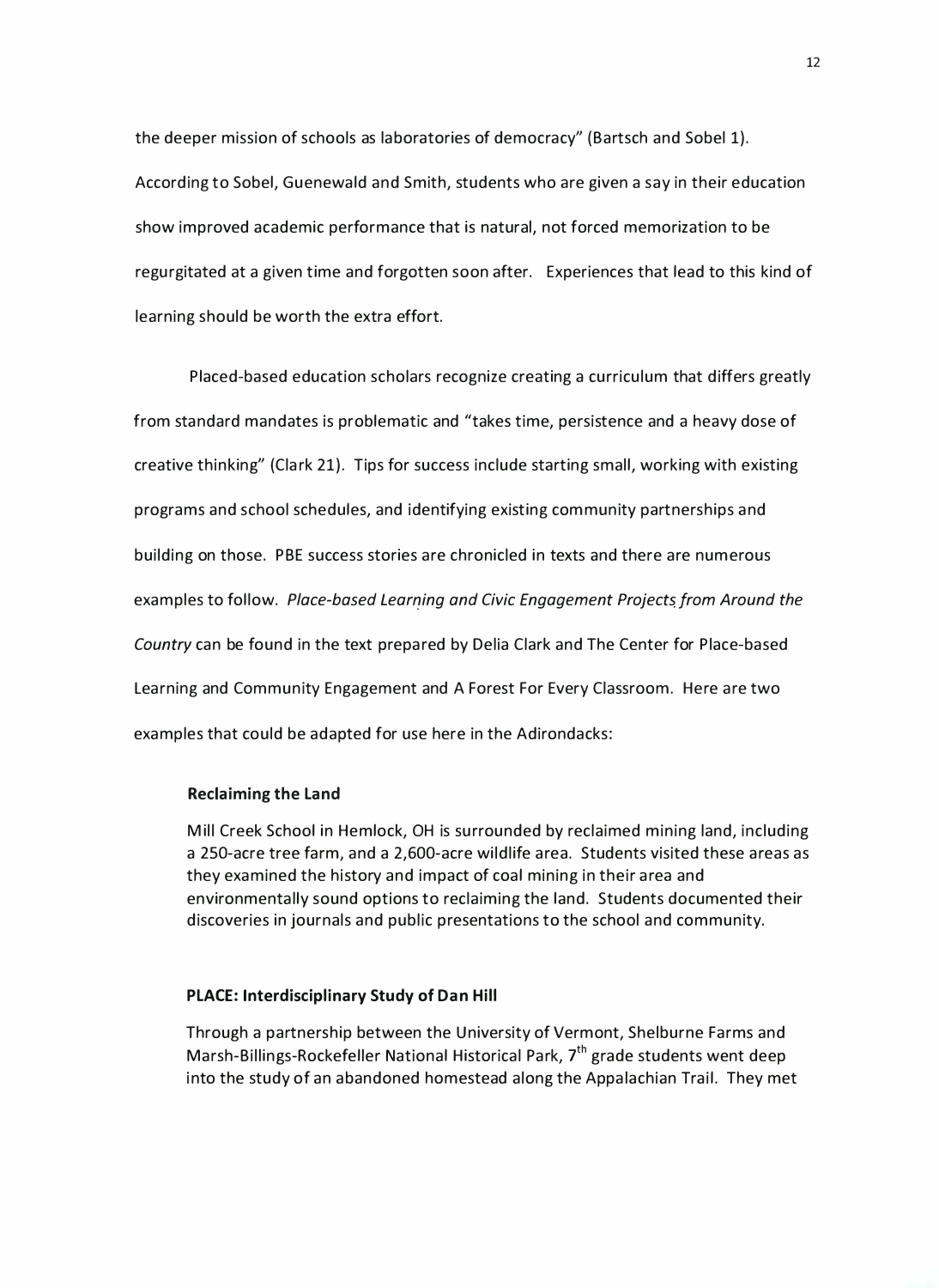with local experts to study the ecology, agricultural history and literature of the valley, and conducted oral histories and interviews about current agricultural and forestry practices. They produced a photo calendar, raising over \$ 1,000 contribution toward the restoration of the original Community House (Clark 61, 65).

Reclaimed mining land is plentiful in the Adirondacks. Just outside of Newcomb, New York, lies the one of the world's richest veins of iron ore. Iron is no longer mined there, but visitors to the area surrounding the former mine (open to all as part of public Adirondack lands), can pick up a random piece of rock, put a magnet to it and notice the magnetite present in the specimen. The deep gorges created from open pit mining are now filled with water forming pristine lakes. These treasures are right in these students' back yard. People who have worked at both extracting the ore and working on reclamation efforts are available to talk about their experiences. (An outlined project for exploring former mined land is detailed further in this writing.) This experience looks ideal, and when linked to current national learning standards it can become a model project that extends across curriculum combining place-based learning, oral history and authentic engagement. This project can be used as a vehicle for local teachers to meet current standards developed to prepare students for life beyond K-12 education.

#### Learning Standards and Place

In 2010 New York State adopted the Common Core Learning Standards (CCLS). The CCLS have been a long time coming and are referred to as "evidence-based standards." "These standards serve as a consistent set of expectations for what students should learn and be able to do, so that we can ensure that every student across New York State is on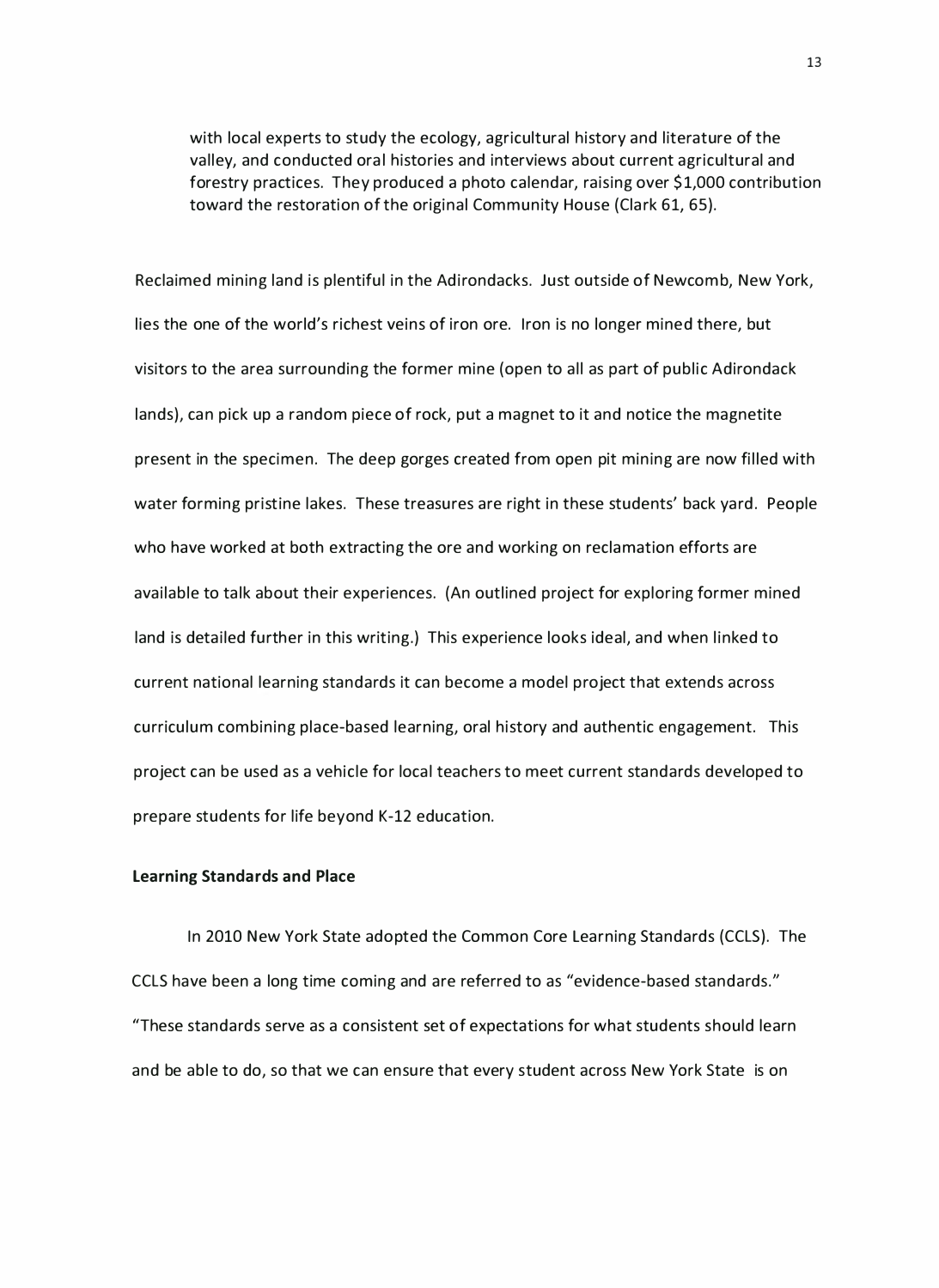track for college and career readiness" (New York State Education Department). Indeed college and career readiness is the crux of these standards, and they differ from previous state-based standards in that they stipulate more non-fiction reading for informational understanding and insist on more "curriculum-embedded tasks that are intended to engage students in applying their knowledge and skills in an authentic and relevant context" (McTighe). Place-based education scholars, McTighe among them, maintain that what makes it authentic is a true, meaningful connection, a feeling that students and teachers are doing something useful. What better way for students to make cultural connections personal than in the place they live and the stories of people who live there? For example, countless curriculum connections can be linked to climbing Mount Marcy, the highest Adirondack peak and tallest mountain in New York State - math, history, environmental education, ecology, even music. Unfortunately it is a hard sell to teachers to argue that test preparation can happen as easily on the ascent of Mount Marcy as in a seat in the classroom. Again, the 'seat time' - time spent in the classroom listening to rhetoric-- is thought of as the best way to prepare students for the tests that teacher achievement scores are hinged upon. Still teachers bemoan this lost opportunity.

Why are we using text books that focus on land forms in AZ when we have such amazing resources in our backyard? Yet most students have never hiked a mountain and the curriculum ignores this great local teaching resource (Sobel 4).

This quote is from a teacher in Gorham, New Hampshire, but could easily be voiced by a teacher in the Adirondacks. Our schools use generic textbooks to teach landforms and geogra phy when glorious mountains are a short trip away. Archie Rosenquist refers to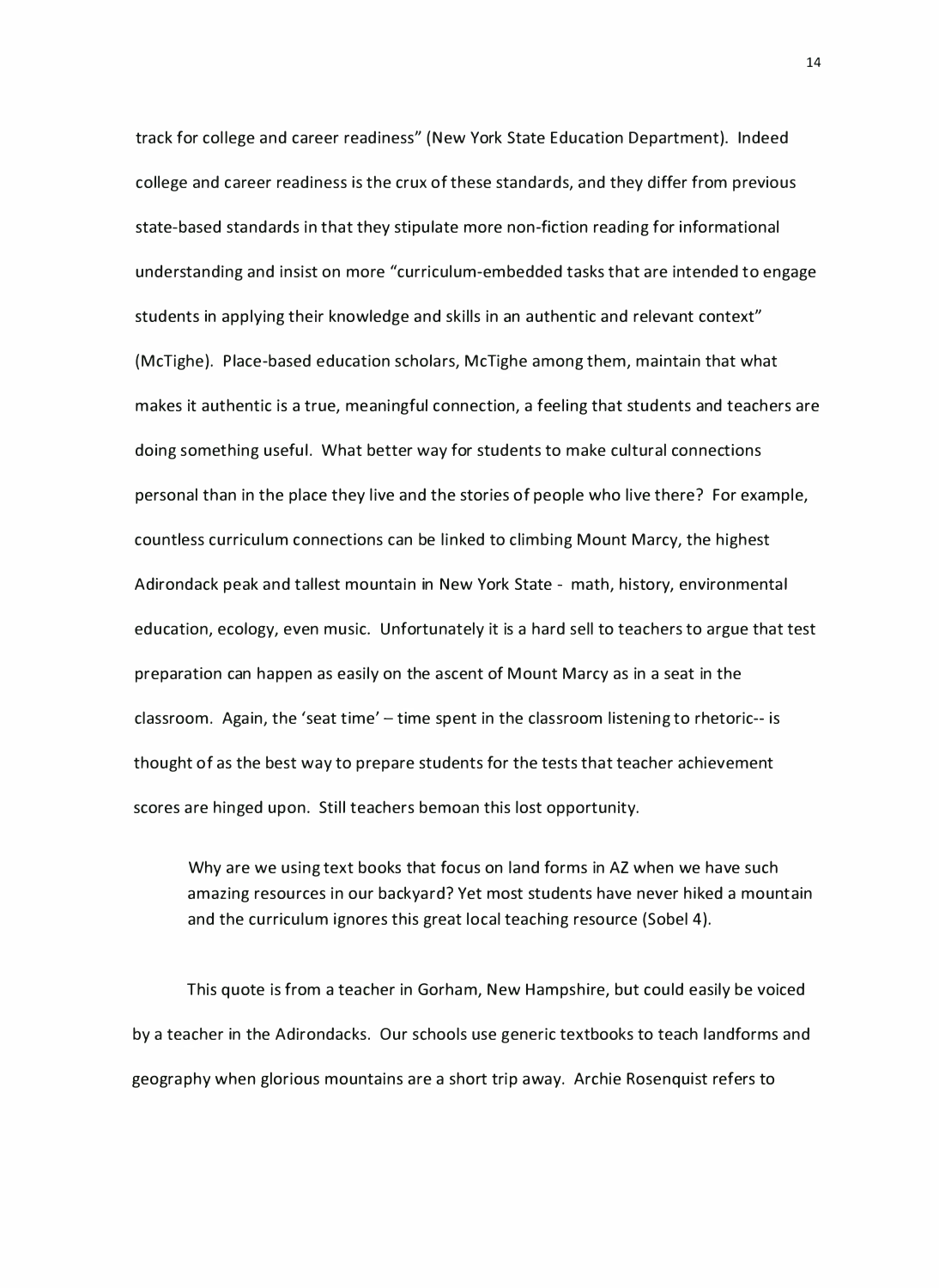leaving his footprints on all these mountains. There are many Adirondack students who do not have the opportunity to climb even one. Perhaps if they learned more about the high peaks in school instead of generic landforms they would be more enthused to reach an Adirondack summit. Or if they talked to a 46er - someone who has climbed all 46 high peaks in the Adirondacks--they could hear the thrill of it in the raconteur's voice and be spurred on.

Place-based education stands on the shoulders of environmental education (EE). However, many educators are ready to move beyond environmental education, feeling the term is too narrow and carries too much baggage (Sobel 8). Sobel remarks that "folks parading under the banner of environmentalism are greeted with suspicion" and explains further that "cultural heritage has less baggage than environmental education" and "teaching in the environment rather than about the environment" is more effective (Sobel, 60-61, 90). Demarest echoes Sobel's stance that the term 'environmental' education is a heavily weighted phrase, adding, "too many see our field as a way to preach their own agenda rather than as an accountable educational process that can educate and empower" (Demarest 21). EE all too often ignores the social and economic realities by its sole emphasis on the environment and ecological issues. Sobel wisely suggests treading lightly when carrying a green stick so as not to raise the hackles of those who might detect an environmentalist agenda that runs counter to their beliefs. This is certainly true of many people in Adirondack communities. Environmenta l education in the Adirondacks may lead to misunderstanding, confusion and sometimes anger.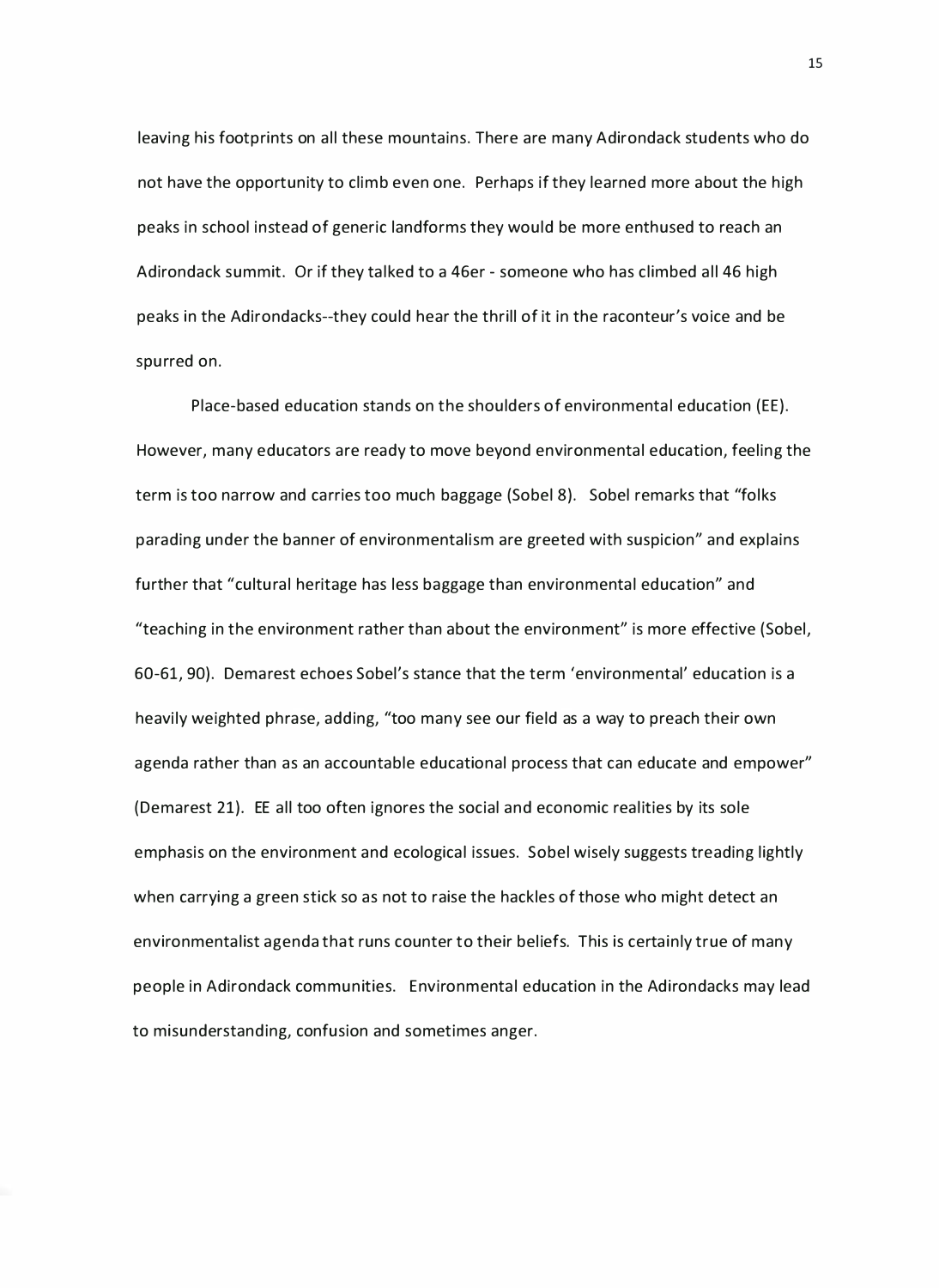The Adirondack Museum education department offers a program called Adirondack Advocates. It introduces students to people influential to the creation of the Adirondack Park and explores differing points of view held over time. The program culminates with a debate about a current land use controversy - the removal of defunct fire towers on Adirondack mountains, installing wind turbines or cell phone towers, paddling through waters that pass through private land. The program has evolved and evaluation has made it stronger. In its early incarnation students were assigned to three representative groups that characterize the basic positions that emerge in land use issues in the Adirondacks - the State of New York, upholding a preservationist point of view; a local lumber company, characterizing a conservationist ideology, and resort owners pushing the development ideal. In the interest of time, students were randomly assigned to each group. They were asked to set their personal feelings aside and come up with arguments to support the group they were representing. They were given materials to help them develop their a rguments. During one presentation with a class of sixth graders, a student adamantly refused to have any part of representing the State of New York. Even with coaxing and explaining that this does not indicate his personal feeling, he refused to participate. On his sweatshirt was the logo of a local logging company. It was clear where this student's loyalties lay, and even in a hypothetical situation he was not going to side with the "enviros." The boy may have presented the conservation point of view quite well, for it seemed to be what he was familiar with. This was eye opening in the evaluation of the program. As a result, it is now structured differently, with students choosing which side they wish to represent even if it creates unbalanced teams. This is, after all, how it works in real life.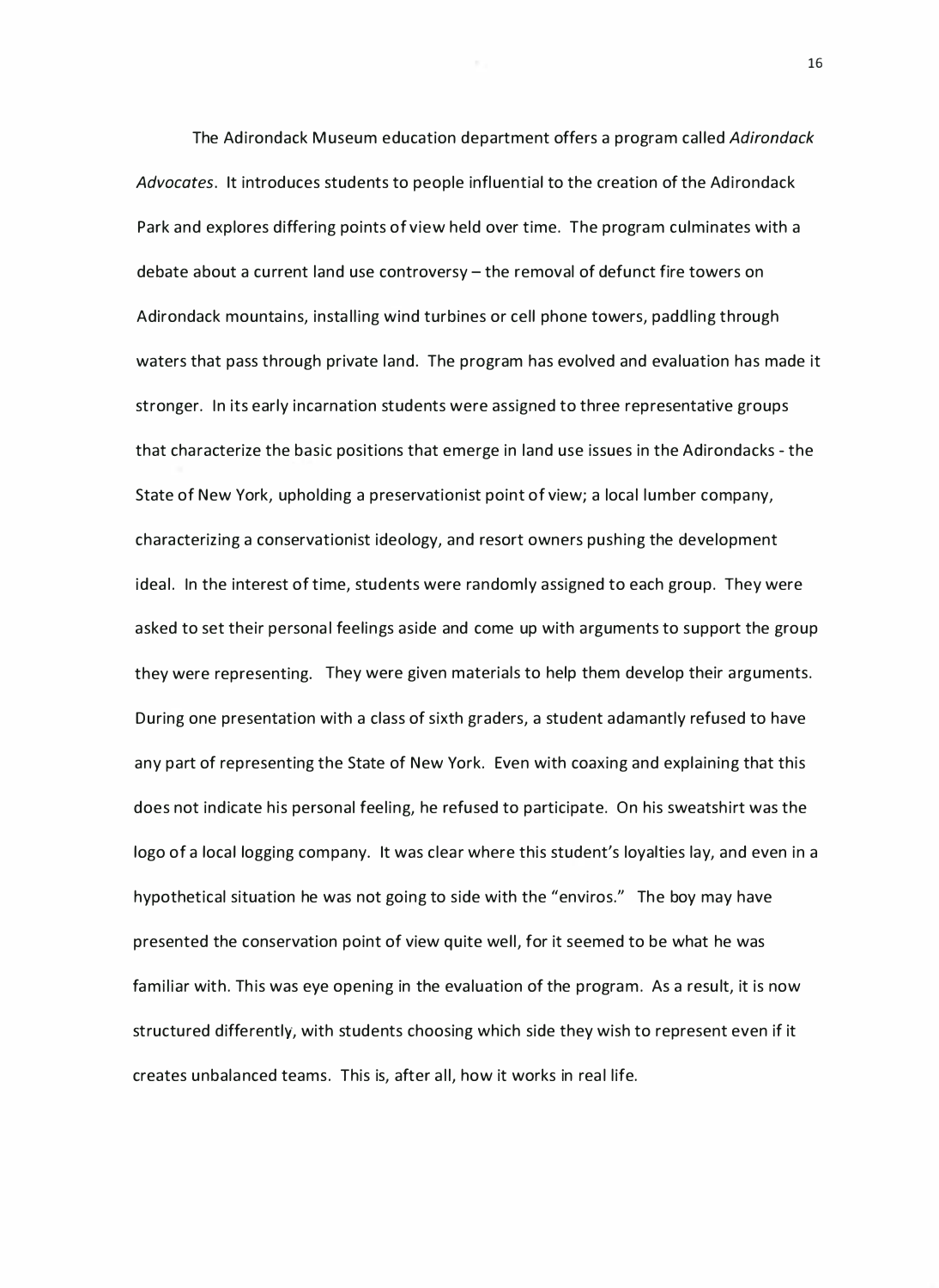In the text, Place-Based Education in the Global Age, Matt Dubel, Sustainable Project Coordinator for Shelburne Farms in Vermont, writes about his experience as an intern in a sixth grade classroom at Guilford Central School in Vermont. The work of slate quarrying is a strong part of Guilford's cultural history. Dubel used this history to help make "a study of geology come alive." He explains that this place-based approach is ideal because "so much of what passes as geology study is bookishly abstract, mystifyingly discon nected from the earth beneath the students' feet" (336}. The unit of study included using census records from the Town Office and compiling lists of residents who worked in the slate quarries in 1860 and 1870. They put their math skills to work and tabulated data from the reports. Students also visited the largest slate quarry in Guilford, accompanied by a geologist, as well as a working slate quarry with a local quarry owner. Students then simulated a Town Meeting engaging in a dialogue on "land use, environmental impact, trail access, community heritage, quality of life, economic development the survival of small business, and the town budget" (Smith 341}. Dubel's geology unit grounded learning in place and the students "saw the intersection between people and the land in full spectrum, an in the process honed skills that cut across the lines of subject areas and disciplines" (Smith 338}.

Dubel's unit on geology and the Museum's Adirondack Advocates program are fine examples of place-based education in action, and the activities and exercises used support the Common Core Learning Standards (CCLS}. The CCLS for English Language Arts state:

To become college and career ready, students must have ample opportunities to take part in a variety of rich, structured conversations ... must be able to contribute appropriately to these conversations... listen attentively to others so that they build

17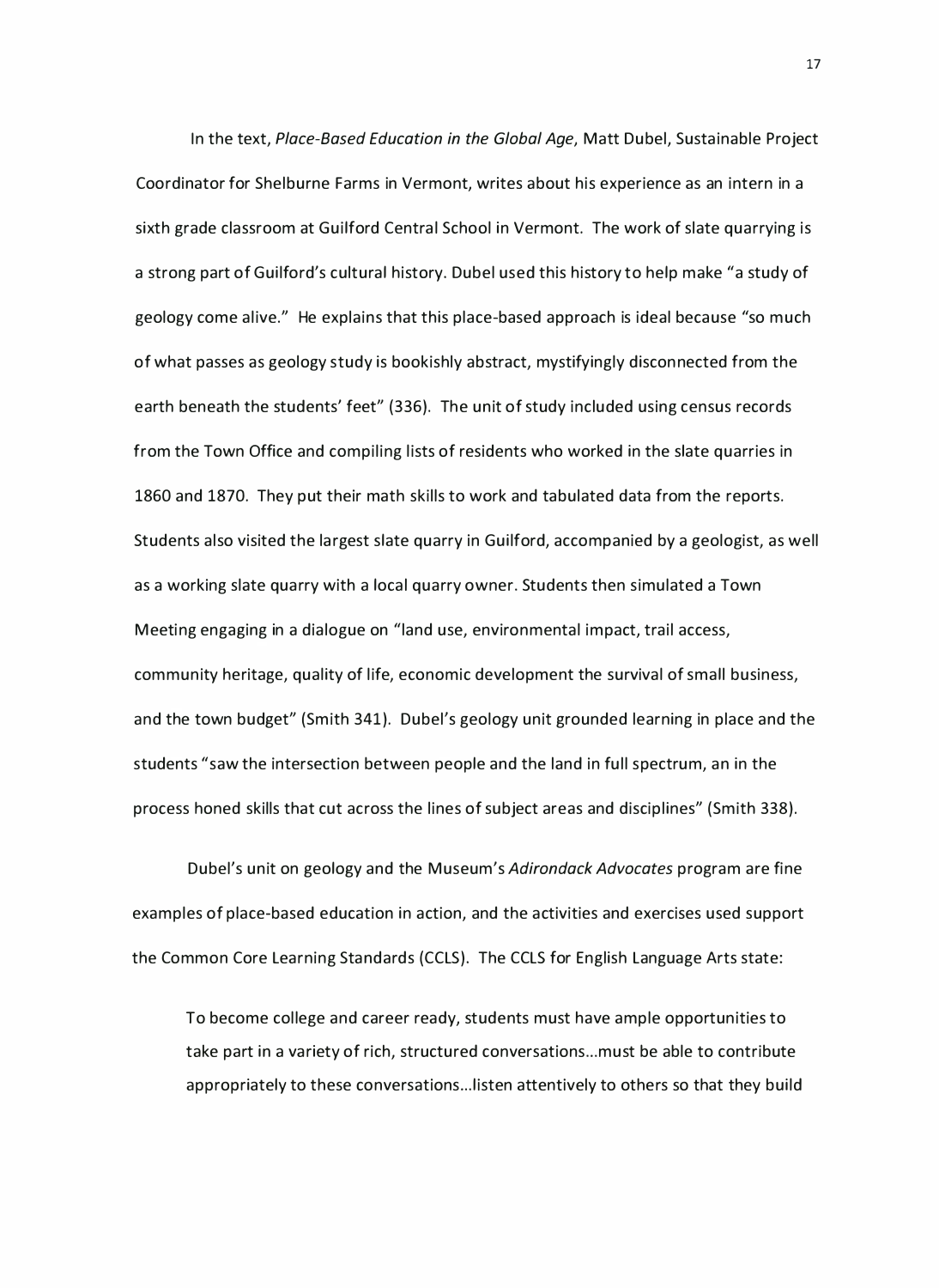on others' meritorious ideas while expressing their own clearly and persuasively (New York State Education Department).

These programs accomplish this. However, it can be argued that they could be all the more effective if they began with an oral history project. If students participating in Adirondack Advocates could interview and ask questions of people in their own communities that hold these points of view might their debate be all the more lively? The geologist and local quarry owner may add depth to the geology unit and further inform the "Town Meeting" for Dubel's unit. Verbal testimony from community members allows students to see "the role of common people in history" making the study of history "much more relevant and interesting" ( Lanman xiv).

"What could be more natural than the pairing of old people who need to reflect on life with young people who need the meat of reality-based stories?" (Umphrey, The Power of Community-Centered Education 52).

#### Oral History and Place

There are countless books written about successful oral history projects. It has been found to be a richly rewarding way to connect with community and meet standards. Indeed, local stories offer the "meat" for an educational experience relevant to students' own lives. An examination of the following programs is outlined below: The Oral History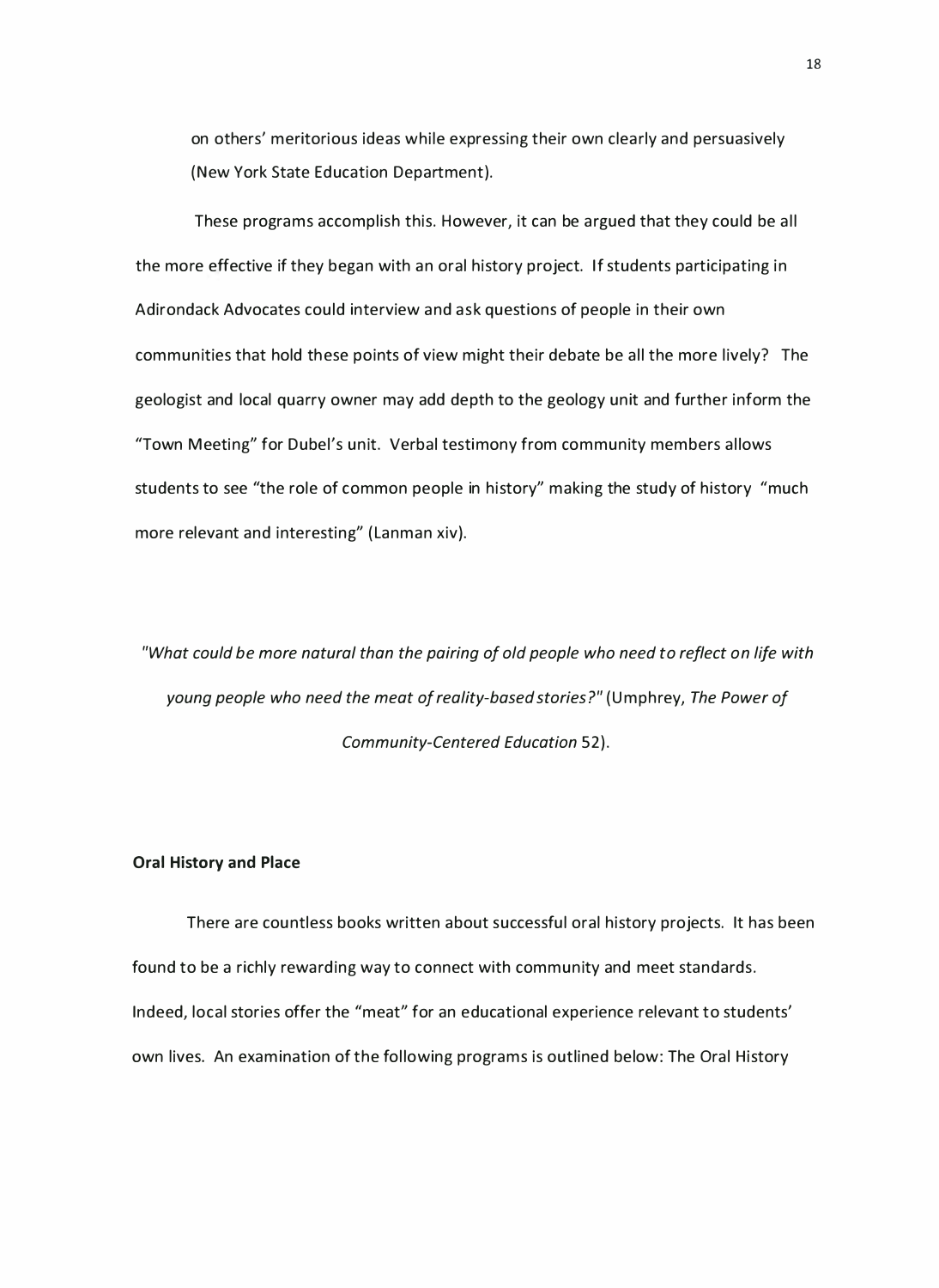Project in Pennsylvania, Glenn Whitman's American Century Project and the widely acclaimed Foxfire project. These three examples are highlighted as they illustrate respectively: the inclusion of objects of material culture; a traditional interview approach that can be integrated into existing curricula; and a ground breaking, progressive program that has inspired teachers and generated similar projects.

The Oral History Project was a collaborative effort of educators in Pennsylvania initiated by the Pennsylvania Department of Education in 1998. Described by the authors as "an authentic experience," the project had students interview a member of the community, do research and create a triptych, a three panel display piece for presentation. An interesting part of this project is the inclusion of artifacts from the interviewees. From quilts to war memorabilia, these objects are used to trigger memories and provoke stories from the interviewees. In this way, "artifacts are the vehicles that help people tell their stories" (Heyler et al. 37). The addition of articles of material culture adds texture to a well executed project. These important pieces from the lives of the interviewees are captured in photographs and added to the students' triptychs as they recognize their importance in giving the students' "greater depth of understanding the person's story" (42). Donald Graves remarks in the forward of the book chronicling the success of The Oral History Project in Pennsylvania that "interviewing, the ability to gather information from others... is a lifelong skill that has application on any job the student may acquire" (Graves in Heyler et al. ix). This ties directly to the college and career readiness goal of the CCLS. Many Pennsylvania school districts used the Oral History Project model and have seen "significant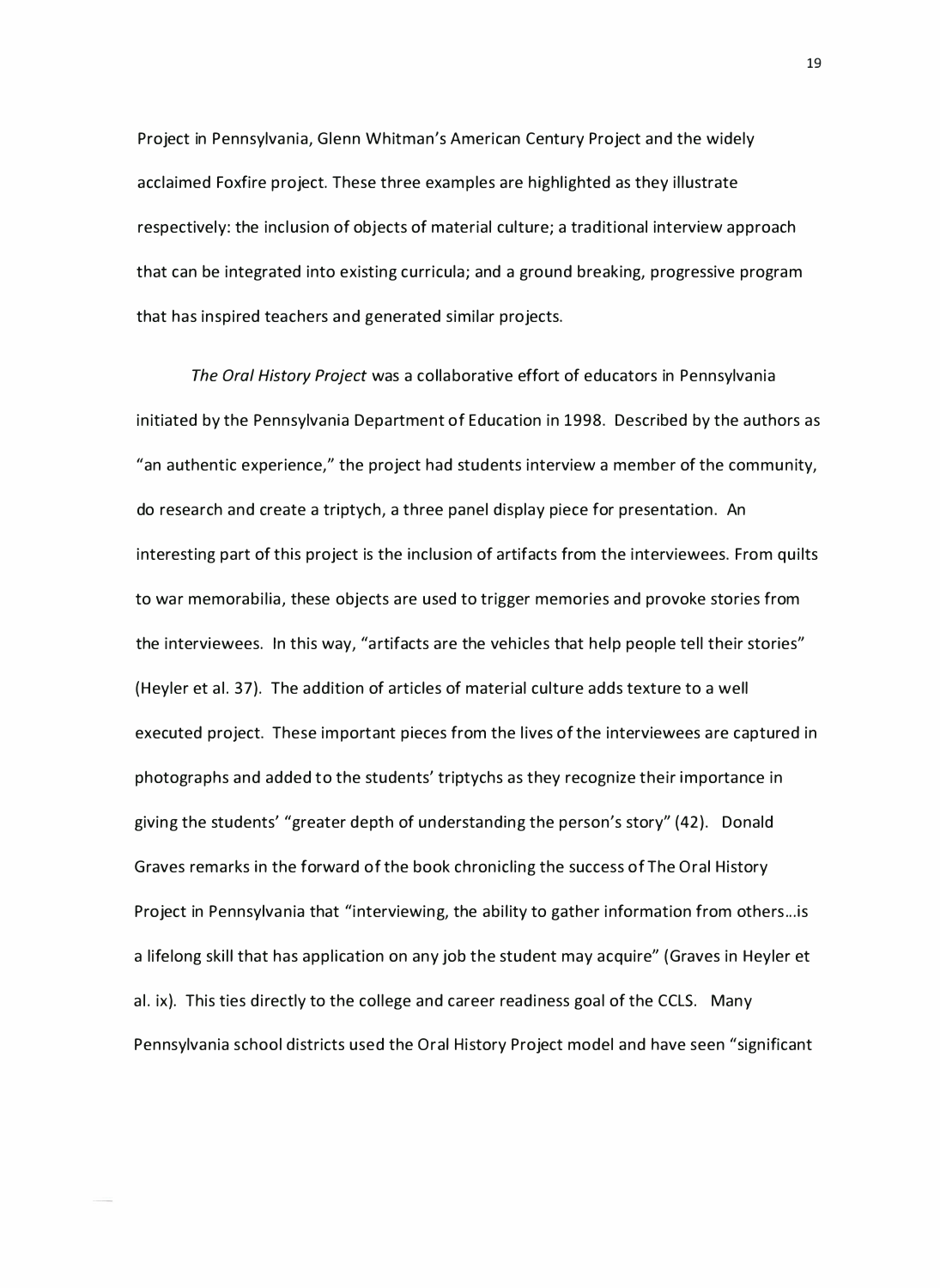increases in their students' reading and writing scores on the state assessments" (Heyler et al. 3}.

Incorporating objects into oral history projects opens the door to possible partnerships with museums and historic sites. "M useums are especially well positioned to act as a meeting ground and resource for doing place-based history and support combining place-based education with social history through the practice of oral history" {Gruenewald, Koppelman, and Elam 236, 239). Teachers can look to local sources, museums, libraries and historic sites as texts for curricular requirements. These resources hold examples of material culture, written primary documents and ephemera, as well as first person testimony in 'ready-made' form (Whitman 15}. Existing narratives can help students and teachers ease into an oral history project. Delia Clark suggests taking small steps when beginning a place-based curriculum; using local sources and existing material is the first small step. The next step is for students to go into the community and conduct their own interviews, calling on untapped resources. "Written documents are fixed, they exist whether we are aware of them or not, and do not change once we have found them. Oral testimony is only a potential resource until the resea rcher call it into existence" { Perks and Thomson 39). In classrooms across the country the "emphasis is on covering, rather than uncovering, material" (Whitman 1}. Conducting interviews with community members, people whom they know, provides students with tangible connections. Michael Umphrey observes: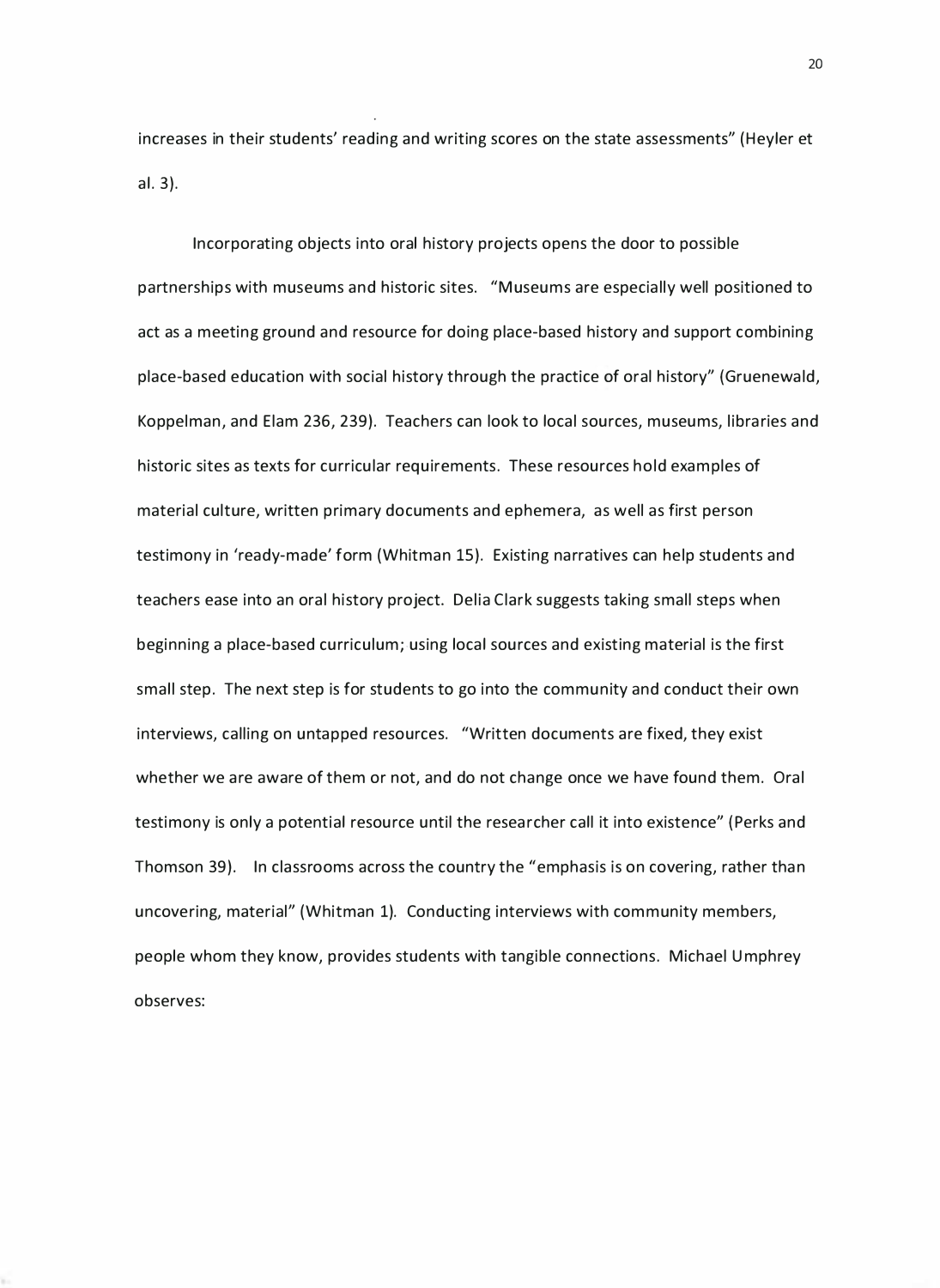Howard Gardner wondered what would happen if instead of enrolling students in school, we enrolled them in a museum. Not a museum where docents give guided tours and offer reformulated scraps of learning, and not a museum designed as a tourist attraction, but a museum as a place where the local world could be studied and interpreted, a museum as a work center where young and old together could decide what needs to be remembered, what needs to be learned, and what stories need to be told (Umphrey, The Power of Community-Centered Education 113).

Gardner's vision is partly attainable if teachers recognize the rich resources they have available to them and start using them.

Glenn Whitman documents the success of the American Century Project in his text Dialogue with the Past. He provides valuable tips for executing a project, including many examples of in classroom activities. Whitman outlines how oral history is "flexible enough to integrate into existing curriculum in a variety of ways," and the projects "create a unique opportunity for collaboration between schools and state and local museums and libraries" (3). He maintains that "in no way can oral history stand alone; in fact, oral history complements the more traditional, written sources and allows students to gain a broader perspective ... " (15). This is where teachers may get confused and frustrated. Oral history does not replace and add to the curriculum, it is a tool to help meet the curricular requirements. Teachers ignore it as a valid teaching tool because they perceive it as adding more work to their already overloaded curriculum. Oral history does not replace, it enhances. True, there is a certain degree of extra work involved in setting up an oral history project, but the rewards validate the initial time investment.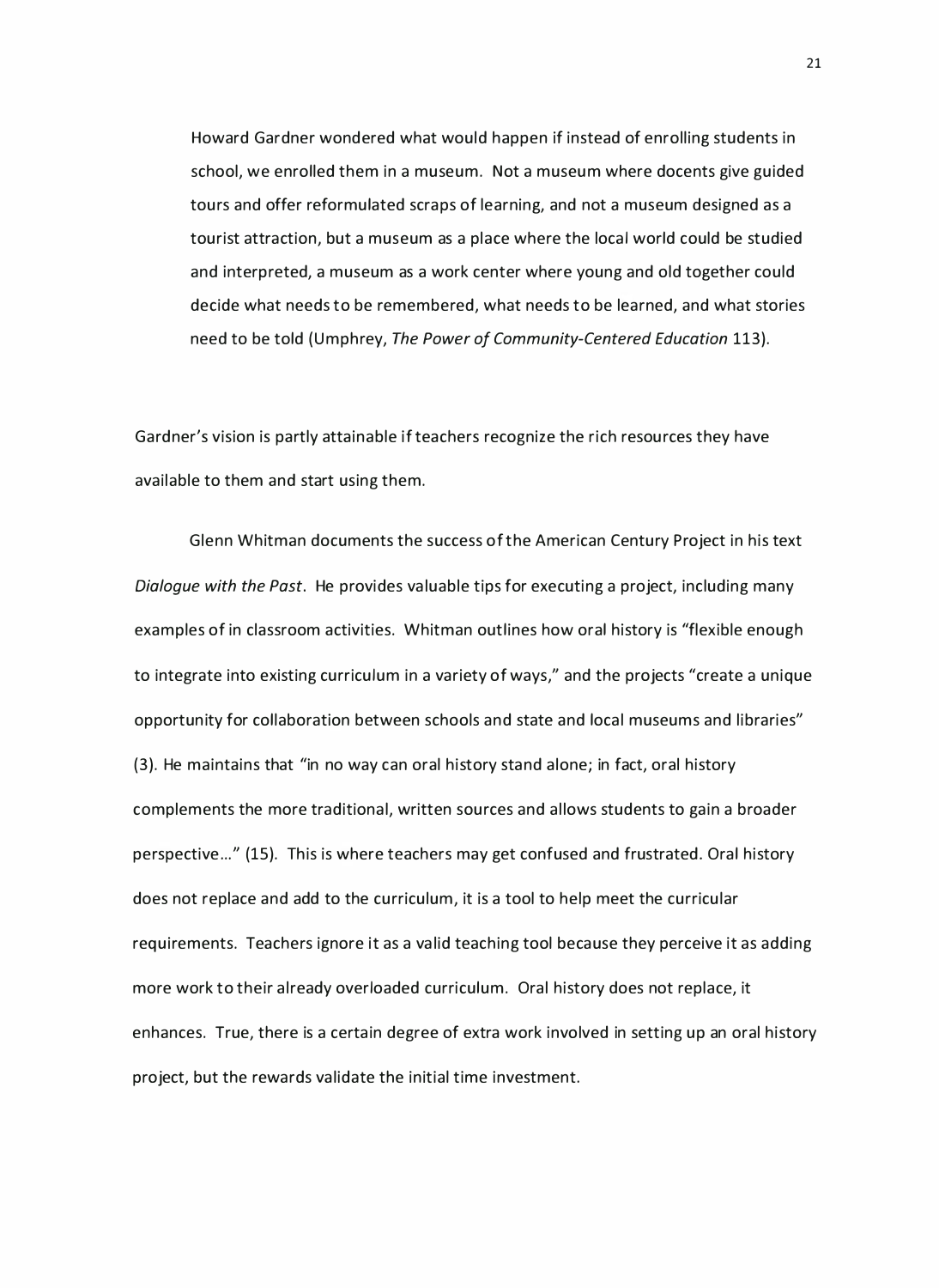Whitman's text has an entire chapter with step by step instructions on conducting interviews, including how to work with tape recorders. In the nine years since he published his book there have been stunning technical advances in recording equipment. Apple products alone, especially the iTouch and iPad, have revol utionized how we communicate. These products are also deemed 'cool' by young adults. To get their hands on one to do school work is enough to pique their interest in a project. The CCLS recognize new technology as an integral part of the learning atmosphere and include this language as part of the Speaking and Listening standards for all grades K-12:

New technologies have broadened and expanded the role that speaking and listening play in acquiring and sharing knowledge and have tightened their link to other forms of communication. The Internet has accelerated the speed at which connections between speaking, listening, reading, and writing can be made, requiring that students be ready to use these modalities nearly simultaneously. Technology itself is changing quickly, creating a new urgency for students to be adaptable in response to change.

All students, but especially rural students who have limited opportunities, should have access to the latest technologies at school. Typically money for technology stays in school budgets even as programming gets slashed because staying current is vital. An oral history project is an ideal way to get students involved in recording, transcribing and editing using the latest technology.

In rural Georgia in the late 1960s an English teacher was struggling to get his students interested in their learning. He decided to let them choose for themselves how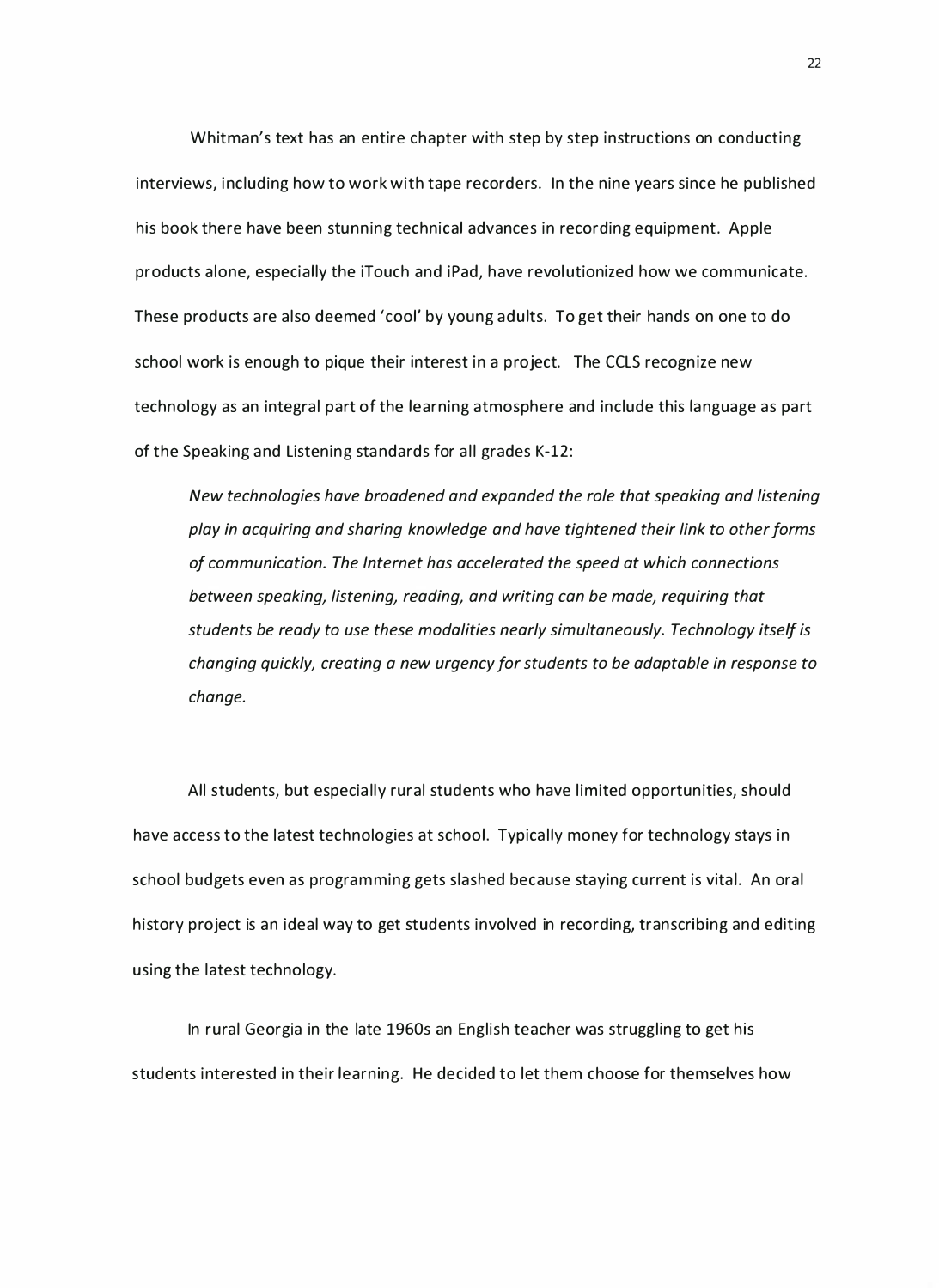they would learn the material. The students chose to create a magazine that would contain interviews and stories gathered from people living in their Southern Appalachian communities. This one teacher's initiative to get to know the community he was working in and motivate his students became the success known as Foxfire. The magazine has been in publication for more than 37 years and has evolved into Foxfire Press with numerous publications, teaching units and a product line. Foxfire is the epitome of the power of ora l history. The Foxfire method has been inspiring teachers for decades "to personalize history, to motivate students, and to engage students in the rigors of historical investigation, analysis, interpretation" (Lanman 5). These are the very words that make up the language of the CCLS. The name Foxfire comes from the phosphorescent glow of the fungi by the same name that is commonly found in the Appalachian forests. The attraction to this "faerie fire" is akin to the attraction of a good story.

These and other oral history success stories prove that these projects can be done anywhere and that their value is immense. Umphrey notes several factors students have said are important, including they "believe they are preserving history that will be otherwise lost" (Umphrey, "Leading Students into Engagement"). Typically it is the oldest members of communities who are interviewed. These wise elders are the keepers of precious knowledge that could vanish if not captured. Drew Saylor, a student working on the American Century Project, remarks: "Oral historians are constantly working a race against time to get the stories people harbor before they disappear." Saylor also notes that the interview process teaches students respect and responsibility that come with "historical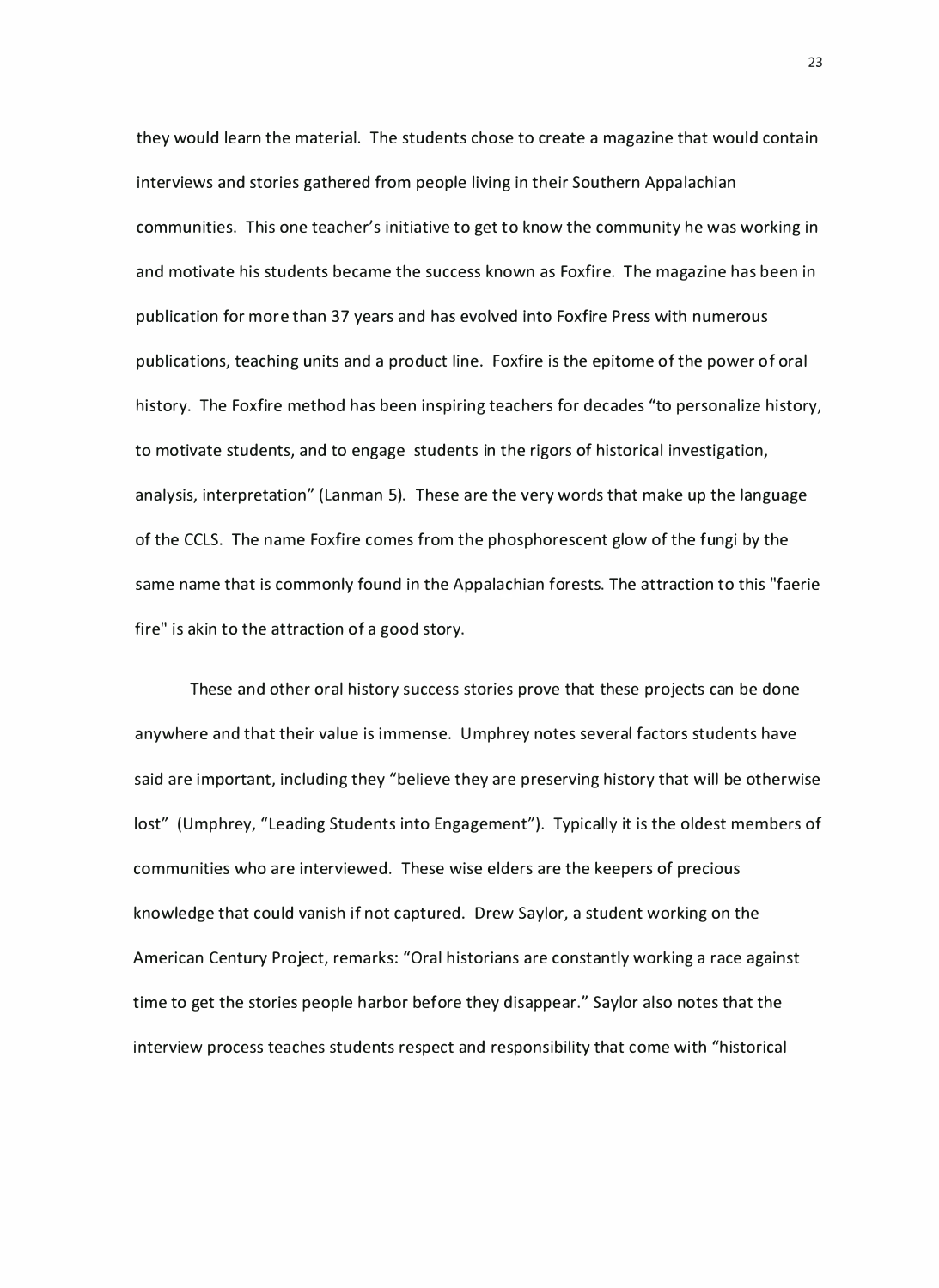knowledge." "History is no longer this large and daunting entity that had nothing to do with me and which I read in a large, boring textbook; it was living and I was part of its preservation"(Whitman). Being a part of something is a valuable learning experience in itself.

#### Passive vs. Active Oral History

According to Lanman and Weldling there are two pedagogical approaches to involving students in an oral history project. The first is *passive* oral history which is simply integrating existing sources into curricula - 'ready- made' resources. This method is often used first to introduce students to the discipline and can offer content for a unit of study (Lanman xix). This method is also a small step towards an in-depth project. When students read intriguing verbal testimony about their local place it makes them hungry for more. If told they could be the ones to go out to collect these stories, the excitement builds. These ready-made clips are used to whet the appetite; field trips to local sites engage the students further and help them to determine what more they would like to know. To advance the unit of study, the students then move to an active level of inquiry. Passive oral history can be approached by simply giving students testimonials to read or, even more compelling, students can listen to the original recordings so they can hear tone and inflection in the voices. "The tone and volume range and the rhythm of popular speech carry implicit meaning and social connotations which are not reproducible in writing" (Portelli 47).

Prominent oral historian Allessandro Portelli contends that a basic oral history technique is the art of listening to what your interviewee is saying as well as how he or she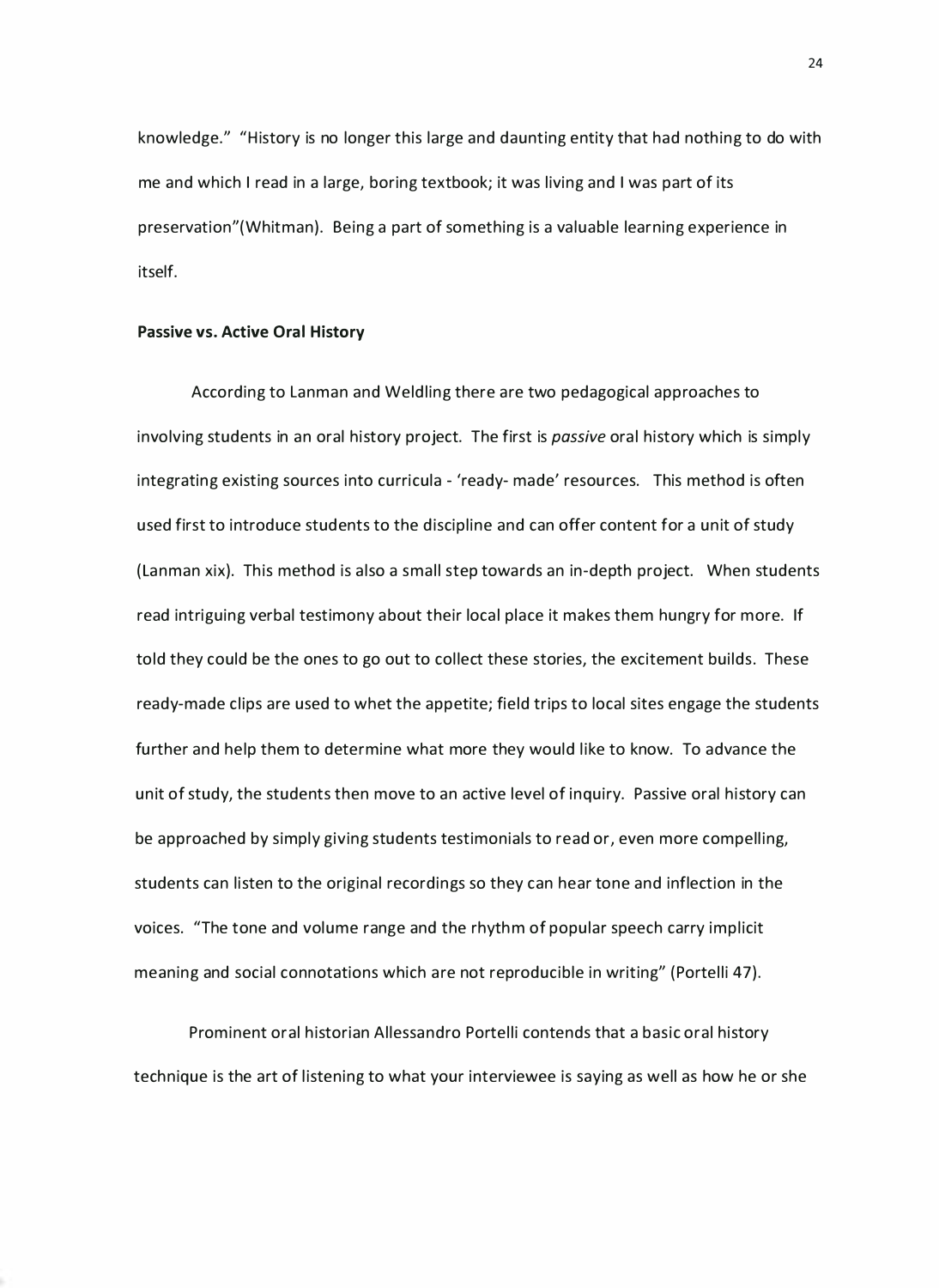is saying it. "Many narrators switch from one type of rhythm to another within the same interview, as their attitude toward the subjects under discussion changes. Of course, this can only be perceived by listening, not by reading" (48). Portelli contends the original recorded voice is the true document; a transcript amounts to an interpretation no matter how carefully it may be executed. Most oral historians work from transcripts and occasionally the original recording is destroyed, an act Portelli equates with "the destruction of the spoken word" (46). Although reading primary sources does have value, the real world experience comes from being present when the sources are created.

The second approach is *active* oral history in which students conduct interviews and develop narratives (xix). Sharing transcripts and oral clips of interviews with students can aid learning and certainly arouse their interest. However, "there is only one way to learn oral history and that is by doing it" ( Kyvig and Marty 130). Ayers concurs: "Oral history projects engage students because they are involved in the creation of historical information, documents, and narratives perhaps otherwise unavailable. By conducting oral histories students are not passively reading history, but rather are writing history" (36). By writing their own history, students are involved in authentic, real world learning.

Students should realize that "ordinary people make history and are historically important" (Gruenewald, Koppelman, and Elam 1). History is not only about Presidents and Generals, heroes and villains; in other words, history is not just about the dead white men in text books. The History Channel will tell you in their clever marketing campaign "history is made every day." Indeed it is. By nurses, car mechanics and teachers, by the guy next

25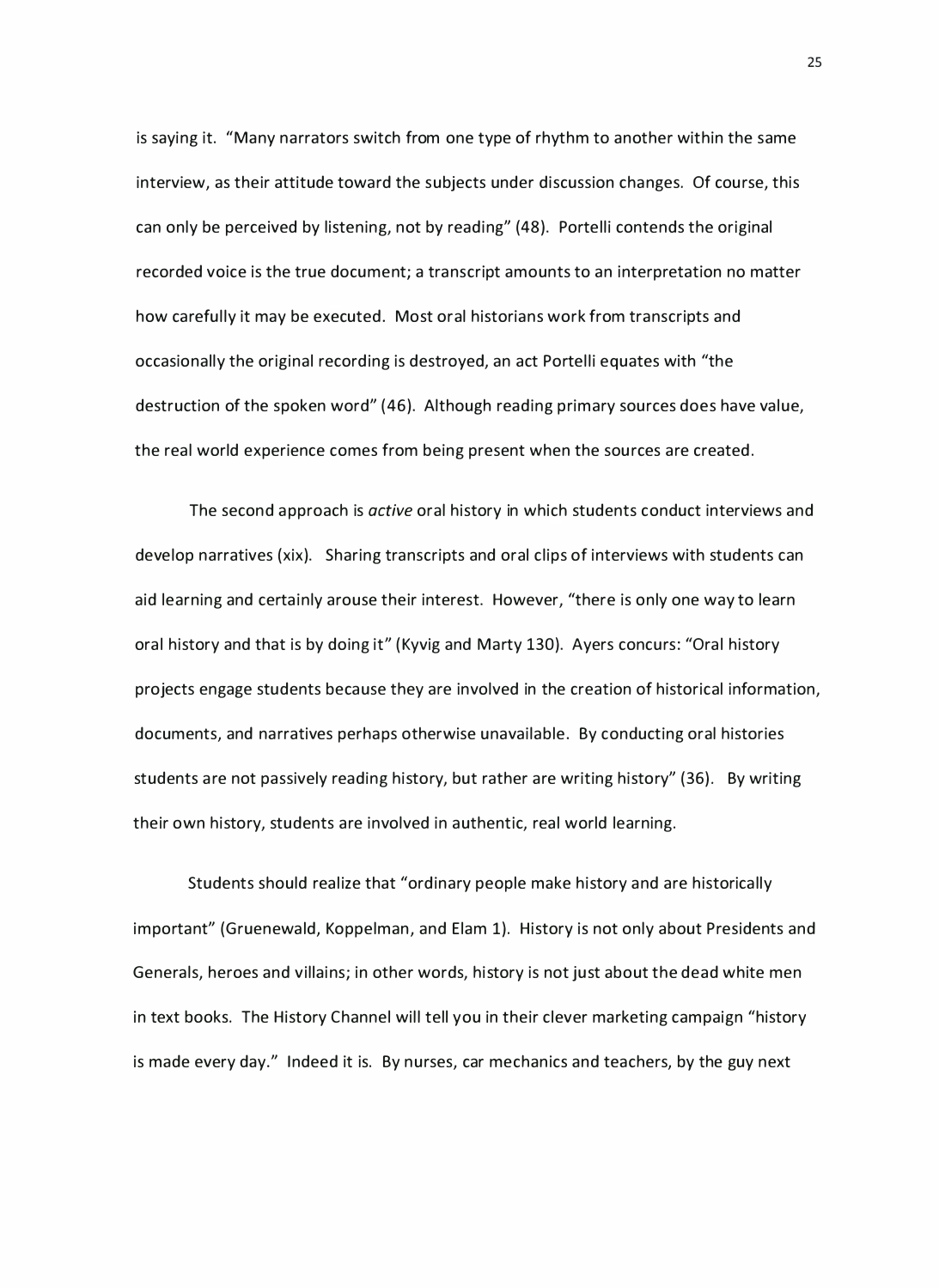door and the kid you sit next to in English class, by people who work in offices, forests, mine shafts and Wal-Marts, by moms and dads and aunts and uncles.

If students do not see themselves in their history, then they may ask, why bother learning it? Listening to individuals who may not be exactly like them but who share similar life situations can make history more compelling for the bored student. "Many theories of oral history are, in fact, theories of social history as a whole" ( Portelli 47). Simply put, "social history is the history of the everyday experiences and beliefs of ordinary people" (Ayers 40). John Dewey writes in his Pedagogic Creed that the "only true education comes through the stimulation of the child's powers by the demands of the social situations he finds himself in" (Dewey 427). Dewey was committed to the social life of the learner and felt school should be an extension of community life. Dewey's progressive vision heralds the basic tenets of PBE. David Sobel tells us that, "John Dewey had this figured out almost a hundred years ago" (18). Grounding learning in the learner's familiar world adds personal meaning to their education.

#### Working

People's work often defines place for them, producing compelling stories that reveal common experiences and create group identity. Foremost oral historian Studs Terkel, hailed as the "microphone of America's workforce," (Lanman 19) proved this with his seminal book Working. The verbal testimony he collected from hundreds of common working people has served as a reference for over thirty years, read and studied by students across the country, analyzed by scholars, adapted for the stage and heralded as an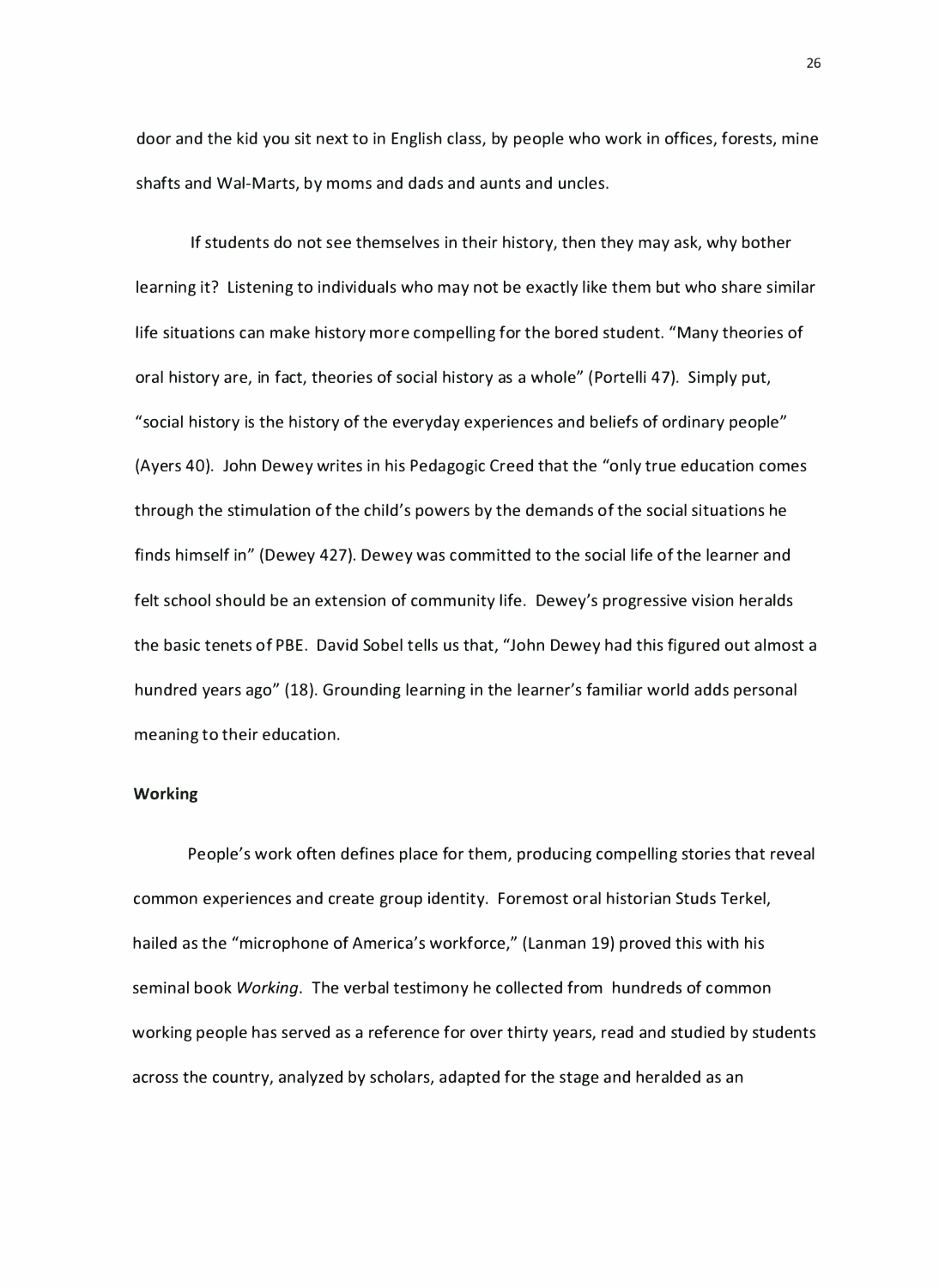influential text of American life. Terkel interviewed all classes of people in the work force from paper boys to stone masons. He also includes the narratives of those who worked in the mining industry. Many of Studs' subjects discuss general, mundane employment, although some recount arduous toil like work in the extractive industries. In the Adirondacks work is often hard; physical labor defines communities. Linda Shapes remarks on the many interviews she has conducted, saying "if there is a single theme running through the interviews, it is the importance of 'hard work' in the shaping of a person's life and identity" (Shapes quoted in Perks and Thomson 266). This social history produces enthralling stories that make students want to come to the table to listen.

Allessandro Portelli recorded the testimonies of miners both in his native Italy and in the coal mining country of Harlan, Kentucky. Portelli claims most of his education came from listening to steel workers and coal miners. Why is this subject compelling? Is it the danger? The long world-wide history? Yes, and this work has a long history in the Adirondacks comprising stories and oral testimonies that can hold rapt the most angst ridden student. Mining also has relevance in today's society, in ways most students would not realize. What follows is an in-depth look at the history of mining in the Adirondacks, infused with oral history excerpts that bring color and life to the history.

#### Case Study: Mining the Adirondacks

"I have a story about when we lived in Lyon Mountain," Maybelle Coburn Gregory offers during an interview at the Iron Center in Port Henry, New York. Maybelle and fellow

27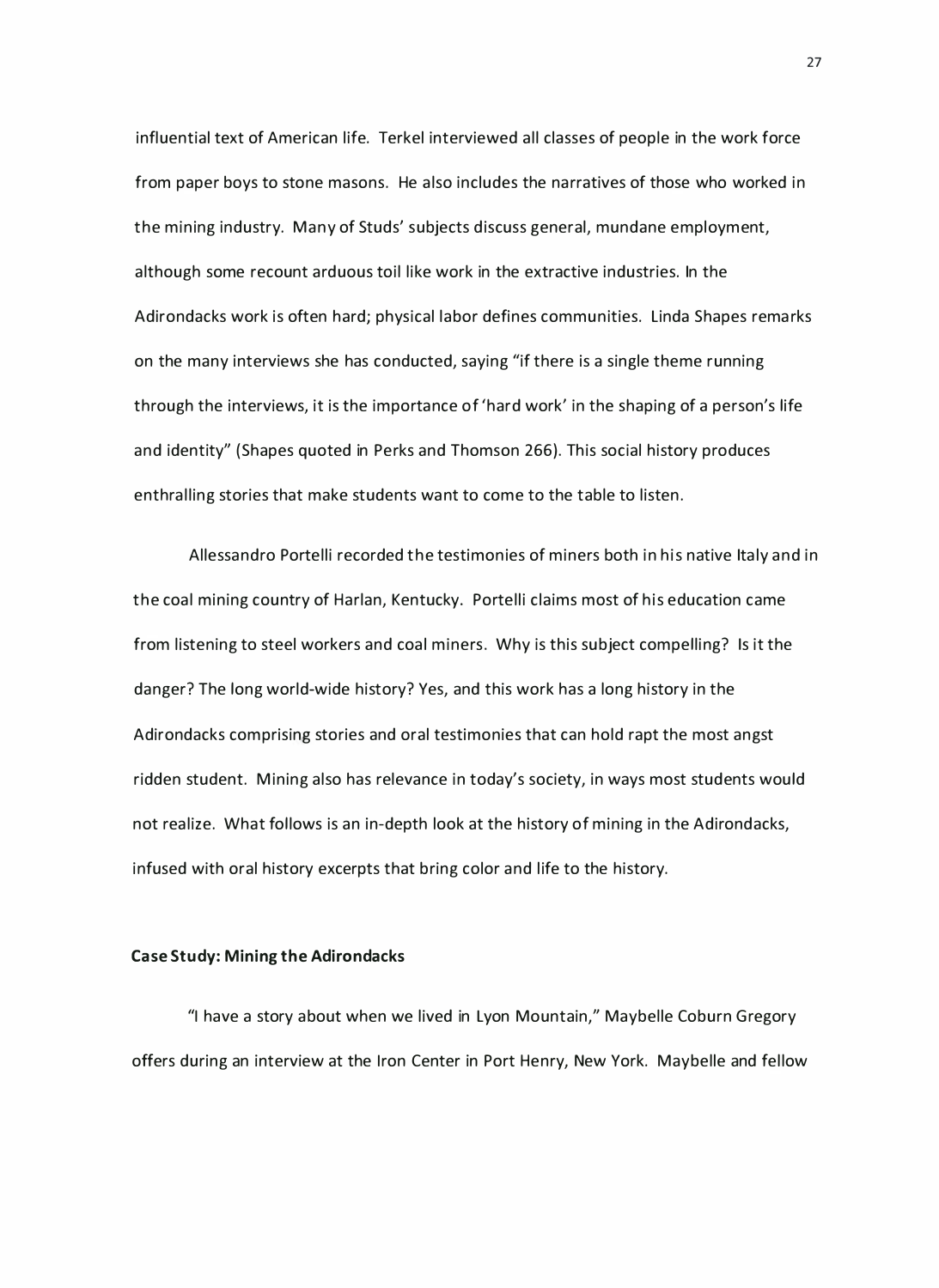resident Esther Waldron are telling us about growing up in a mining town and their fathers' work in the iron mines that define the region. Lyon Mountain, on the northern border of the Adirondack Park, also has a rich history in iron mining. Maybelle's father worked there and one other mine before settling his family in Port Henry on the eastern edge of the Park along Lake Champlain. "There was an accident," Maybelle continues, "and the rumor was my father had been killed. And everybody was coming with food to my mother's house. And they came and told her (here Maybelle refers to a company official) that they thought it was my father, and he walked through the door. Can you imagine that? Her sisters were there, everyone was there and he walked in. And he said, I came to my own wake" (Colburn Gregory, Maybelle and Waldron, Esther).

Can you imagine that? Certainly Maybelle's family knew her father worked at a dangerous job. Statistically mining ranks still today as one of the world's deadliest occupations. But to be told by a high ranking manager that your father is dead only to have him return home safe moments later? It is a story that raises the hair on your arms and gets you thinking about your own family, and their work and what it would be like to go through an experience like this. Used in the classroom, this oral history excerpt could entice students to discuss the dangerous history of work in their community, work that perhaps their parents and relatives do; a lesson could begin with the dangers of working as a policeman or fireman and evolve from there. Oral history offers a spark that ignites conversation and investigation into community history.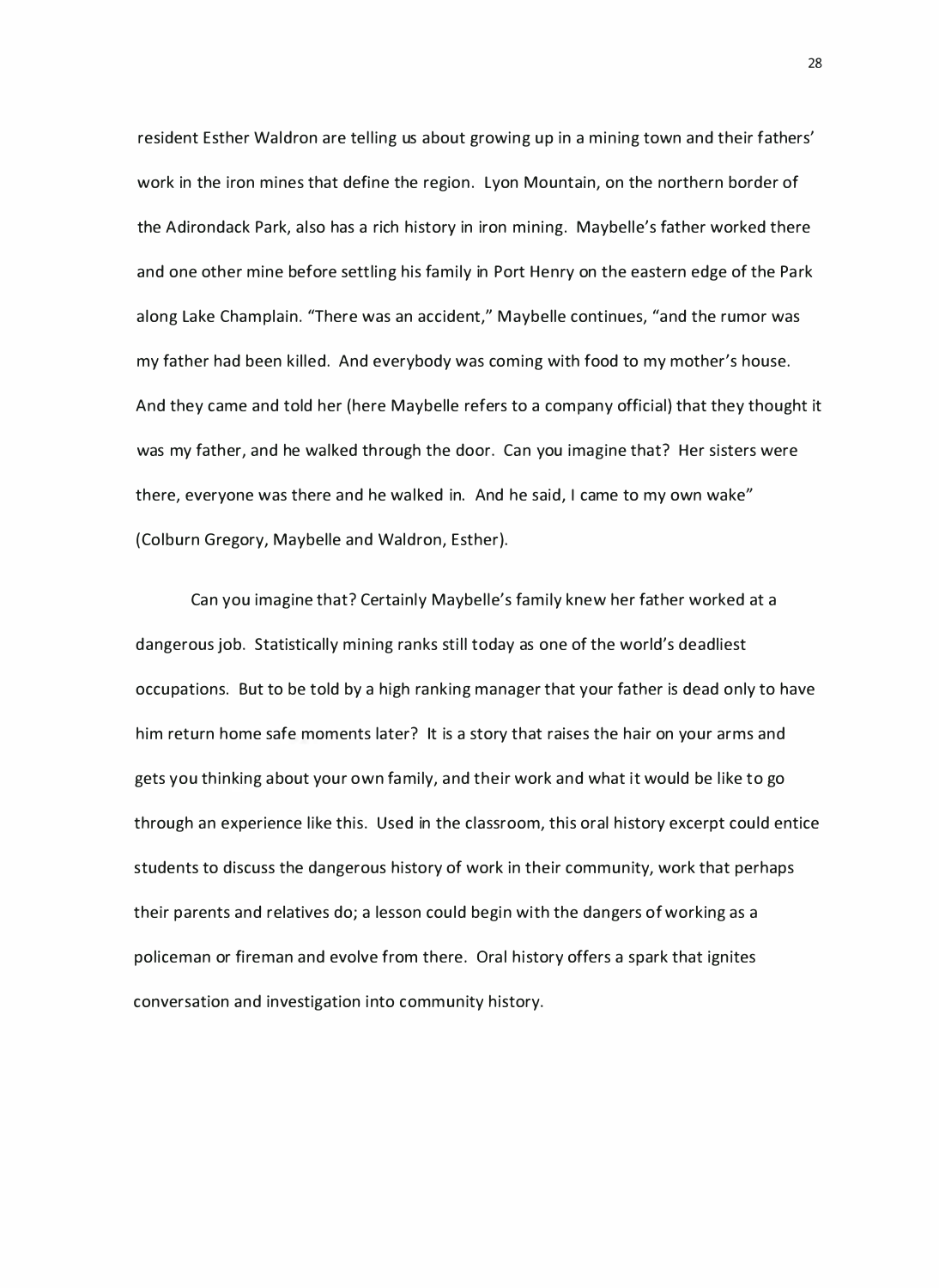For nearly two centuries mining spurred settlement and employed thousands of men throughout the Northern New York region. By 1840 practically thirty towns had been established by mining companies that built churches, schools, hospitals, homes, stores and transportation routes. The work brought many immigrant groups to these towns. "Their struggles to survive and assimilate and the traditions they brought with them are an Adirondack, and American story" (Rice, 10).

Valerie Rosenquist, herself the daughter, grandda ughter and niece of miners, wrote her doctoral dissertation on the mining community of Moriah, New York. Rosenquist conducted over sixty interviews with immigrant workers and their descendants, who in most cases also worked in the mines. She reports on life in a company town, where everything was provided by and maintained by the mine owners.

Rosenquist gained entry to the homes of the former miners because of her connection to the town. Her name was familiar and she had graduated from Moriah Central School. "I learned to ask to turn off the television, almost always on. Once settled in, after a few preliminary comments, we would move swiftly to the heart of their stories." The heart of their stories was their labor in the mines.

Their pride in their work and their history was evident. Most of the mineworkers enjoyed their life's work, enjoyed talking about their particular roles in wresting the rock from the earth (V. Rosenquist 4).

Proud as they were of the work they performed, Adirondack miners had many oppressors. Rosenquist tell us that the immigrant groups who came to work in the mines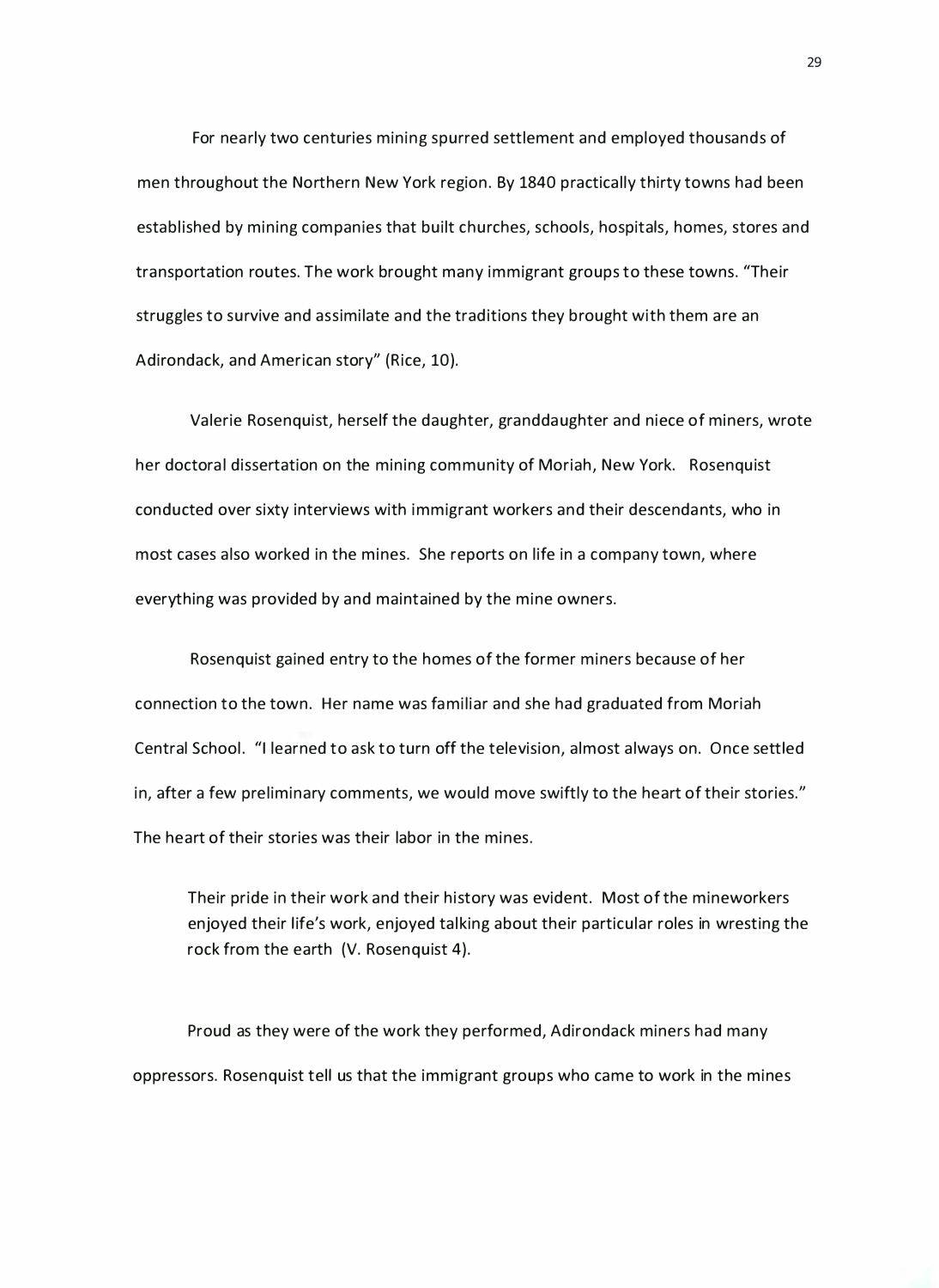around Moriah "shared a position of powerlessness before the recognized authorities of the town: the iron companies – Witherbee, Sherman and then Republic Steel, and the Catholic Church" (V. Rosenquist iii).

Alice Paden Green recalls years after these first immigrants arrival in Mineville the heavy hand of the Catholic Church persisted. Her family endured a double stigma of being Presbyterian and African American.

The whole town was Catholic. That was the other problem we had, very few people of color and everybody was Catholic. You grew up believing that if you weren't Catholic something was wrong with you, and you grew up believing if you weren't white something was wrong with you.

There was also the back-breaking work. Mining was and remains a dangerous occupation. Miners faced risks caused by blasting, collapsing tunnels, lack of air supply and long term health effects from breathing dust and mineral particles. We need look no further than the news to hear stories of mining accidents and deaths around the world. In 2010 we heard the tragic story of West Virginia miners trapped by a massive cave in. Later that same year, we were held rapt as Chilean miners were finally hoisted above ground after 69 days tra pped below. The summer of 2012 brought reports from South Africa of workplace strikes that turned deadly. Kids hear of these terrible events, watch them on TV, discuss them at home and perhaps among friends. How can this ongoing discussion be brought into the classroom? How can students be shown that this national and international news is not so far removed from their local history?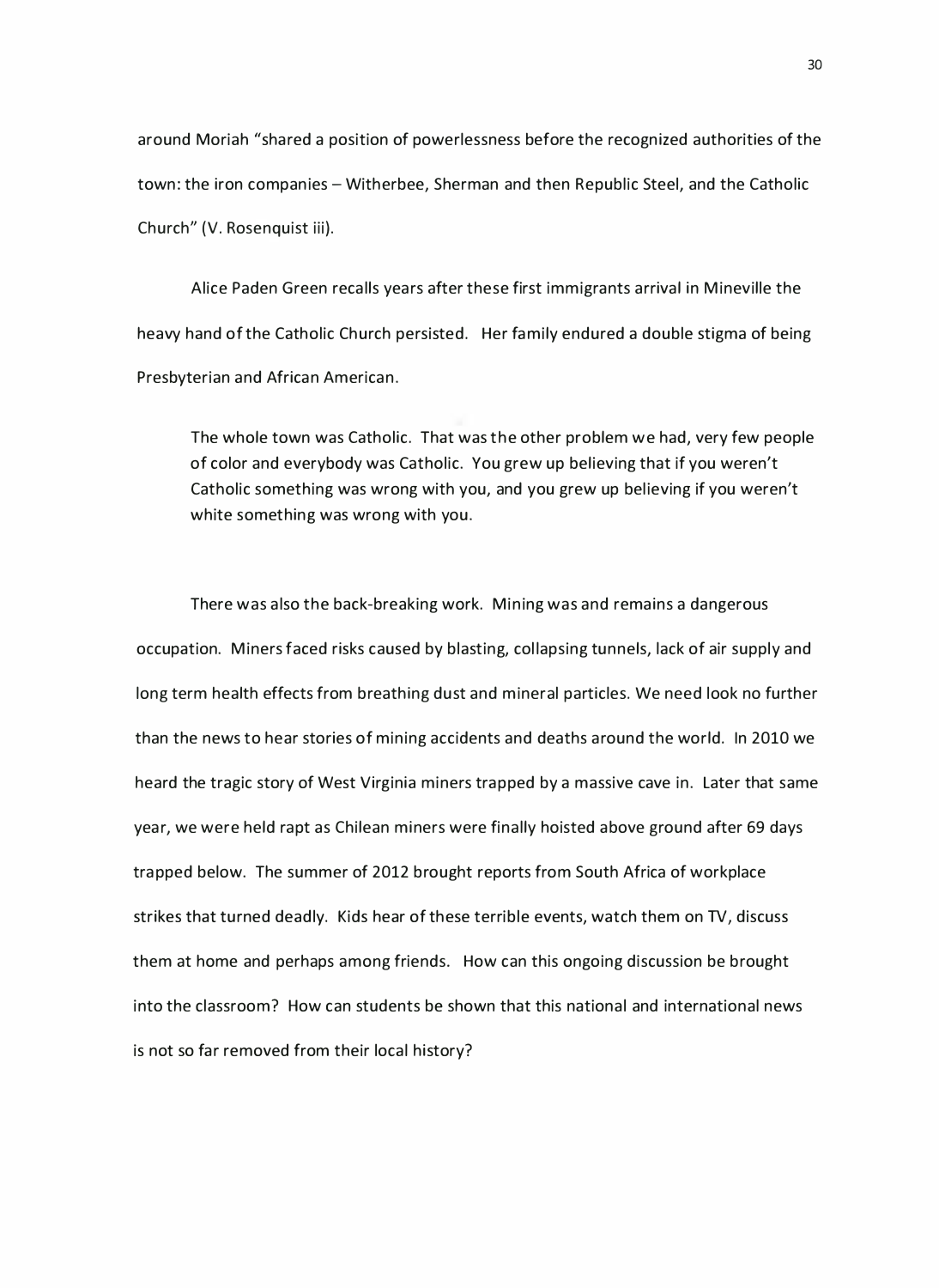On October 13, 2010, retired geologists Severn Brown and Don Grout from the

Balmat zinc mine in western edge of the Park in St. Lawrence County were interviewed at

the Adirondack Museum. This interview took place on the day the Chilean miners were

rescued.

Don Grout: You mention Mexico, this is a rather appropriate day to be talking about mining when they finally started rescuing these guys in Chile.

Christine Campeau: I wanted to ask you about that. Have you been following the story?

DG: Pretty much. When I left home they just got the eleventh man out from underground.

CC: There has been so much in the news over the last few years, like the West Virginia miners...

DG: the Chinese

CC: I'm sure when you hear these stories your ears perk up? Think about your days underground?

DG: I personally try not to think about it! < laughs>

DG: <more serious> I try not to think about some of it, because if you're in the mines sooner or later you're going to have a close call or two.

CC: Did you ever have a close call?

DG: <gravely> oh yeah, oh yeah

Severn Brown: <laughs soberly and nods in agreement>

CC: Could you tell me about it?

SB: I was going through the stoopes, the chambers from which they extract ore with Beaner Bishop. You've heard about Beaner Bishop?

DG: Oh yeah.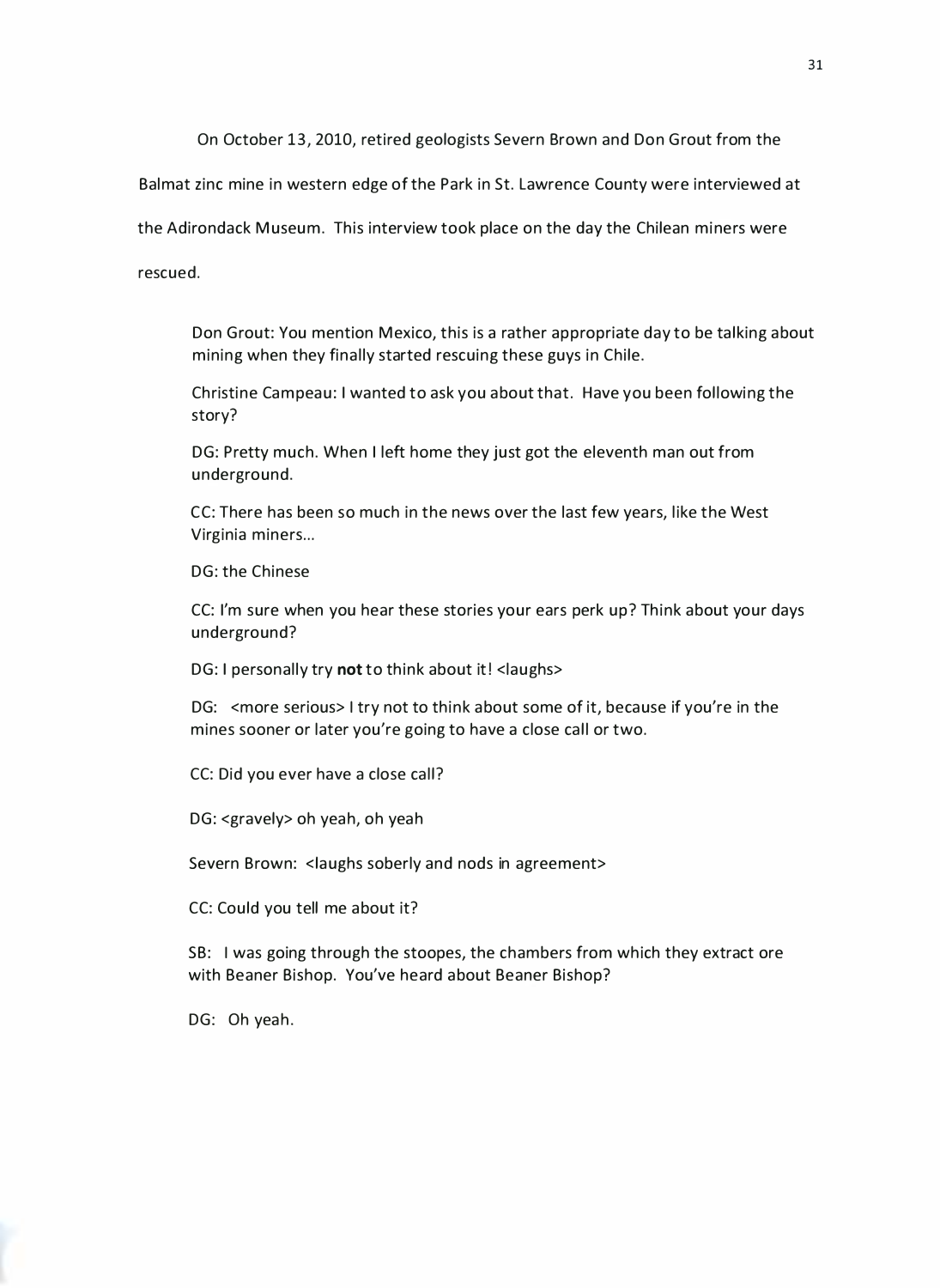SB: And he was a local farm boy that went in to the mines, all the miners there were local farm boys, they did not want the itinerant miner that you see in the western mines.

DG: Some of them were third and fourth generation, of the same family, working in the mine.

SB: We were in the Number 2 streeter zone going down the side of the stope and the back started to come in, the back is the roof, and we went over to the side and stood there, sat there, talked to each other probably for three-quarters of an hour waiting for it to silent, quiet down.

DG: Quit cracking and popping.

SB: You know that mining is an extra hazardous job, just like a farmer knows that someone in the adjacent farm fell in a silo, that sort of thing... construction, timber ...

CC: Logging industry.

SB: Oh yeah, especially. And uh, you know about it...you've seen.

DG: Well we were talking about all the accidents that have trapped underground.

SB: I don't total the number, and I never talked to my wife about it. (Grout, Don and Brown, Severn)

Don agrees that he never told his wife a bout many of the close calls he experienced,

including being underground with a miner checking things, and at the end of the day that

miner never came back up so they went looking for him. He had been crushed by a piece of

falling rock in the very same spot where Don had stood with him earlier that day.

This oral document is stirring to read; it has the elements of a gripping story -

danger, fear and death. The interview is even more riveting to listen to, Severn Brown's

raspy voice demands attention and his emphasis on certain words draws you into his story.

Using this interview in its passive form could get students intrigued a bout the local mining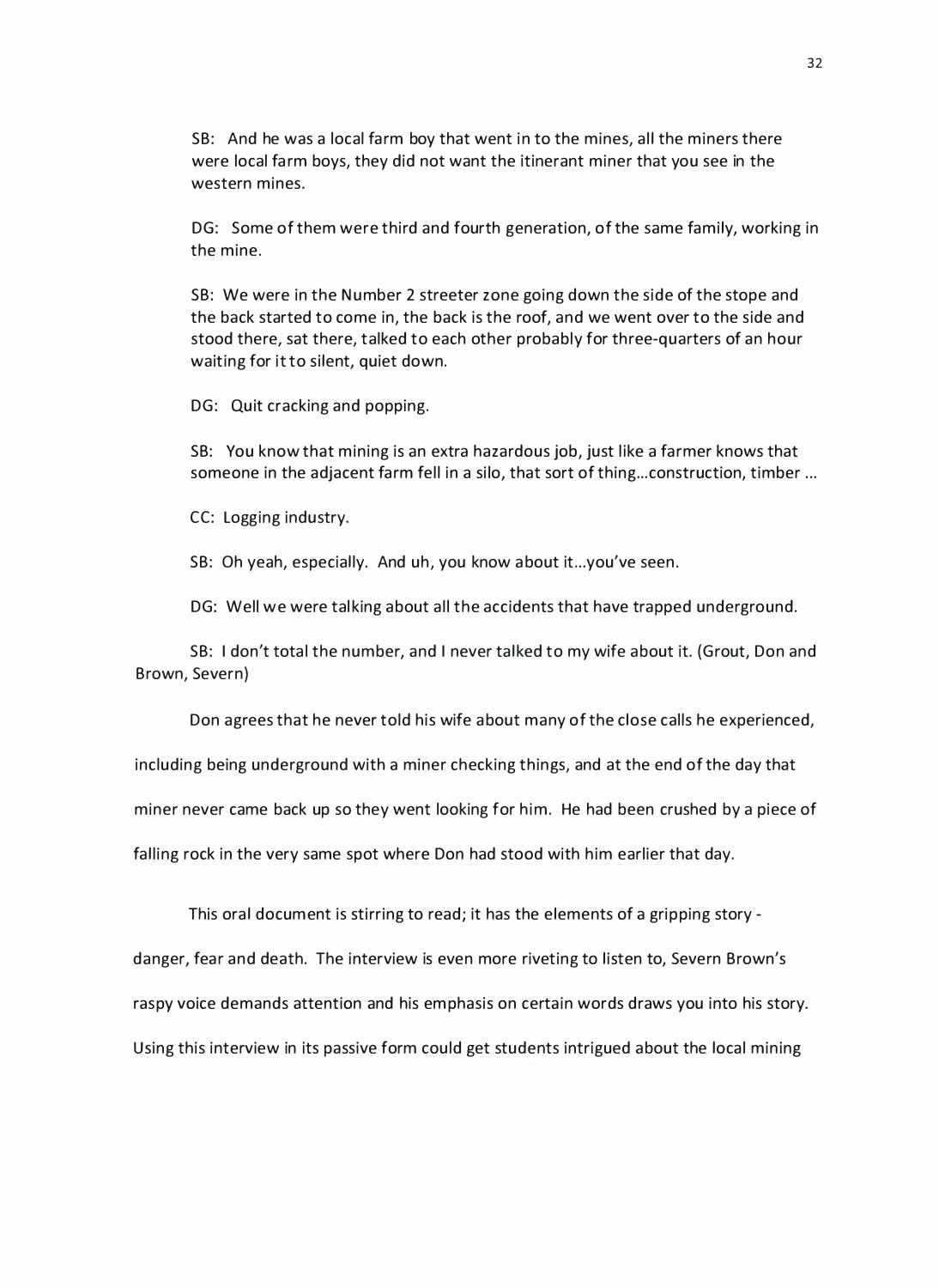industry. Letting students listen to the raw interview could be even more convincing. Including students in the interviewing process would have been the best learning situation. Had a seventh grader asked Severn to tell a story a bout his work underground then a meaningful learning experience would have been created. Active participation is what brings students to their fullest learning potential. Being there makes all the difference.

The key word is community. Sense of community. In all the works. Not just Working, all the books. There's a sense of community. Participation does something to a person. This applies to the students. When you become part of something, a cause in which you believe, something involves you. When you take part, you suddenly realize you count. You count! Studs Terkel talking with John Ayers in 1999 (Ayers 156).

In 2001, professor and author Rick Ayers published a teaching guide to Studs Terkel's ethnographic masterpiece, Working. Included in the text is an interview Ayers' brother conducted with the man defined as the "father of oral history" (Lanman 18). Terkel chronicled ordinary human lives in volumes of books. His experience taught him that it is the sense of community that is key. That sense of community, of place, makes you a part of something. This echoes the basis of place-based education.

Rick Ayers' Working: A Teaching Guide encourages teachers to use Terkel's masterwork with their students as an impetus to an oral history project. There is provocative material in the text to engage students and ignite thoughtful discussion. The interviews are raw and uncensored. They are peppered with coarse language, and hard feelings bleed through. They are real, not sugarcoated. These interviews would likely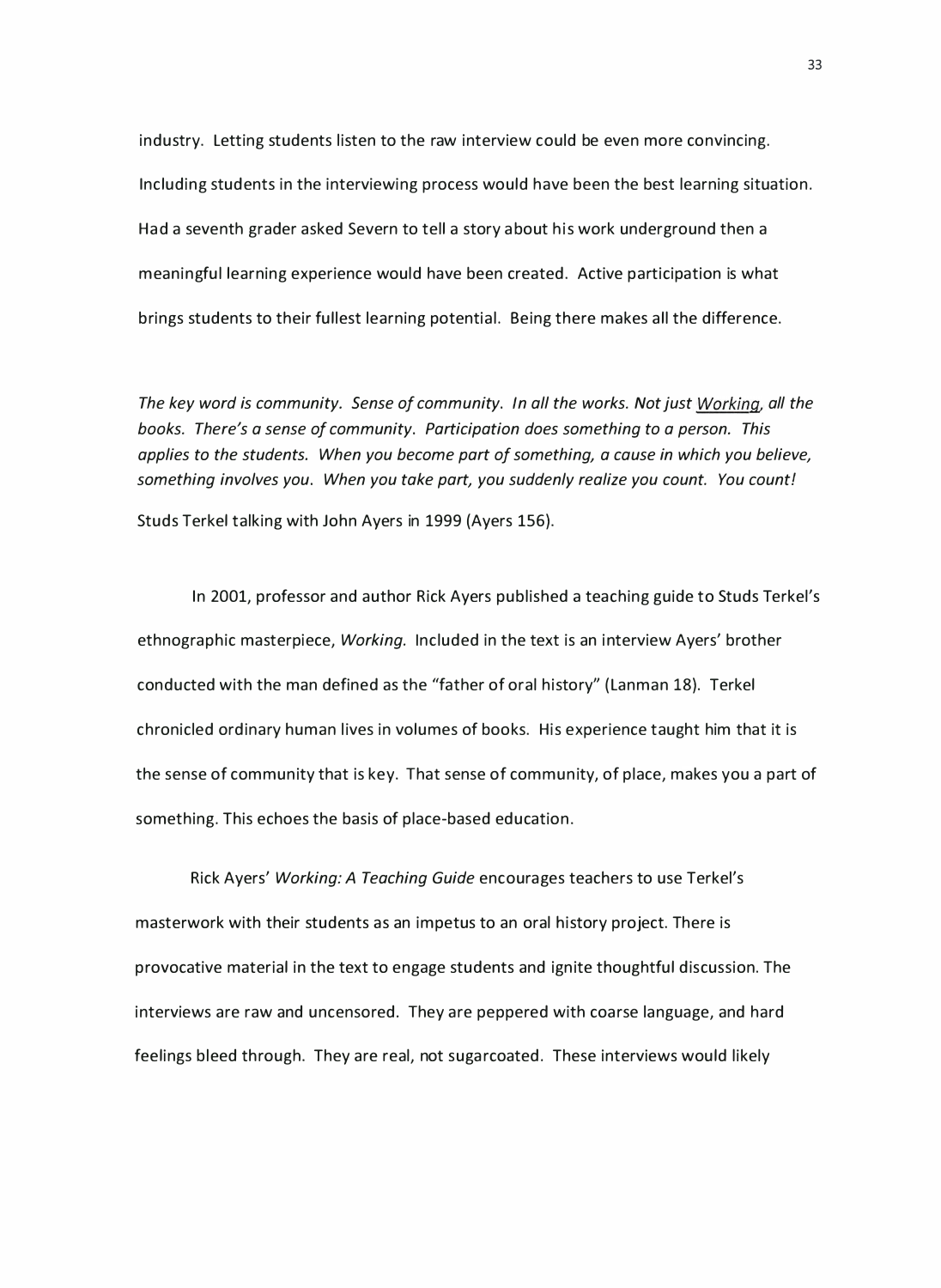receive at least a PG -13 cinema rating. They might even be censored in some schools. They do reflect what is real and can be called authentic.

Reality is ripe in Terkel's interview with Joe and Susie Haynes of the mining town of Blackey, Kentucky. "Mining is about all the work here, outside of highway work or farmin a little," says Joe, whose father started work in the mines as a child. Joe went in to mining after graduating high school and after nearly four decades was forced to quit due to failing health. He and his wife recount the injustice of the mining company, taking his ancestors' land and stripping the minerals from it. Susie says she will pack her son's things and ask him to leave if he goes to work at the mines. She would rather see him go back in the army. And this is during the Vietnam War (Terkel 30). Bob Sanders is a strip miner in Indiana and Kentucky border. "People's misinformed a bout the environmental thing. But I don't think it's fair to the industry for this kind of talk to go on" (Terkel 17). An interesting dichotomy exists in these interviews. Sanders is "makin a livin," and admits "nobody likes to see the ground tore up." Although Joe himself worked for the mine, the Haynes are vehemently against their son going to work for the company, to the point where they will kick him out of the house. This is an intriguing illustration of social history. If students were asked to compare this story to life in the Adirondacks would they a find parallel situation? Would they compare it to resistance to Adirondack Park Agency regulations and resentment of preservationist ideals? Although this story exposes an ugly side of reality, could students find something inspiring in the recount? How might middle schoolers interpret this story?

34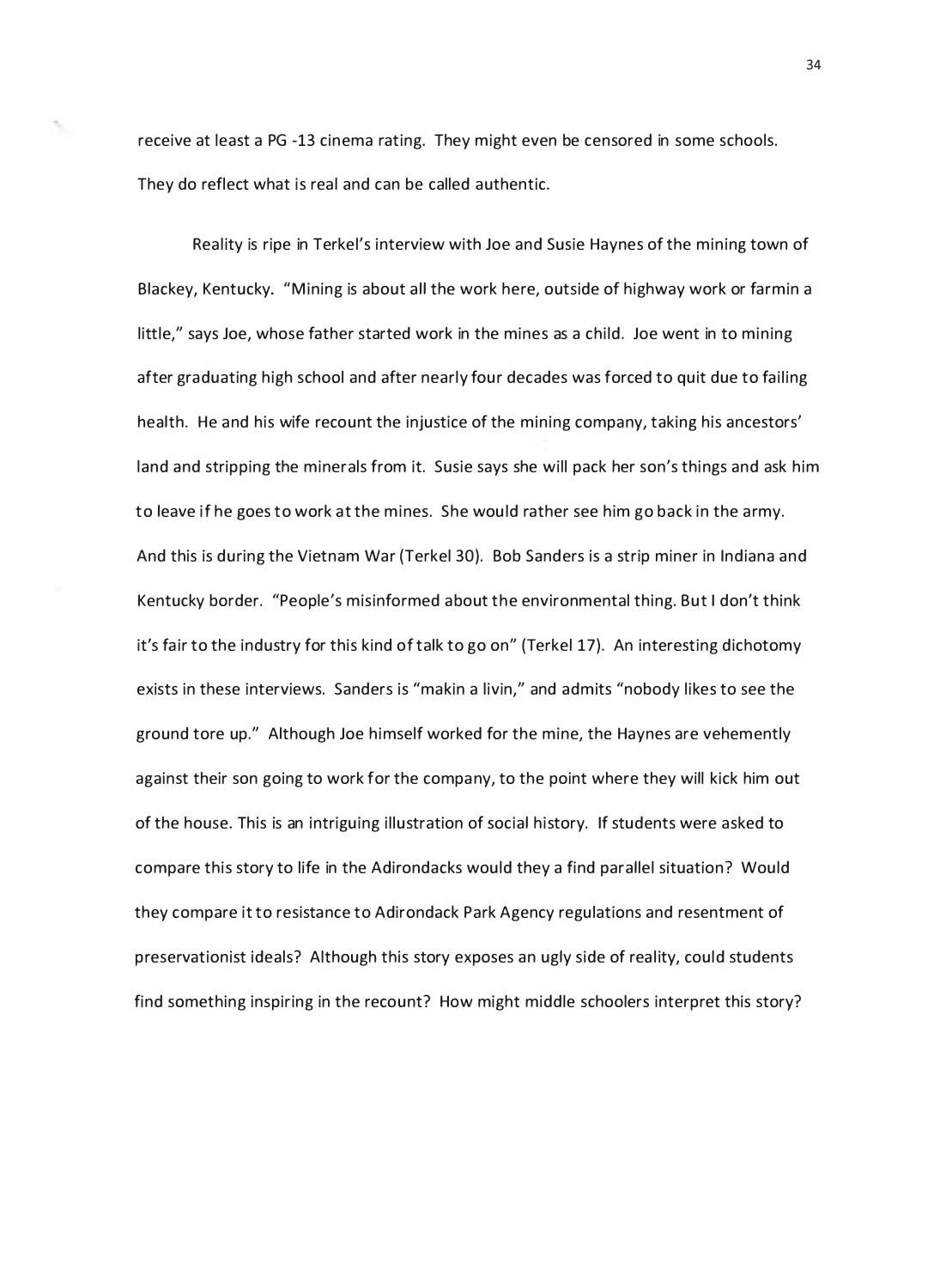The questions are infinite and cannot be answered until these accounts are presented to a group of students so they may unpack the meaning and be inspired to dig deeper.

Ayers' guide suggests students investigate how and why the workforce has changed, and speculate on the kinds of jobs and careers they can expect to encounter. This would be a useful exercise before and after an oral history project to see if answers shift in any way. Local students might be surprised to learn there are still jobs in the field of mining in the Adirondacks. Oral history is not just about the past. Mining is relevant is the lives of students today. Everything we have - food, building materials, creature comforts - comes out of the earth, grown or mined. Minerals and ores are vital to maintaining the way we live and played an important role in building our nation and state. Although much reduced, mining is still practiced in the Park. Garnet, the region's only continuously mined mineral, is still processed by Barton International in the heart of the Park at the Ruby Mountain site in North Creek. CEO Chuck Barton discussed the company's achievements with Adirondack Museum staff, outlining how they have been able to stay ahead of the market.

CB: We've been very fortunate as a company to continue to exist; if you think about it ... there are two things we have against us ... one is that mining companies in a sense generally don't last very long especially the small ones...go in and hit a deposit and then they run out and they haven't done enough forward thinking to be able to go on once the deposit is depleted. And we're also a family business and as you know family businesses tend to fall apart. And we've been fortunate enough we've held the family business together and we've done so within the mining industry.

Behind that is our product life cycle, it's always been garnet but it's had different uses. And when we talk about a product life cycle, I'm talking about when a product is developed until a point and then you get to a point when the product is no longer needed by the market or is obsolete.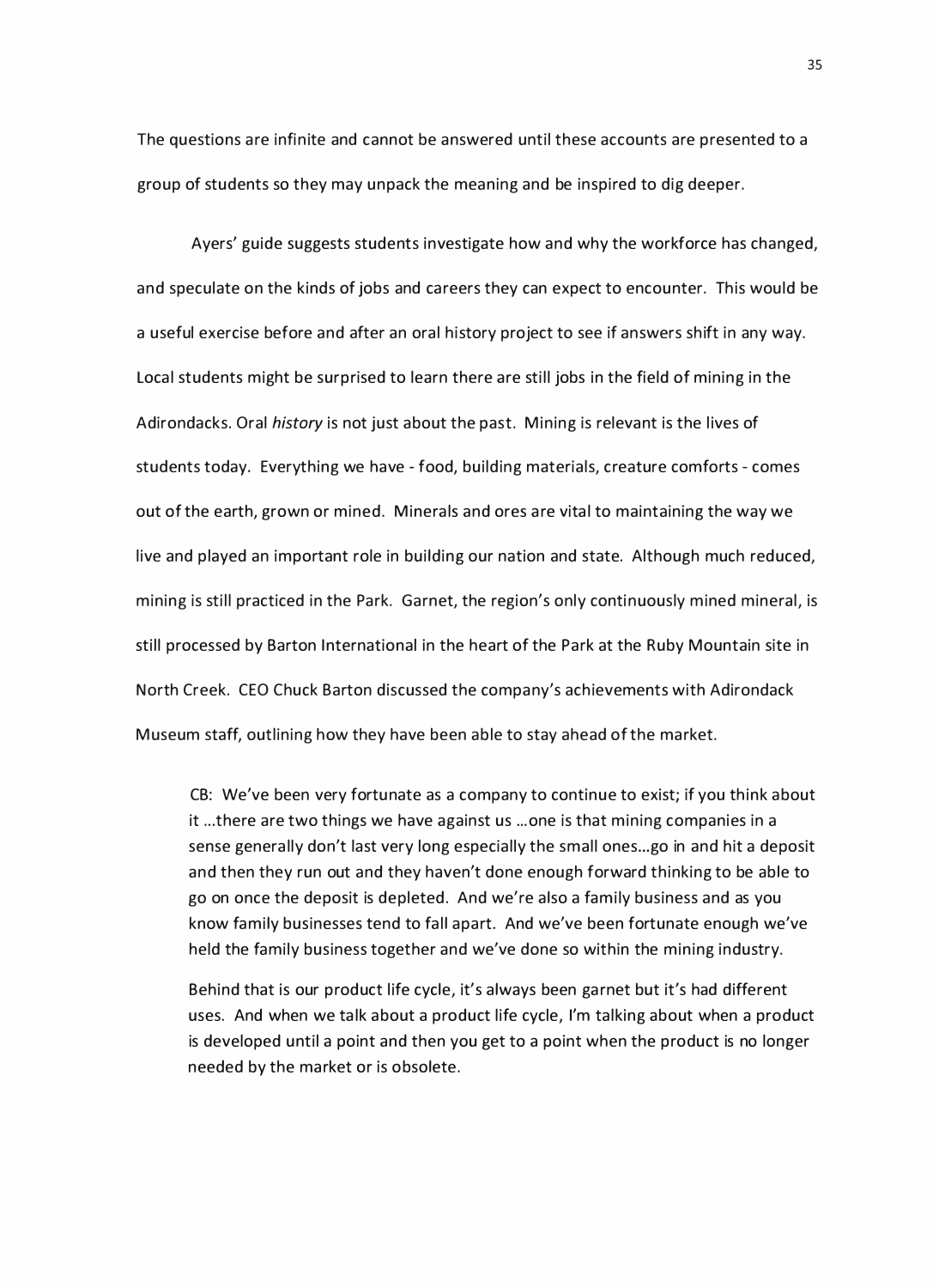We knew the color television tube manufacturing was going to drop off because of flat screen, however in the 80s there was this emerging technology called water jet cutting. And as the water jet cutting evolved, which is basically taking a high stream of water to cut through items, initially the items to be cut through would be soft materials. It would be leathers; it would be wood, items like that. And then they said "I wonder if this water can cut through harder materials," metal, stones, etc. And what they realized they had to put a media, had to put a substance in the high stream of water, and lo and behold, after years and years of research, they discovered - and we were part of this development too because we were working with the equipment manufacturers, research team  $-$  discovered that garnet was the perfect media because of its hardness, its density and so that market started taking off into the 80s. And now is actually our primary market (Barton).

The Barton story is a true model of successful business. They made sandpaper for the first one hundred years they were in business. Realizing they needed to diversify they went into optical lens and picture tube manufacturing and are now leaders in water jet cutting. Few students know of this regional success story. Although Barton is a big employer in the area, many residents do not fully realize the true impact the business has on the local economy and the rich history behind the industry.

In the northern part of the Park in Willsboro, New York, NYCO Minerals extracts wollastonite, a versatile additive used in the making of construction materials and automotive parts, among other products. An interview with their Marketing Director, Dawn Revette, revealed a proud history of employing local residents.

NYCO, with a fifty year history, we are the foremost producer and supplier of wollastonite in the world. It all started in upstate New York in the Adirondack mountains where wollastonite was first discovered.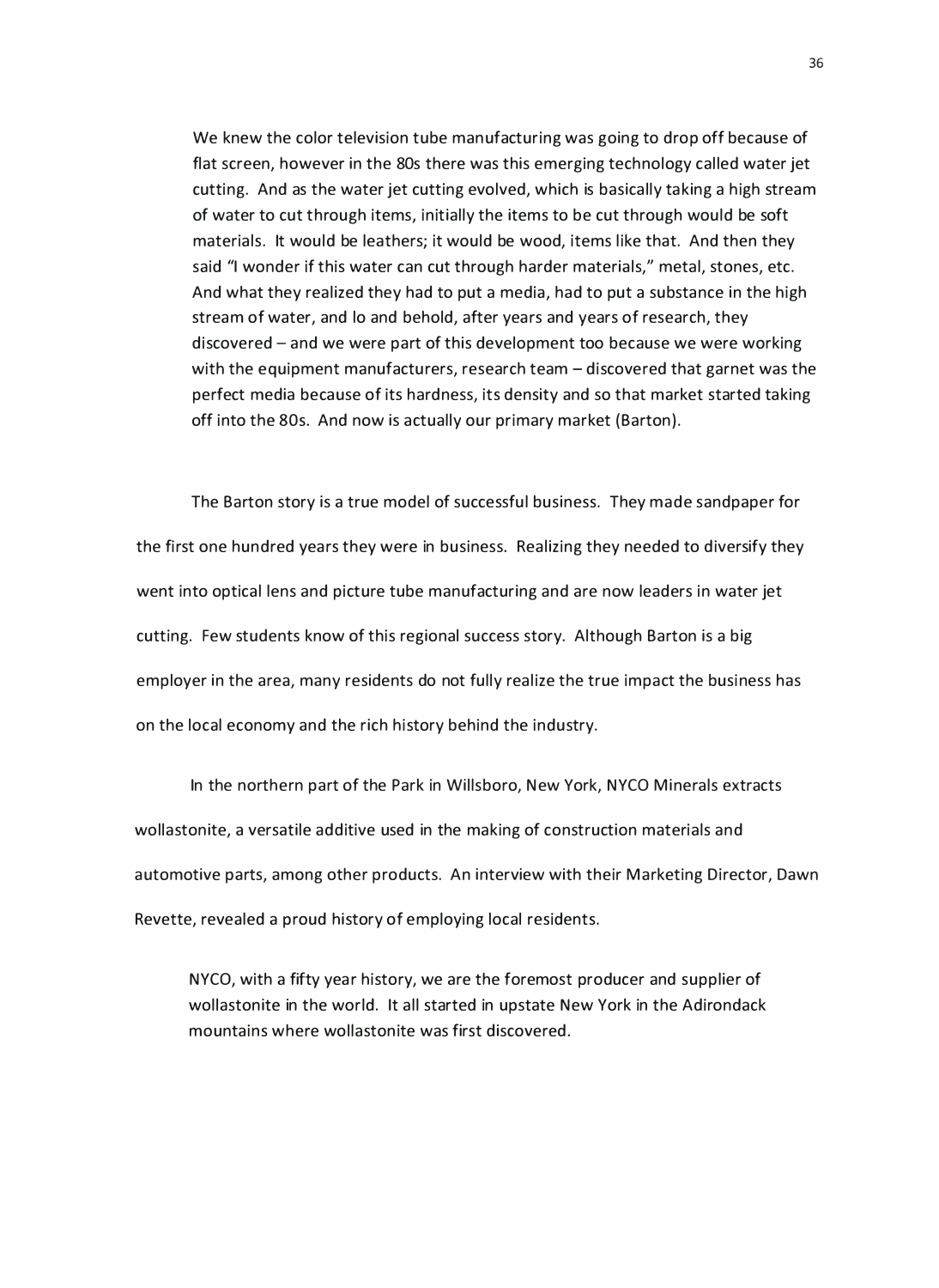And it is nice, we've had generations of families  $-$  grandfathers, fathers, sons, that have wanted to stay in the community, stay in the area, and who have come to work for NYCO (Revette).

Comparing present day activity to past operations helps students to understand the industry over time and its significance to the region. They are can also see the changing ideology of land use. The environmental impacts of mining in the Adirondacks are severe and cannot be ignored. Yet there are ways to investigate historical use without villainizing the industry. Looking at the reclamation efforts on the part of Barton Inc. and NYCO Minerals shows the evolution of responsible use and how resources can continue to be harvested in sustainable ways.

#### Workplace Bullying and Discrimination

Cultural stereotypes and racism run through the history of Adirondack mining. Work place harassment was a persistent presence. Sometimes this was considered "all in good fun" even if it bordered on bullying. Students today are all too aware of bullying and its impacts. In addition to the seat time needed to cover material for upcoming tests, students have mandated anti-bullying training. Oral history lessons can be used for this instruction.

Earlier this year I had the privilege to sit and talk with Alice Paden Green who grew up in Mineville, New York. Alice's was one of a handful of African American families living in the mining community whose fathers' worked in the mines. Although the racism they encountered in northern New York in the 50s and 60s was not as rampant as in the south,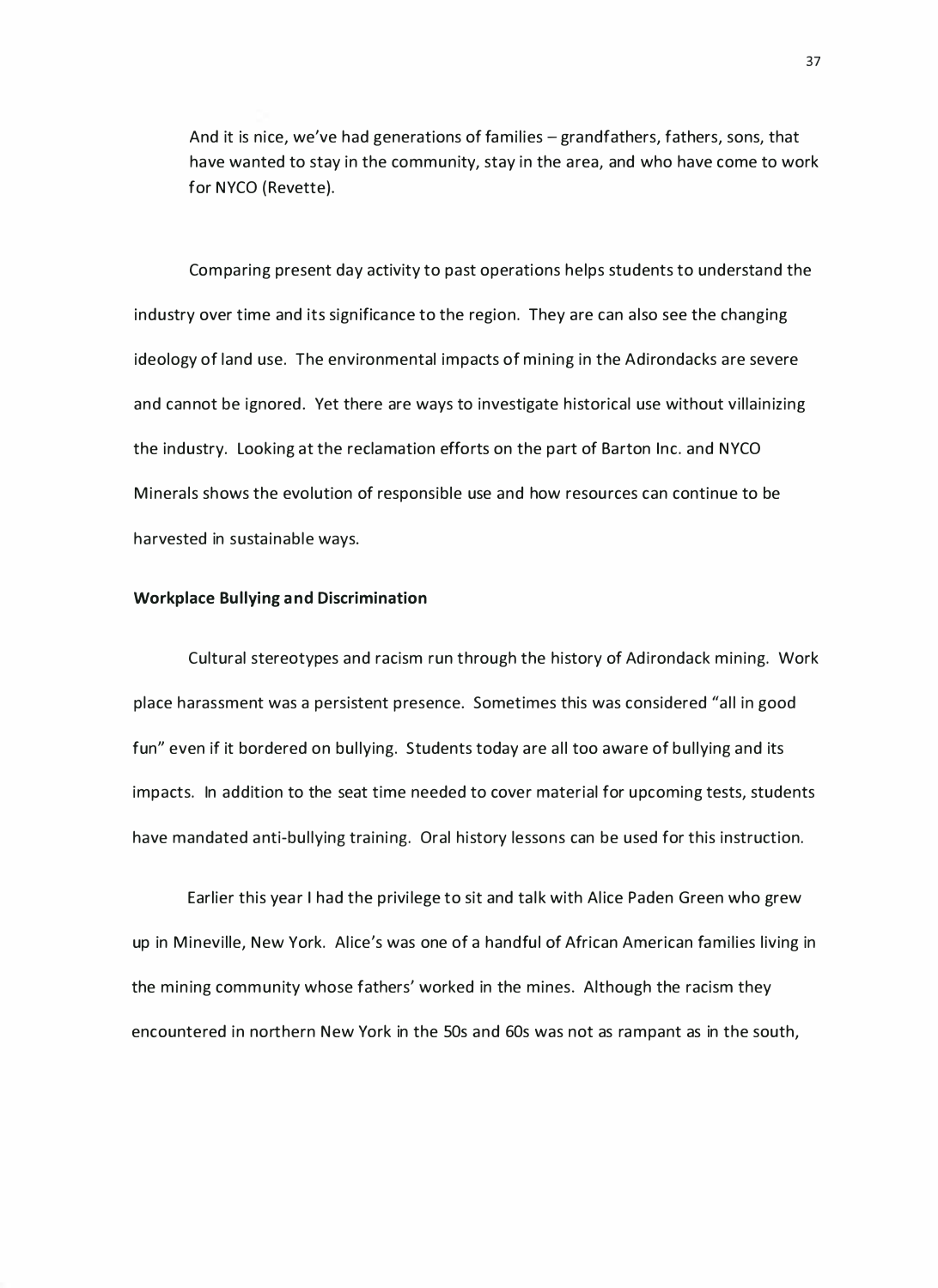they did still feel the sting of discrimination. Here she tells the story of her first working experience.

APG: When each one of us turns 14 the first thing you want to do is get a job, cause things are rough, you have to buy your clothes for school, you have to do everything... because the thing with the mines is there were highs and lows. A lot of labor disputes, ... seems like always a strike. And when there was a strike we really suffered because there was just no money at all. Every time they talked about there was going to be strike in the mines our stomachs used to get tied up in knots because we knew it was going to be even rougher than was during regular times. So the minute you turn 14 all you wanted to do was work, and so most kids worked in the summer, and they did work in the tourism business and so we tried to do the same thing but...

I got a job at Claudices in Paradox Lake. And they had in the back of the property...a big ol' ... barn, I called it a barn because that's what it was, that was housing for people who worked. Well I shouldn't say for people who worked, for black people who worked, they separated their staff. So they put the blacks and some other people who worked there.

#### CC- What year was this?

APG - this was... 56 or something like that.

I had a couple of friends, who were friends all our lives, they were white, so we went together to get this job, we got hired, and oh we said this is great, we'd been together our whole lives, we'll room together... and the owner said, "no, no you won't." <Laughs> She said, you have to live here (in the barn.) The white waitresses, the white bartenders, all of them lives where the family lived and so she separated the African American people to stay in the barn, which is what it really was. I had never really been away from my family. And the other three or four blacks who were working there, and living in this place, they worked at night because they worked in the restaurant part. And I was suppose to work during the day, I was just a chambermaid. And so night fall comes and I went up to this horrible place, nobody there but me, and it was I said - like a barn, but they had separated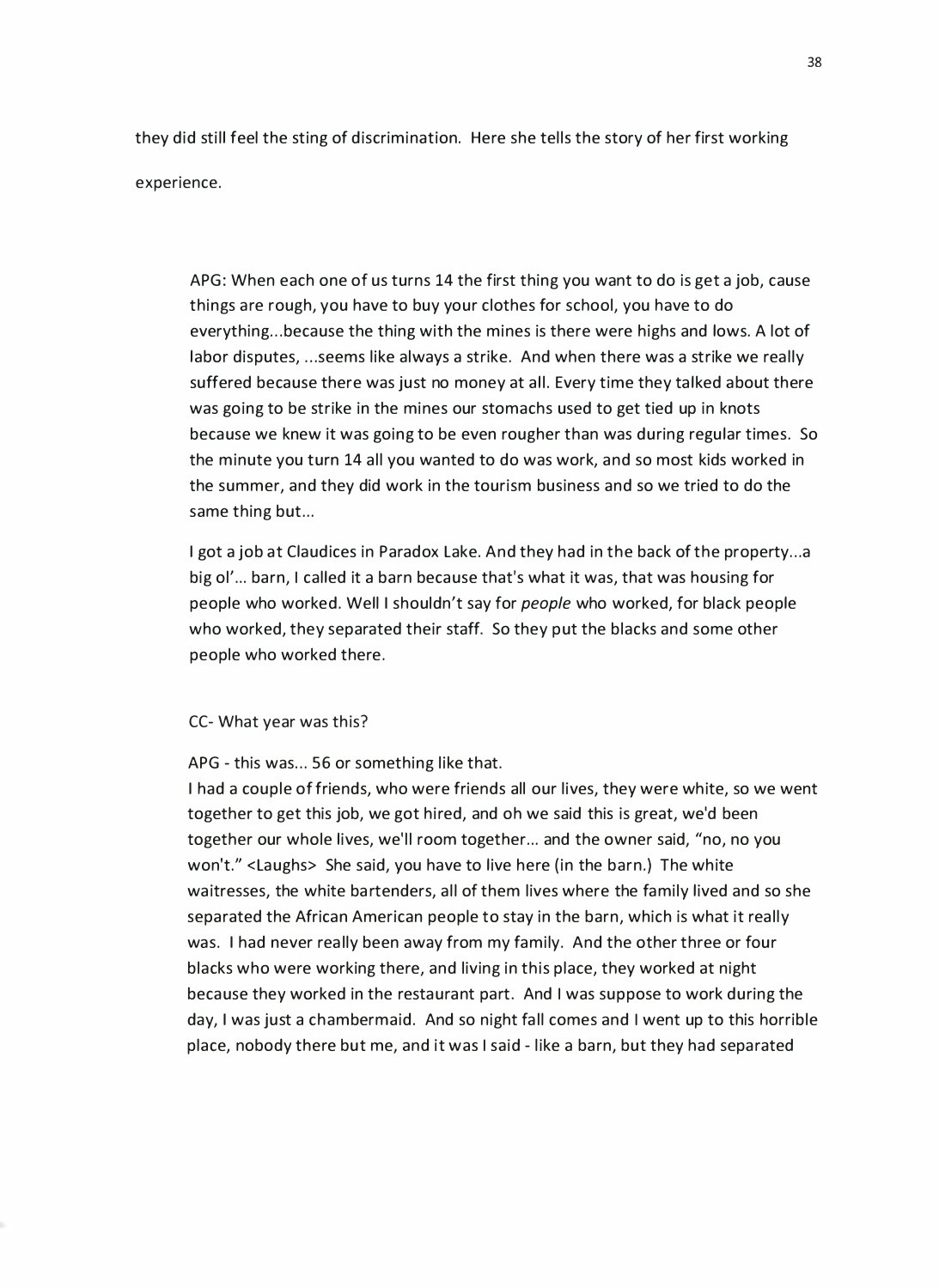them into rooms and I was scared. <laughs> And all of the sudden these things started appearing and I said Oh My God. The place was full of bats!

#### CC: Bats!

AG: I'm scared to death of a bat to this day. They were all lined up along the top, surrounding my bed. And every now and then they'd fly over, or just sit there and make this noise. I was scared to death. I didn't sleep, I had the light on, I couldn't do it. The next day I went down to the owner and said there are bats here. She didn't really care; everyone else thought it was funny. Then I had to make a decision. I got really angry a bout what was happening. I don't know how long I stayed there maybe a day or two. And I realized although I needed the money I couldn't do it, mainly because... she was a racist and was discriminating against me and put me in this horrible place and ... so demeaning... and that my friend was given a good place within the family. I said I have to confront her.

CC: So you were 14, your first job and you went down and confronted her?

APG: Yeah and I knew I was going to get in trouble ... cause my mother ... we knew it was great that I had a job, the plan was how I was going to purchase my clothing and everything and really help out...and I knew that I couldn't stand both the bats and the treatment, to be treated like that. So that was more important to me.

So I had a big fight <laughing> in the middle of the room.

The people from the south they had worked with her for years so they accepted it. I said how she was a racist and pointed out how she treated the black help as opposed to the white help. And she was insulted. <lots of laughter>

CC: Did you say this in front of everyone? The other black staff who was there, how did they respond?

APG: Oh they just sorta looked at me like I was crazy. They were from the south, they accepted it, that was part of their lives. The other guy from Port Henry he wasn't afraid of bats (laughs) he didn't mind it, for him it was a job. And I understand that. It was a job for me too but I wasn't going to sell my soul for it.

CC: I have so many questions. What about your friend, how did she feel about this?

APG: She quit

CC: She quit with you?!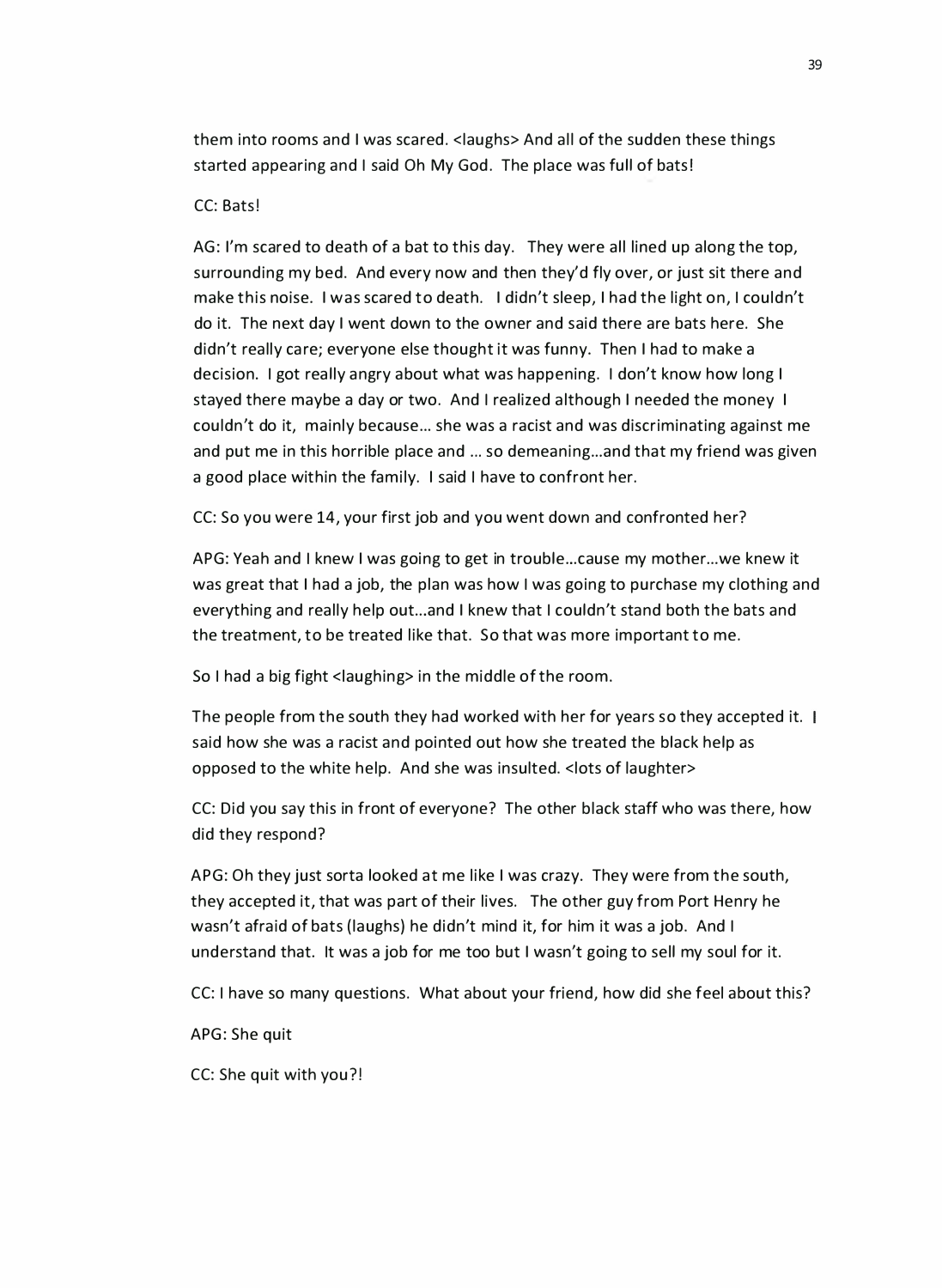APG: Yup. (laughs) We're friends to this day (Green).

Alice's laughter during the telling of this distressing tale is a testament to her will, and how she has risen above this experience. She explained that after she went away to school to earn a teaching degree she wanted to return to her hometown. She applied for a teaching position at Moriah Central School but was declined, most likely based on her race. Yet Alice's attachment to the upstate Adirondacks did not fade. In 1997 she and her husband founded the Paden Institute offering writers of color a peaceful place to work on the shores of Lake Champlain.

Many miners interviewed talked about pranks pulled on the job. Jim Mcintyre worked for National Lead at Tahawus for over three decades and retired as a supervisor. Here he recounts a typical work day.

They'd hide your lunch pail or they'd catch you going down someplace where you hadn't been working and dust ya, they called it dusting. You're going and then somebody would hit the beams and you'd get a lot of dust down on top of you, you know. Things like that. Or hose you down. There were water hoses all over the p lace up there, and there was always water fights. I mean they weren't supposed to be doing that stuff.

I had a fella get awful mad at me and another man one time. We were on the midnight shift and we were working on huge pump that pumped materials from here, say, oh, quite a ways away. They always had two pumps, a standby, you know. So we were working on this one. And this guy was up overhead and he was dropping dirt down on us and we we're not too happy about it. We were trying to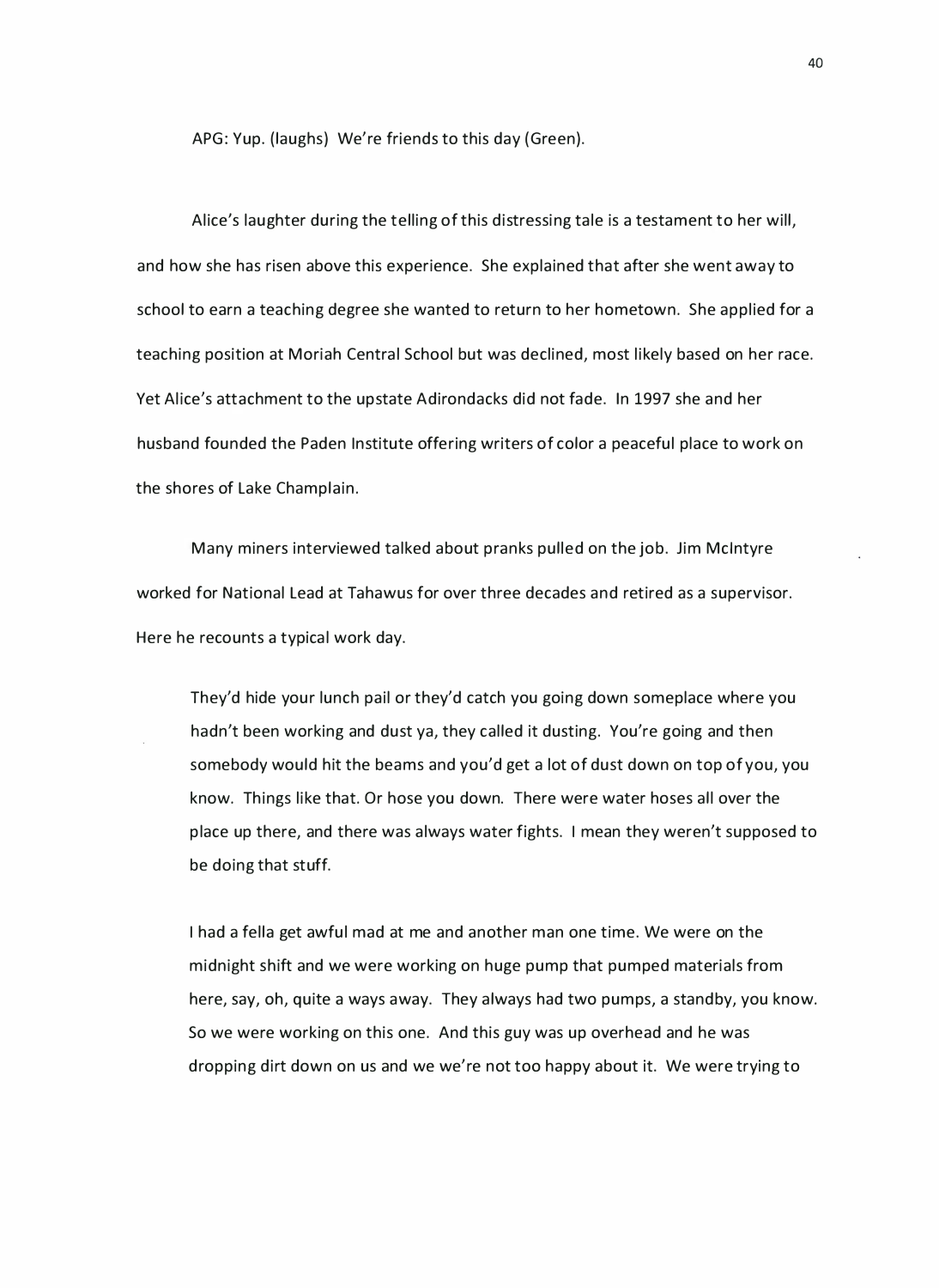get this job done so we could get done. And I told this guy, I said "when we get done he's going to get it, we're going to hose him down good." So we got done about  $3 -$ 4 o'clock in the morning, and the guy was sitting on his bench kinda dozing off, so I went up one way and this guy went around the other way and we both got water hoses and we put it right to him. And boy was he mad, he was ready to kill us both but he couldn't catch us { Mcintyre).

Archie Rosenquest recalls pranks pulled at Mineville.

AR: The dinner pails, they got nailed to the benches. Everybody was in a hurry to get home. They'd grab a dinner pail and leave half of it on the bench.

Angelia Snye: Was it all taken with good humor?

AR: Mostly generally it was. Sometimes it got to be a little bit...bullying. But, um, you know, boys will be boys I guess (A. Rosenquist).

A teaching unit on civil rights could be enhanced by listening to Alice who grew up on Elizabeth Street in Port Henry. How would students respond to Alice's workplace experience? Could they imagine this happening today? The Common Core Standards stress college and career readiness, but do they prepare students for bullying and discrimination? Topics personally relevant to today's student can be addressed though the study of oral history.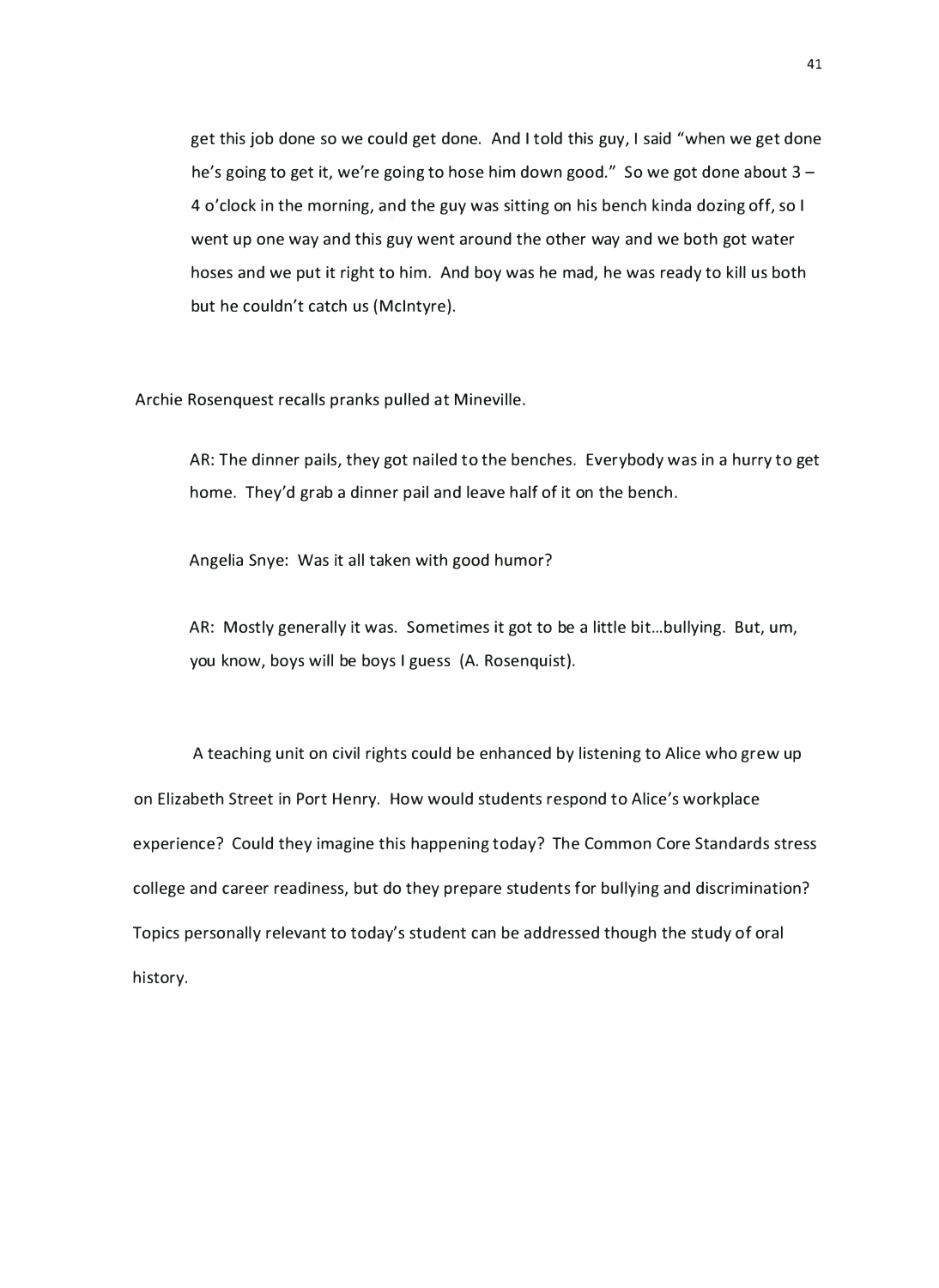#### Bringing Place into the Classroom

Outlined here is a glimpse into the multi-faceted and richly compelling history of the mining industry in the Adirondacks. A teacher using one or more of these oral history clips could engage students in the heritage of this region and provoke critical thinking about the place where they live. Progressing from these passive clips, an entire unit on mining could be implemented that includes learning opportunities across all disciplines, and out of classroom place-based excursions that bring the history to life, and life to education. The following is a curriculum plan for using story, passive oral history, and place-based learning to ignite students' curiosity to seek further knowledge through an active oral history project. A deliberately thin lesson plan is included in appendix A. From their own perspectives, teachers, students and community members will add fullness and color to this project.

#### The Story:

In 1826 a party of prospectors set out from North Elba, New York in search of silver deposits. Among them were Archibald Mcintyre, future namesake of an iron mine set in the heart of the Adirondack wilderness, and David Henderson, Mcintyre's sonin-law, who would be the early mastermind behind the works. The travelers soon came upon Lewis Elijah Benedict, an Abenaki Indian and the son of Sabael Benedict, the first settler in Hamilton County. Benedict had with him a chunk of iron ore. Once learning what the men were seeking, he claimed that this ore was among the best in the land and he would lead them to the place he found it for a \$1.50 and a plug of tobacco. When they reached the site the men were thoroughly astonished by the richness of the ore and quickly make plans to travel to Albany to claim their discovery. As a precaution that no rival prospectors would find out about this treasure in the forest, they took Lewis Elijah with them. And to further keep him safe from the temptations that might be offered him to show others to the ore bed,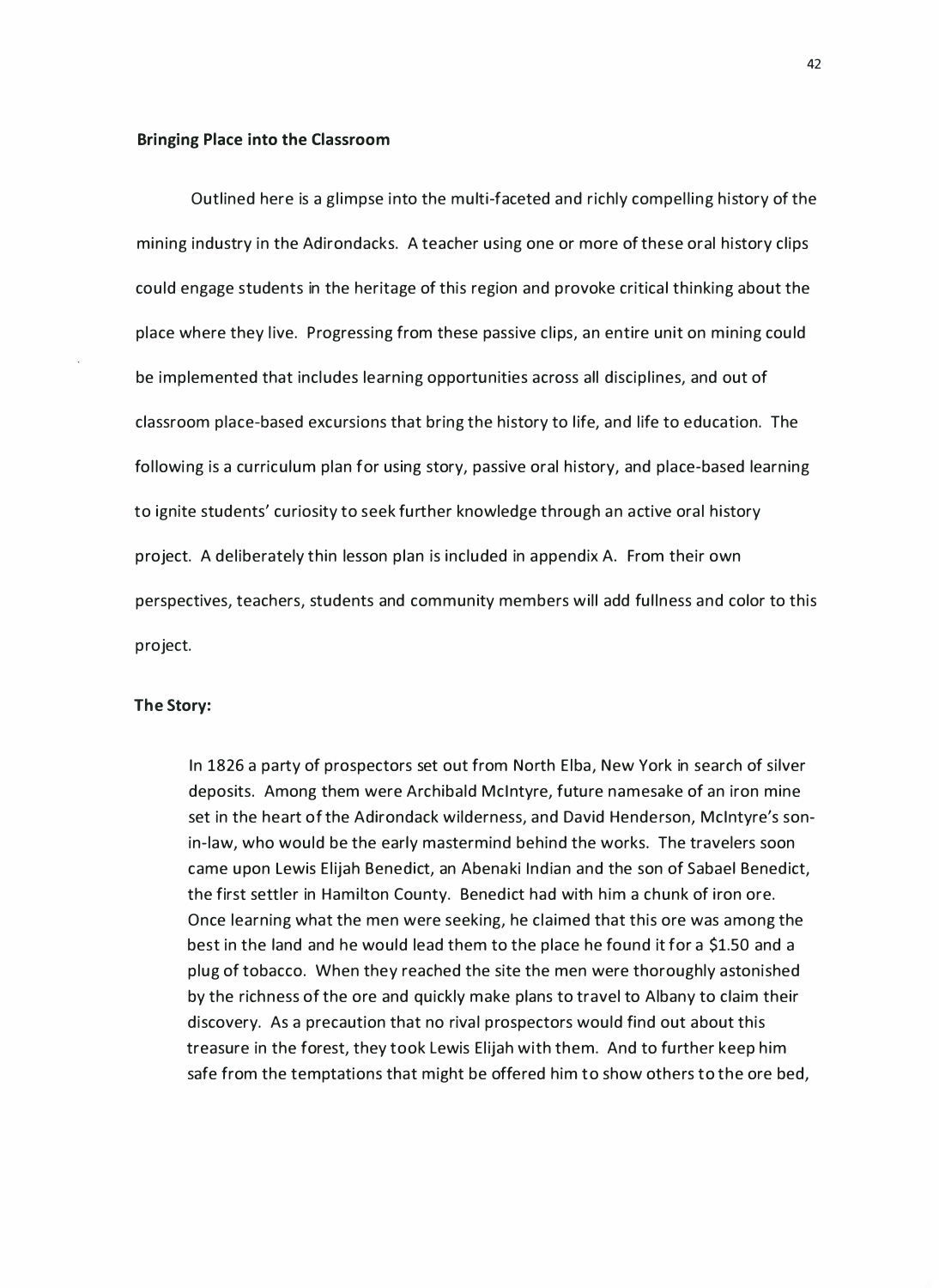they took him on to New York City. They basically kidnapped him. In a letter to Henderson, Mcintyre, expressing the sentiment of his time, noted "we ought to kept him all winter" but "the civilized life is very incongenial to a savage" (Hochschild).

So begins an epic tale of industry, tragedy, settlement, abandonment, reinhabitation, boom years, decline, and tourist attraction. This local lore has passed through several generations and has found its way into scholarly texts on the region. The story has interesting elements that can engage interest in students, particularly because it is a story of where they live. This story becomes part of a unit on geology, introducing the ores and minerals present in the Adirondacks and the hard work and sacrifice involved in extracting those precious resources.

The region referenced in the story is that of the Tahawus tract, which lies just outside the town of Newcomb, New York. This is where Jim Mcintyre, and countless local men and women from the area towns, worked until the mine closed in 1989. Incidentally, Jim is no relation to the original prospector Archibald Mcintyre, however, Don Grout, the geologist from the Balmat mine introduced earlier in the paper is a direct descendent. A field trip today to the Upper Works of Tahawus allows students to stand in place where history happened. Remnants of the first blast furnace built by those eager prospectors of 1826 can be found. A short walk will bring you to the place where David Henderson died from an accidental gunshot, the body of water there called Calamity Pond for a reason. The 'new' blast furnace built in 1849 still exists, and is now receiving a 'face-lift'. The houses of the vil lage of Adirondac, (the letter K was left off the name) are giving in to the earth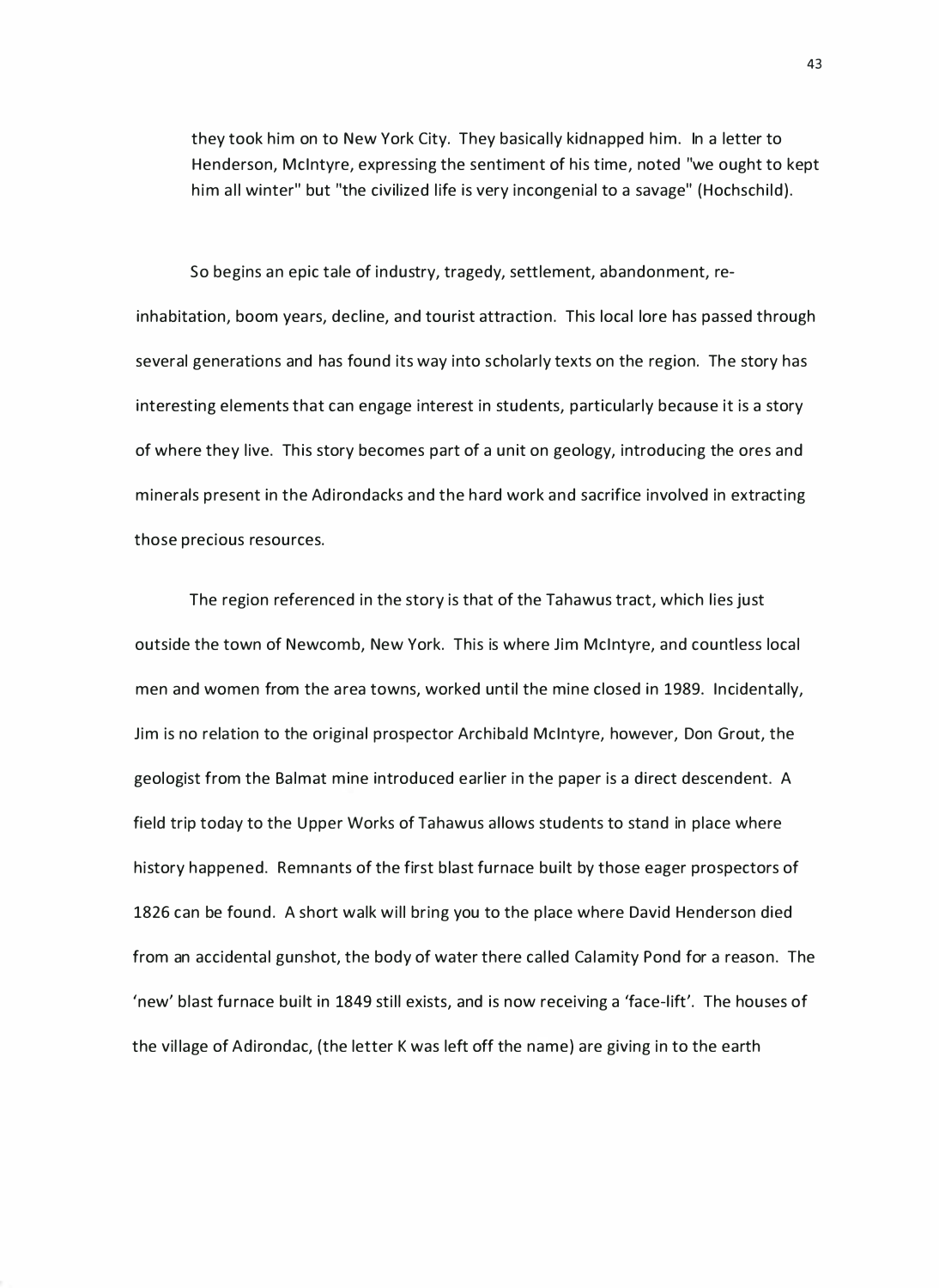around them, having been abandoned. One building in the ghost town stands among the ruins intact. It is the MacNaughton house, saved from deterioration because of a famous guest from 1901. This leads to another story, "The Night Ride to the Presidency":

In September of 1901 Vice President Theodore Roosevelt vacationed with his family at the Tahawus Club, another incarnation of the Tahawus tract, a sportsman's club that is still in existence today. Roosevelt and his family were guests of James MacNaughton, a wealthy friend and fellow conservationist, and the grandson of Archibald McIntyre. Meanwhile, then President William McKinley is attending the World's Fair in Buffalo, where he is shot in the abdomen following the last speech he would ever give. Teddy Roosevelt rushes to be at the President's side, and is told by McKinley's cabinet that he is not needed. That in fact it would be best if he were not there at all because the American public needed to be convinced that the President is going to be fine and that would not happen if the Vice President was not waiting with bated breath for the President to die. You see McKinley and TR really did not like each other. McKinley referred to Roosevelt as "that damn cowboy," and Roosevelt felt that McKinley had the back bone of a chocolate éclair. Roosevelt returns to his vacation in the Adirondacks, which could not have pleased McKinley's Cabinet more because they saw Camp Tahawus as "the most remote human habitation in the Empire state."

On Sept 13<sup>th</sup> Teddy Roosevelt decides to climb the highest peak in the state. The mountain known today as Mount Marcy was once called Tahawus, an Iroquois word meaning "he splits the sky," or similarly, cloudsplitter. TR and his entourage reach the summit a little after noon that day. They retire to Lake Tear of the Clouds, a small body of water just below the summit of Marcy and the highest source of the Hudson, to have some lunch. Meanwhile back at the club messages are arriving from Buffalo that the President has taken a turn for the worst. David Hunter, the superintendent of the club, says to the unemployed guides who are hanging around

44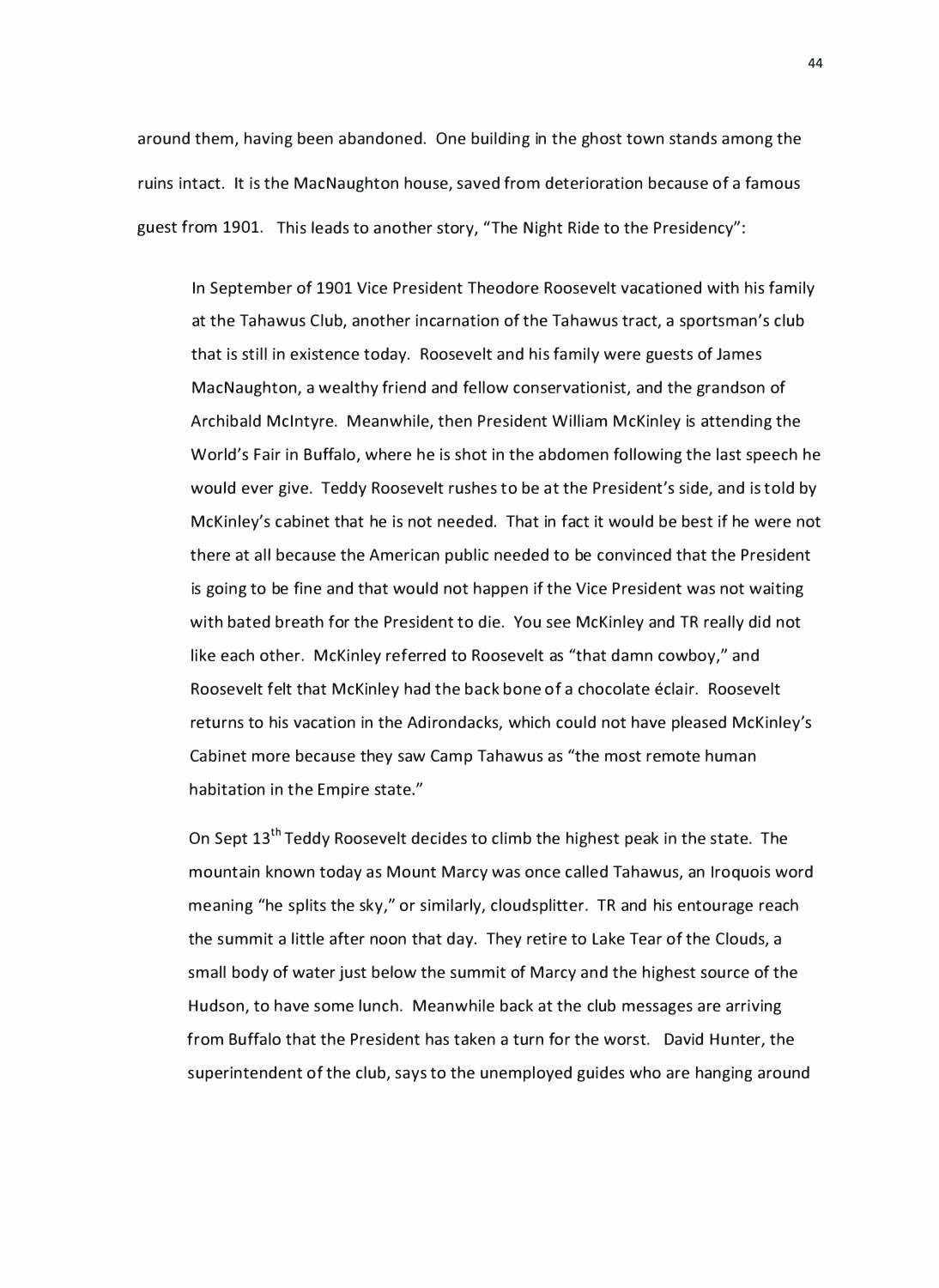that day, "Boys, this is bad news from the President. Who will carry the message to Mr. Roosevelt?" The task fell to Harrison Hall, tall, thin, weather beaten. He made his way up and found the party at Lake Tear of the Clouds. The New York Herald reported, "Never before has so strange a courier borne notice to a man of destiny that his time of ruling was at hand." Roosevelt would remark years later, when he saw this man standing there with a paper in his hands he knew he had come for him and he knew the message he was bringing.

They made the descent. Roosevelt, however, was in no rush to go to Buffalo, probably still sore about how he was treated the last time he was there. Edith Roosevelt remarks that her husband told her, "I'm not going unless I am really needed." He went to bed that night only to be awakened at 11 p.m. by his friend MacNaughton with a message that read "The President appears to be dying and members of the Cabinet in Buffalo think you should lose no time in coming." And so began the night ride to the Presidency.

Roosevelt dressed in the clothes he had probably hiked in that day. And at 11:30 David Hunter drove him the nine miles to what is still referred to today as the lower works. They arrived about 1:00 a.m. where the soon to be next President of the US was passed onto Orrin Kellogg who would take him another nine miles to Aiden Lair, a hotel just outside of Minerva, New York.

At Aiden Lair there was a telephone. At sometime after 2:15 a.m., when McKinley expired in Buffalo, a call came in telling them the news. Mike Cronin, the proprietor of Aiden Lair, knew he would be carrying the President of the US to North Creek to catch the train. Kellogg and TR arrived about 3:00 a.m. Does Cronin tell them what he knows? He does not. Instead he sets out in horse and wagon at what is described at break-neck speed (later it would be determined that they were traveling at six miles per hour) to North Creek. It was reported to be a dark, rainy night and this was treacherous traveling. TR held a lamp as Cronin egged his team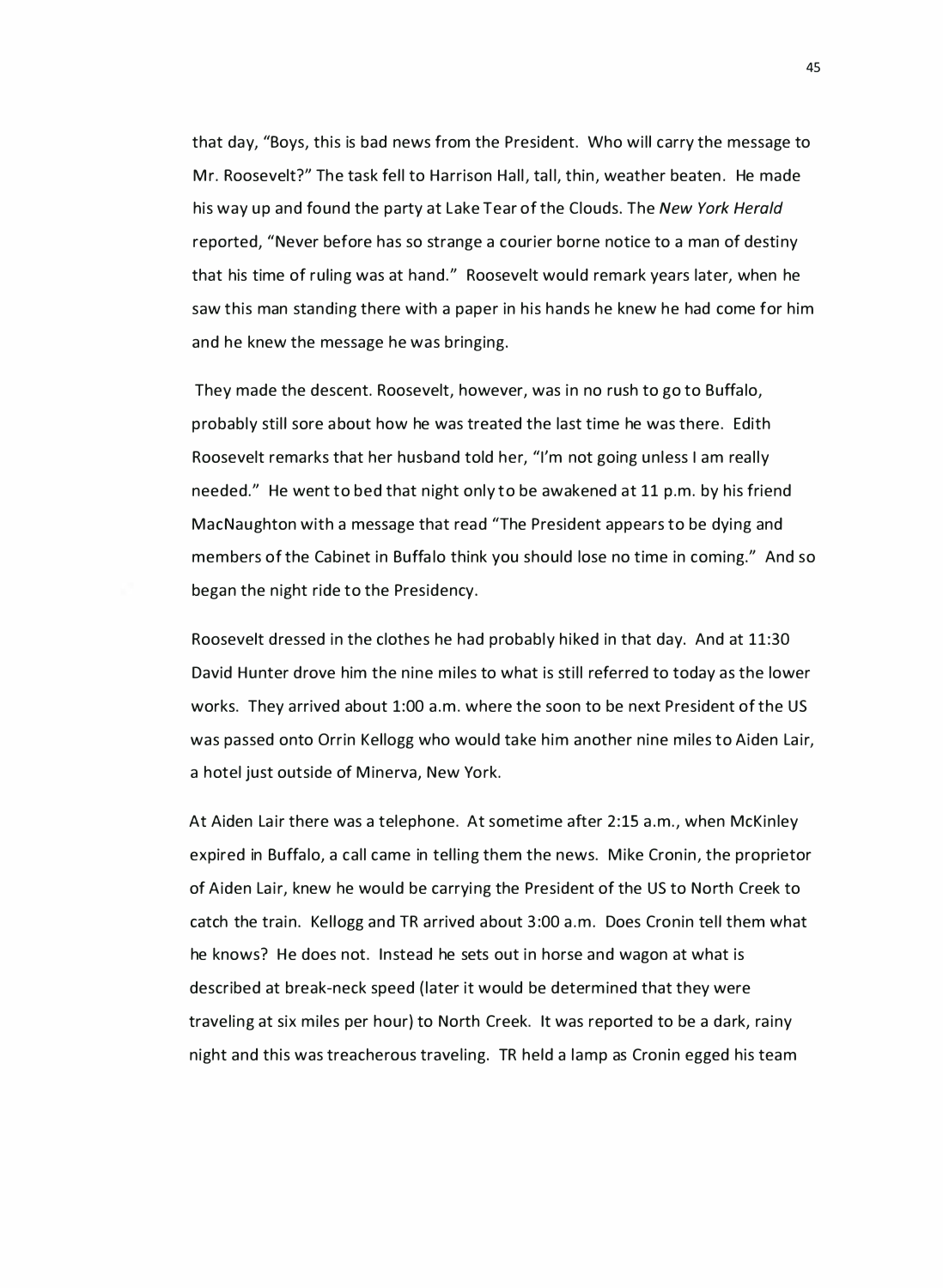along. At one point, one of the horses stumbled and went down on one knee. Here Cronin thought, that's it, it's done. Indeed he probably saw in his mind the horse going down completely, the carriage cart wheeling and himself and the President being injured or killed. But the horse, Frank or Dick, as they were known, got up and continue to run his course. They arrived at the train station at 4:46 a.m.

Now there are many who will tell you TR was sworn in as President at the North Creek station. He was not. However this was where he found out that he was to be President. TR took at the train to Buffalo where he arrived in the afternoon still in his hunting clothes, was loaned proper clothing by members of the Cabinet, a nd was sworn in as the 26<sup>th</sup> President of the United States (Murphy).

This thrilling story brings in elements of social history to the geologic history of the region. The telling of Roosevelt's night ride to the Presidency is best done orally to capture its adventurous essence. Classroom lessons can include students reciting the story and role playing the action. Theodore Roosevelt, a famous national figure, features prominently in this narrative, however if students were to be ask who the true heroes of the story are, local men Mike Cronin and Harrison Hall would be cited. Writing opportunities can include analyzing Mike Cronin's decision not to tell Roosevelt that he knew McKinley was dead. Continuing the out of the classroom experience to exploring the places depicted in both stories, students could travel the Roosevelt trail from the upper works of Tahawus past the remains of Aiden Lair on to the North Creek Station, which operates today as a tourist attraction offering excursions to Saratoga. The loop can be continued to the Adirondack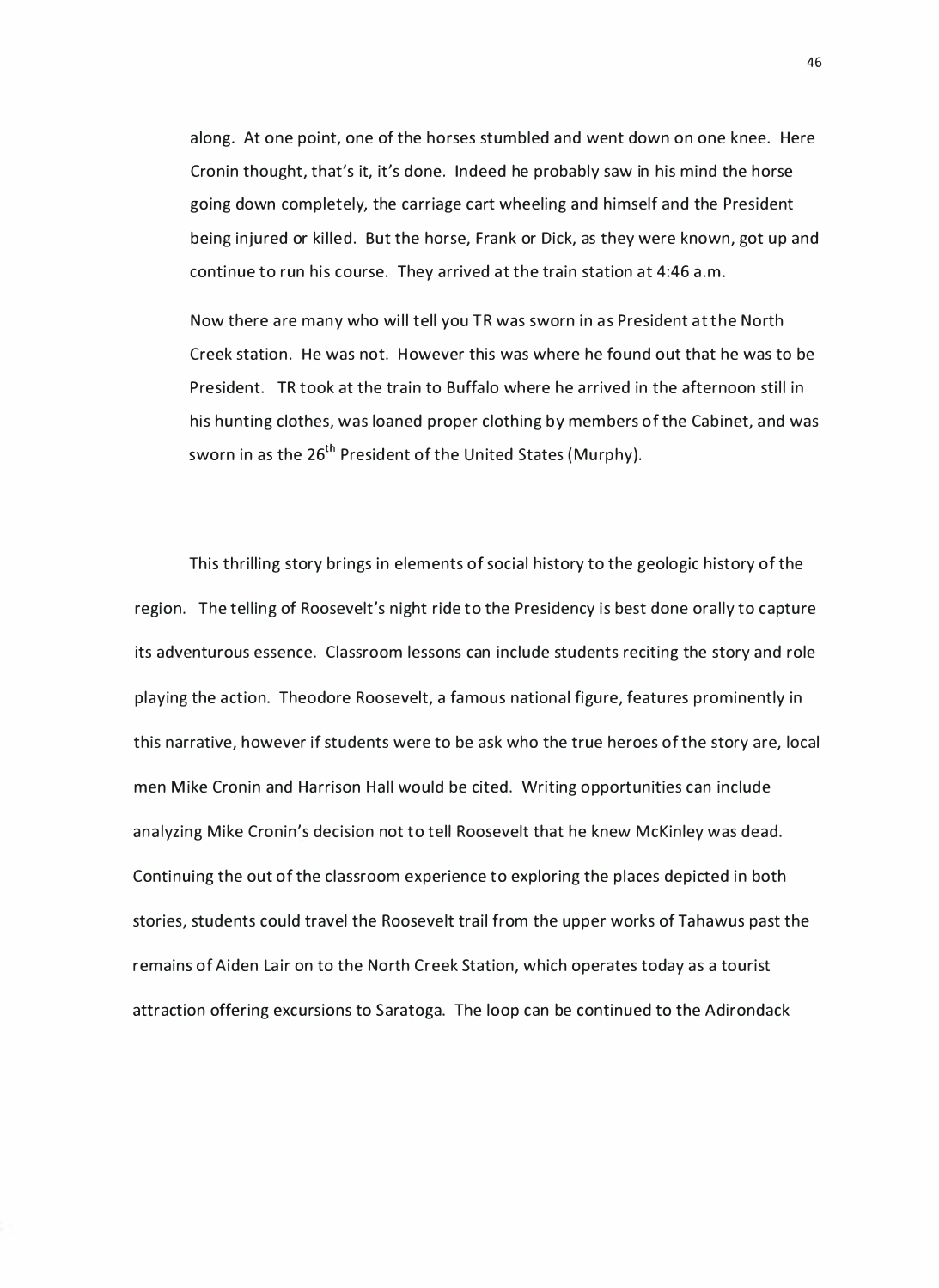Museum where students can see Cronin's buggy that carried Roosevelt on the wild ride to the North Creek Station.

The captivating stories of Tahawus enchant people to this day. Hundreds of tourists and residents alike turn out for the annual Teddy Roosevelt weekend in Newcomb. A talk on the history of Tahawus, be it at the Long Lake Library, the North Creek station or standing in the elements at the upper works, is sure to draw an enthusiastic crowd. A large part of the draw is created by the stories that come after TR's night ride to the Presidency, the years when National Lead ran the mine that employed so many for the surrounding towns. Many turn out to hear a bout the more recent years of life in the Tahawus village. Here Olga LaPelle nostalgically recalls her upbringing:

Tahawus was just special. It really was. It was great for kids growing up there. And when we first lived there, there wasn't that much. But they saw that we had movies, the latest of movies. There was a lending library type thing. The store had everything in it that we wanted.

You couldn't have asked for a better place to be brought up in  $-$  you know, to grow up in. The company did everything imaginable for the kids. I guess they had that feeling, "if the kids are happy, the parents are happy" (LaPelle).

Tahawus was a true company town, however there are not any Tennessee Ernie Ford-like prose describing the place. Everyone who lived there has only great things to say about their experience. The years from the Second World War until the mine closed in the late 80s were the National Lead years. National Lead is somewhat of a misnomer because lead was never mined at this site, and the company did change its name to NL Industries in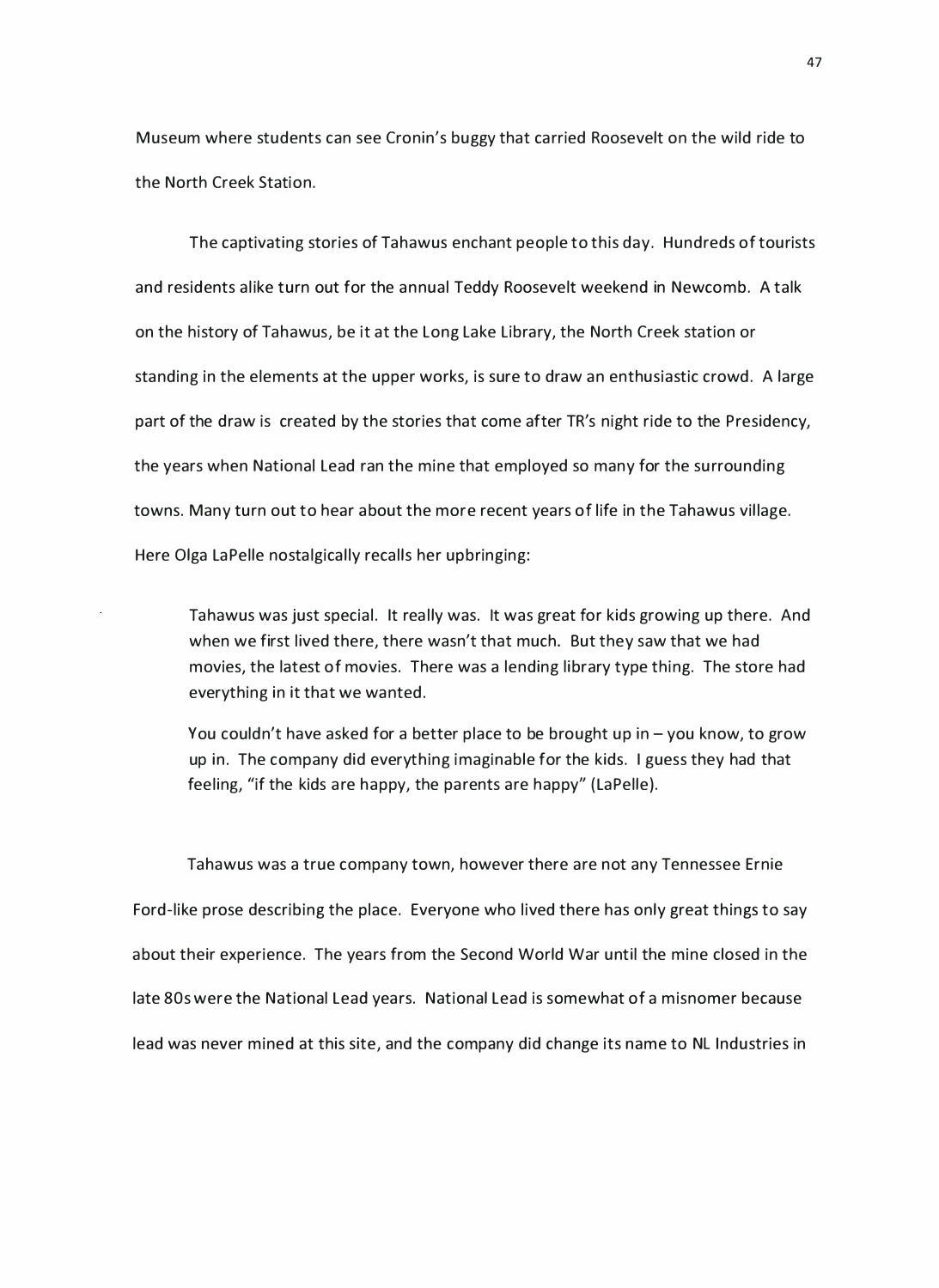later years to lessen the confusion. It was iron and titanium that were mined at the Tahawus tract. During the Mcintyre years they were unable to get a consistent project from the smelting. They referred to an impurity in the iron ore that they were unable to identify. Years later it was found that the impurity was titanium!

There is so much to tell about Tahawus; the stories and history can fill pages. So much can be learned from the place, from the land itself, so much that cannot be conveyed through classroom instruction. Students need to go stand in the place itself and feel its presence.

Public lands have tremendous potential to contribute to education and quality of life in our communities. Nora Mitchell

On a chilly fall morning a group of professionals from the Open Space Institute (OSI), the Department of Environmental Conservation (DEC) Lands and Forest Division, SUNY Environmental Science and Forestry and the Adirondack Museum set out with consultant Bob McNamara to explore OSl's interpretative plan for the Tahawus tract. The Open Space Institute protects scenic, natural and historic landscapes to provide public enjoyment, conserve habitat and sustain communities. In 2003 OSI purchased over 10,000 acres of the Tahawus tract; they transferred all but 258 acres to the State of New York in 2008, reserving the core area for historic preservation and education. There has never been a better time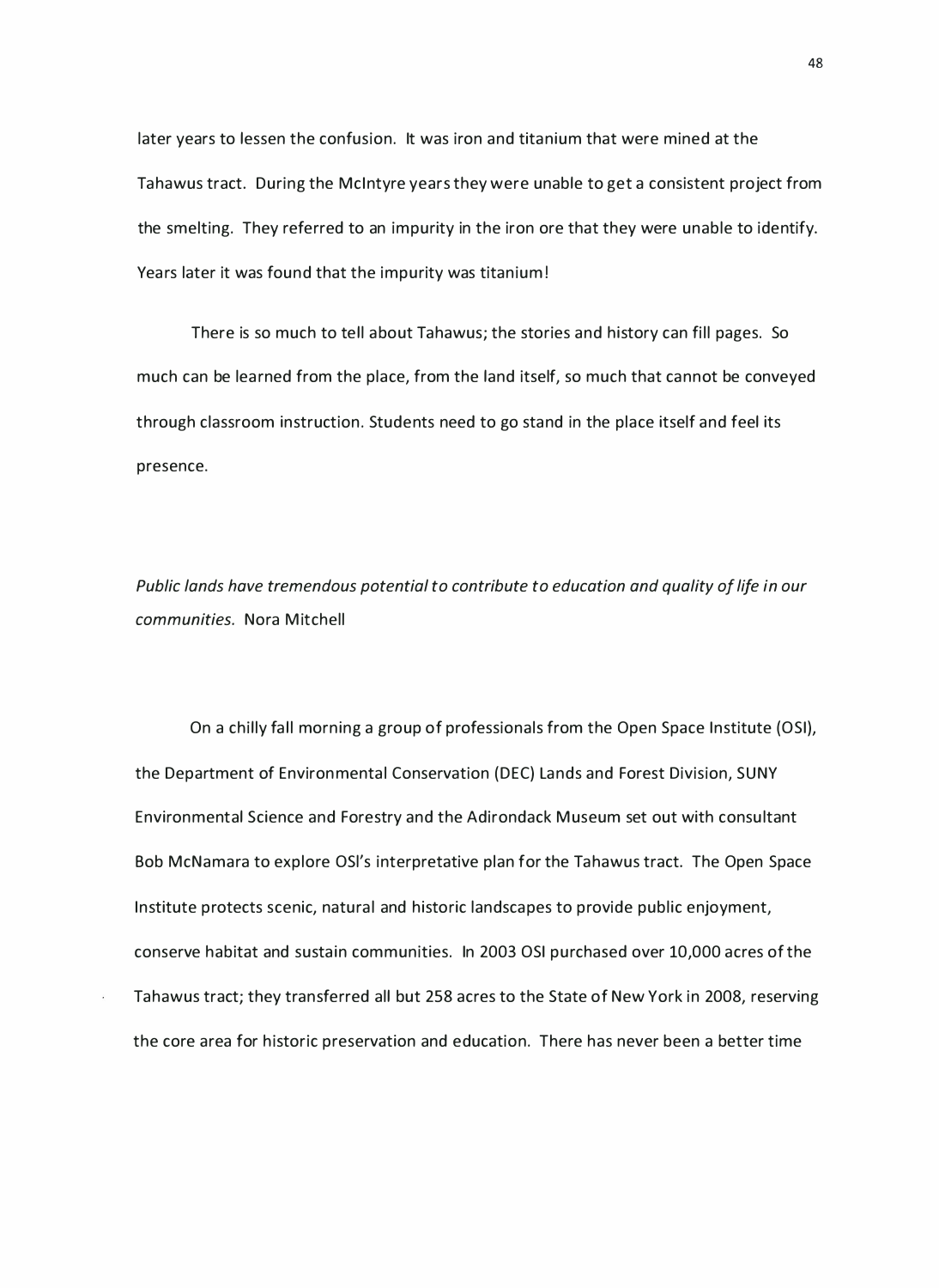for a field trip to the upper works of Tahawus. Interpretive panels illuminate the history while students stand in the place where history was made. These public lands, like much of the Adirondack Park, are places where students can connect with their heritage.

#### Conclusion

Calling up Umphrey's reference to young people being drawn to the power of the real, many would lament that education today is anything but real. Mainstream media recognizes this. Here is an excerpt from a recent episode of the Daily Show with Jon Stewart talking with Michelle Rhee, former Chancellor of Washington, DC public schools and proponent of radical school reform (Comedy Central).

The school system seems to have moved away from any practical reality of the modern world. There really hasn't been any innovation in education since, I don't know... John Dewey. There is the idea that we no longer have a connection to the way the real world works and the way schools should work in communities, it just seems like a much bigger problem...

Here again John Dewey is cited when speaking of educational innovation. How is it that we have not been listening all these years?

Place-based education proponents tout community reform as an outcome to this approach. Many Adirondack communities are in need of reform, economically chiefly, but also in spirit and pride of place. If we were to put it to the students to interpret community reform, might we see results?

The benefits of place-based education show up not just in students' academic performance, but also in increased community vitality, greater parent engagement in school and community events, and in the improved quality of the economy and environment in the local area. We contend that we can raise test scores, cultivate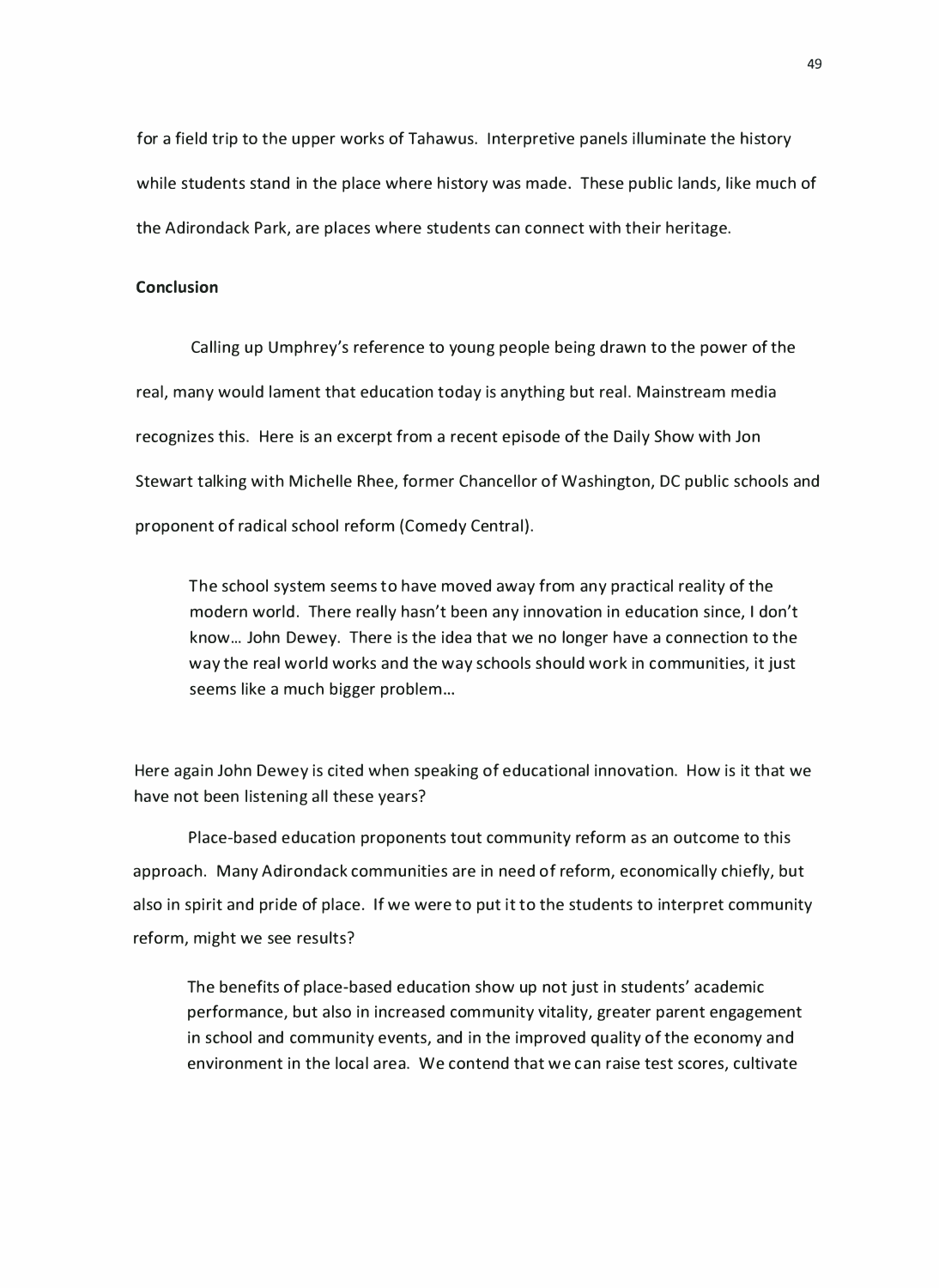civic responsibilities of students, and improve the quality of life in the community simultaneously (Bartsch and Sobel).

These are big promises. But suppose they might work? Is that not worth a try? As Umphrey tells us, it does not need to be perfect; you just have to start someplace and move forward from there.

We don't need to create an ideal community which will provide everything kids need. Kids, like the rest of us, don't need perfect communities. What they do need is invitations to join the work in progress of making places better (Umphrey, The Power of Community-Centered Education xxi).

Umphrey maintains that part of community-centered education is acknowledging the problems and plight of a community and putting these problems to the youth to explore and solve. "The trouble with schooling is that many young people do not see how the curriculum that we so dutifully deliver touches upon their interests" (2). How do we find out what interests them? We ask them, and start by including them in the conversation. Many community issues are not adult only conversations. And kids 'get' things many adults don't give them credit for. Getting students talking about the place where they live, getting them talking to people who live in their communities and getting them out to explore sites that come up in conversation goes a long way to getting students excited about learning. It is now relevant to them. They now 'own' their education.

Using the local community as a teaching ground, incorporating what lies just outside the school walls into the curriculum, provides an engaging educational experience for students, and meets mandated state and national learning standards. Oral history

so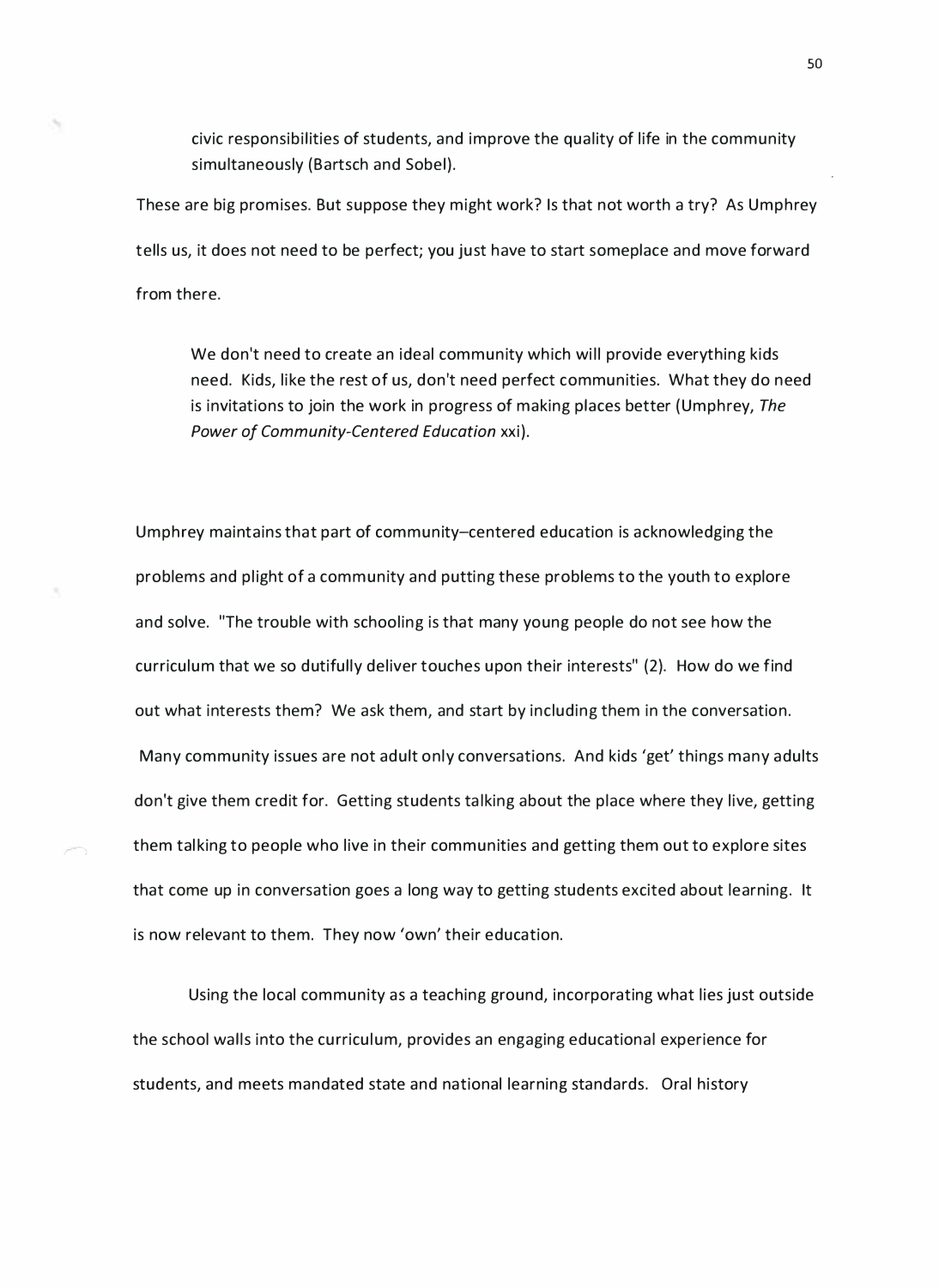interviews can be used to demonstrate learning opportunities to be gained from talking with local residents. In their teacher handbook, Our Town: Recording and Presenting Local History and Folklife, the Vermont Folklife Center sums this premise up well: "Studying one's hometown also fosters a heightened sense of place-as students learn to see evidence of the past in the familiar landscape of the present, that knowledge creates a special feeling of connection" (Sharrow 3). Adirondack students should be encouraged to explore their place, to be welcomed to the conversation and have a chance to become excited by the power of the real.

#### Coda

A letter came in the mail recently. It was a standard annual appeal letter from a nonprofit organization, one of many that a rrive late in the year. This one was from the Vermont Folklife Center which does great work with ethnography. Giving it a cursory glance, guiltily knowing it would end up being thrown away, I was caught by the testimonial opening the letter, an educator commenting on an institute offered by VFC:

I am now committed to the basic tenet that individuals' stories are the most powerful means of individual learning {Vermont Folklife Center).

That is a commanding statement, one that hopefully gives others pause (and compels them to open their pocketbooks for this fine organization). My letter did not make it into the trash that day, because that pithy statement struck me as the root of what is outlined here. Individual stories matter. They help us to learn a bout ourselves and the world around us.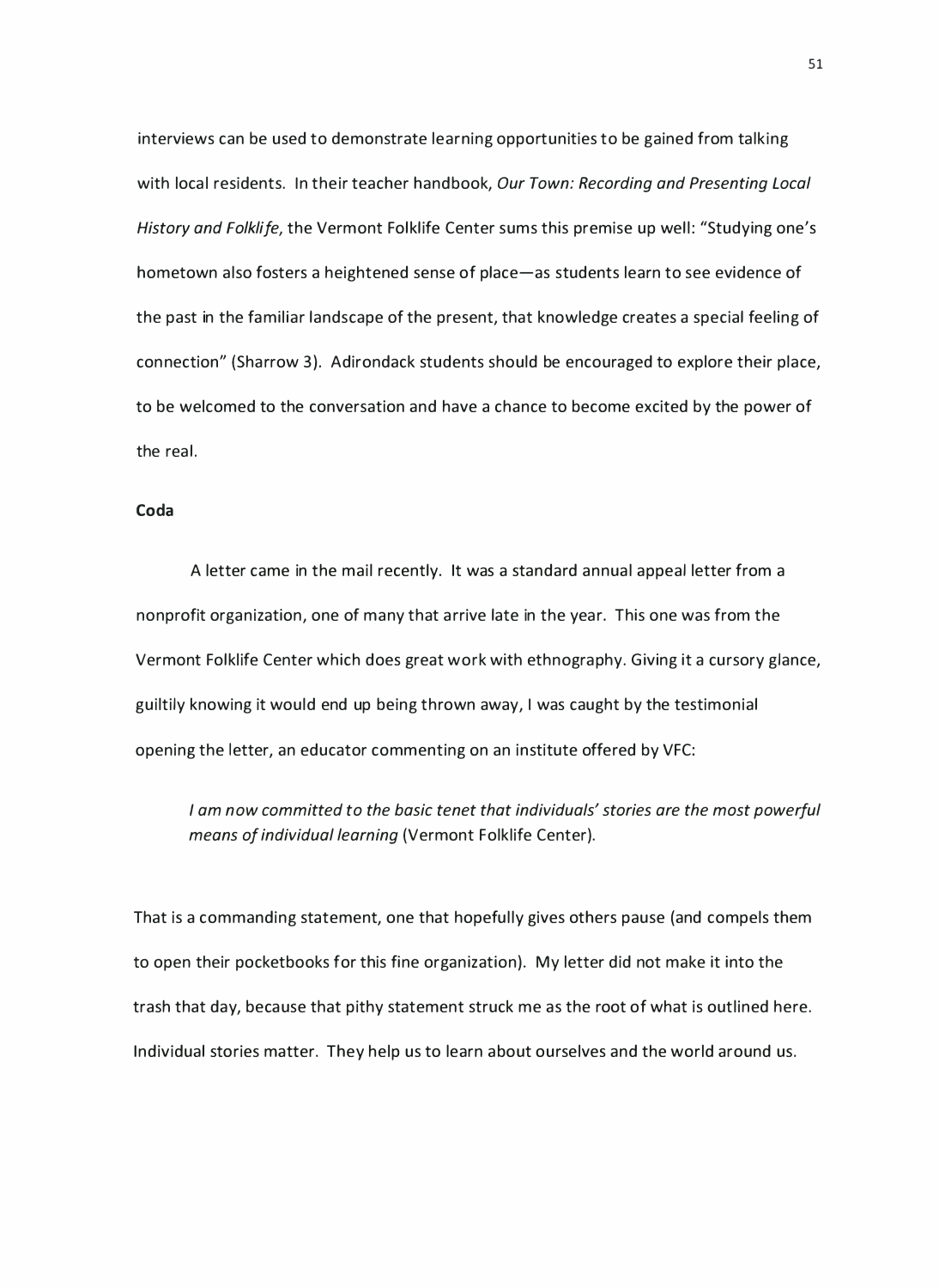Sample Lesson Plan

Standing in Place: The Story of Tahawus

This unit of study will be particularly appealing to teachers, students and community members of the school districts of Newcomb, Minerva, Long Lake, Indian Lake and Johnsburg. However, mining occurred throughout the Adirondacks and there are many stories to be explored and oral histories to be collected.

Essential questions: What can we learn from stories of our place?

How has the extractive industry shaped our communities?

(Teachers can start with these suggestions, although essential questions should come out of an organic conversation with students and their response to the project.)

Key words/topics: Discovery; Native Americans; Geology; Ore and Minerals; Resources, Work; New York State history; National history; Change over time; Cultural Diversity.

Goals: Students will demonstrate an understanding of the geologic, social and cultural history of this place.

(Again, goals can and should be discussed and decided upon by the participants. A question to be asked of students to help guide the program: What do you want to learn more about?)

Common Core: There are naturally numerous social studies curriculum connections to the history and culture of the local region. The CCLS for Social Studies are in draft form at present. The standards for literacy are a focal point and there are many literacy connections to be made here.

#### Place-based Activities:

- I. Share passive oral history clips with students. The excerpts included in this writing can be used. The clips do not necessary have to be from the mining community of Tahawus. They are a starting point to engage interest and to show the history that was made in the Adirondacks by local people.
- II. Share the historic stories outlined within.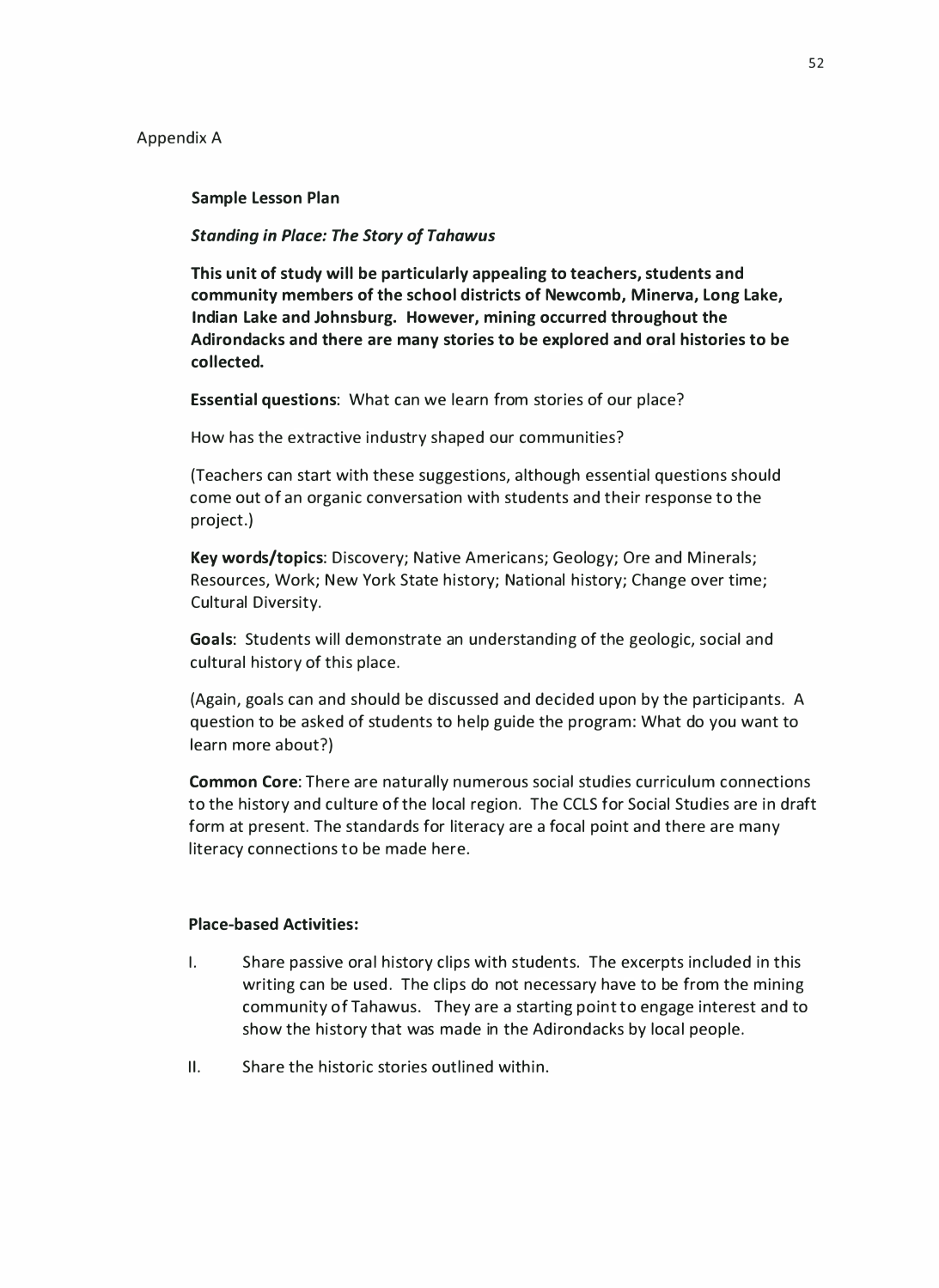- Ill. Place-based field trip opportunities:
	- a. Upper works of Tahawus.
		- i. Explore remnants of original iron works.
			- 1. Explore: Pick up a piece of rock. Put a magnet to it and see what happens. (What should happen? The magnet sticks because of the high content of magnetite in the earth in this area.)
		- ii. Ghost town of Adirondac Village.
		- iii. Explore new interpretation at Blast furnace site.
		- iv. Visit the Tahawus Club clubhouse at the Lower Works (This is private property; ask permission before arriving).
		- v. Hike:
			- 1. Short to Henderson Lake and Calamity Pond.
			- 2. Medium Mount Adams. Steep in spots, does take some time.
			- 3. Longer to Lake Tear of the Clouds and Mount Marcy. Probably an overnight experience.
- IV. Roosevelt Trail. Historic trail through Newcomb and Minerva culminating in North Creek follows Roosevelt's "Night Ride to the Presidency."

Historic Marker - interpreted to be the spot Roosevelt was when McKinley died and Roosevelt, in essence, became President.

Aiden Lair - abandoned hotel owned by Mike Cronin.

North Creek Station-- there are two small museums here as well as train excursions.

- V. Adirondack Ecological Center in Newcomb. Provides science-related programming.
- VI. Adirondack Museum in Blue Mountain Lake. Provides history and cultural connections.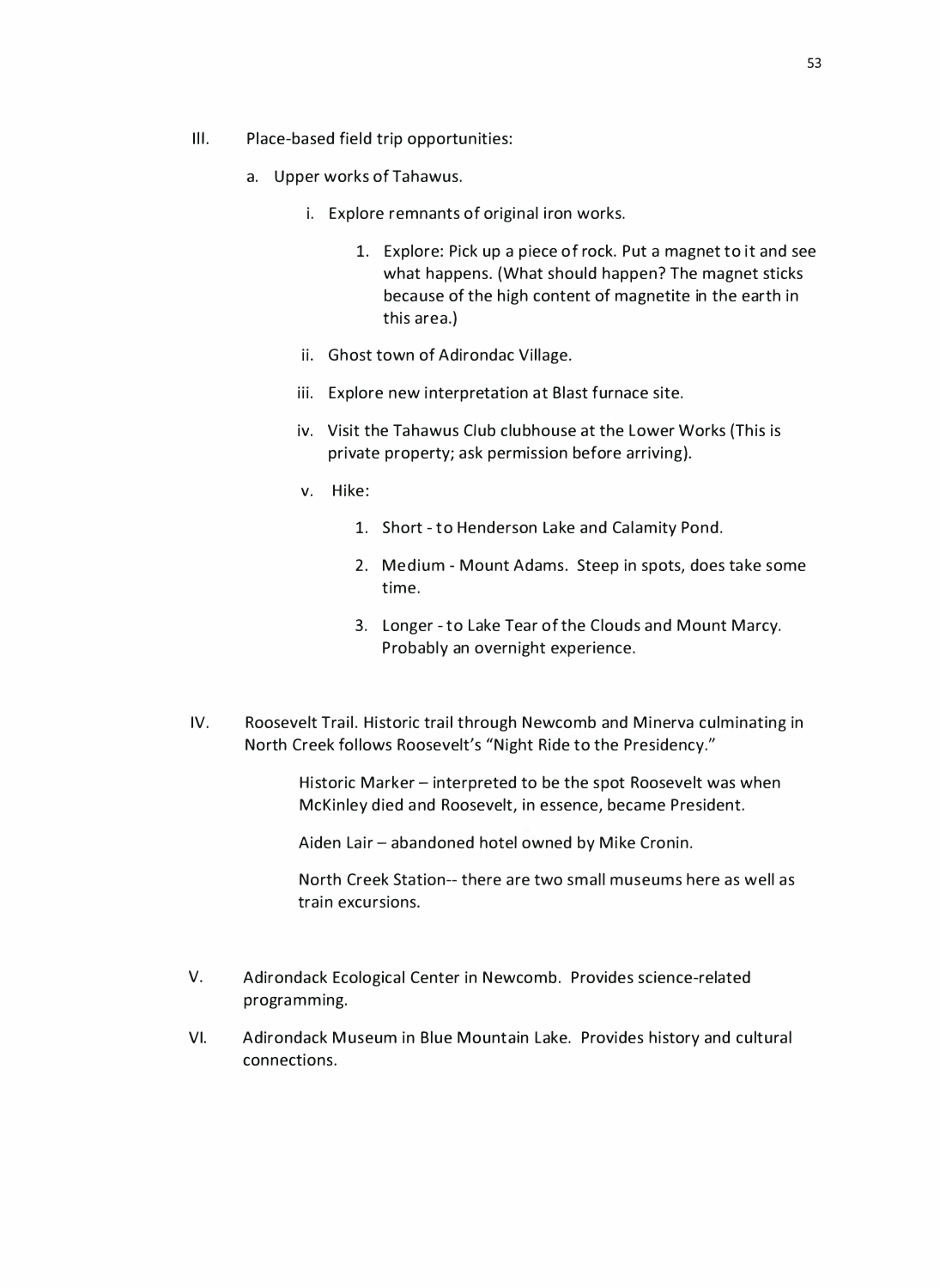#### Active oral history project:

Based on what students uncovered in their exploration of place-based field trips and their response to the passive oral history clips they can identify community members whom they would like to interview to learn more about Tahawus. The project can also happen simultaneously with the place-based activities.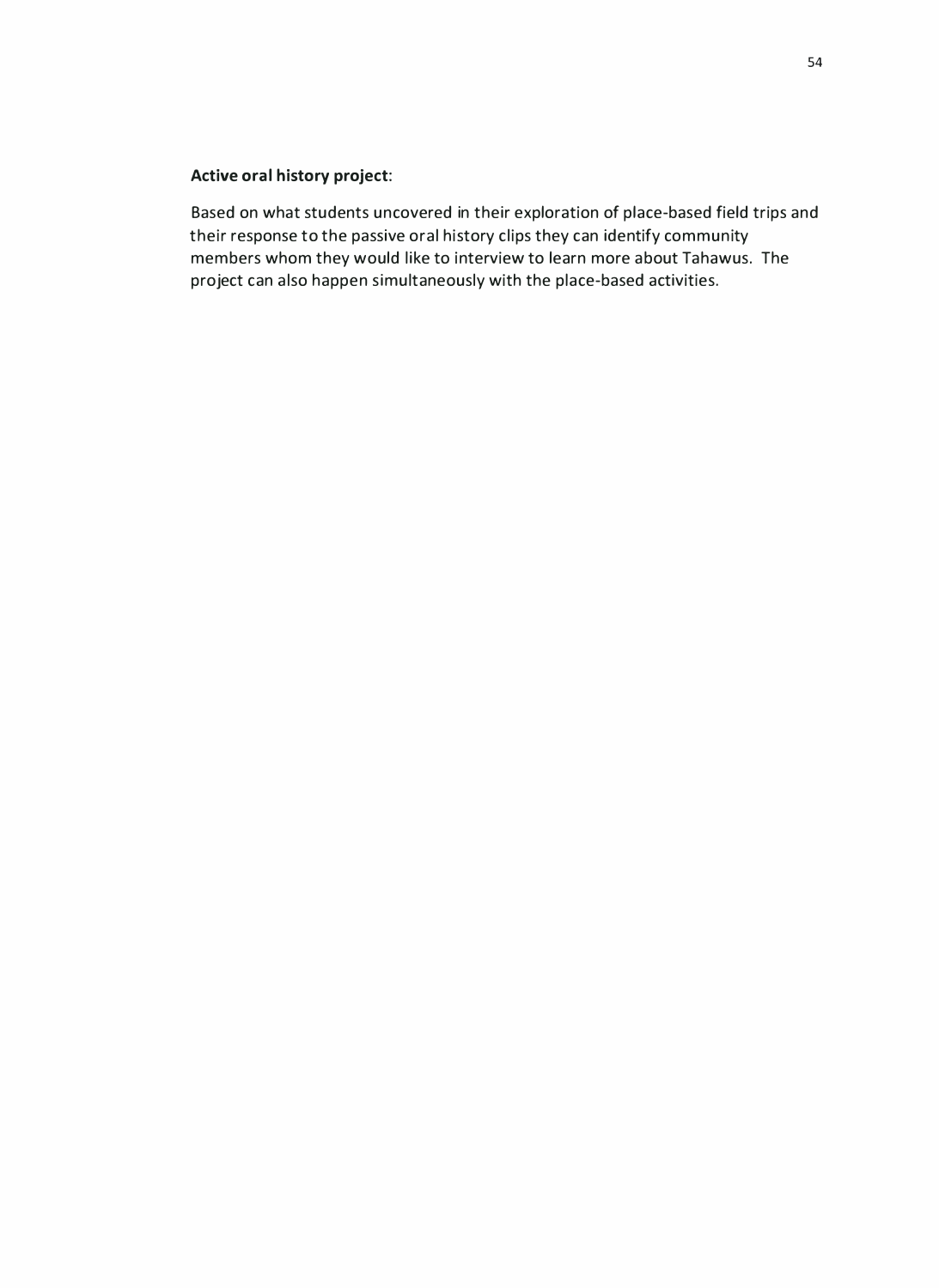#### Works Cited:

- Ayers, Rick. Studs Terkel 's Working: A Teaching Guide. New Press, The, 2001. Print. Barton, Charles. Feb. 2011. Adirondack Museum.
- Bartsch, Julie, and David Sobel. "Beyond Academic Achievement." Democracy and *Education* 16.2 (2009): n. pag. Print.
- Clark, Delia. Learning to Make Choices for the Future: Connecting Public Lands, Schools, and Communities through Place-based Learning and Civic Engagement. 2008. Print.

Colburn Gregory, Maybelle, and Waldron, Esther. 201 1. Adirondack Museum.

Comedy Central. "The Daily Show with Jon Stewart." 4 Feb. 2013. Television.

Cresswell, Tim. Place: a Short Introduction. Wiley-Blackwell, 2004. Print.

Daby, Joan. Oct. 2012. Adirondack Museum.

- Demarest, Amy. How Teachers Engage the Local Environment and Community to Design Meaningful and Democratic Curriculum. 2008. Print.
- Dewey, John. John Dewey, On Education: Selected Writings. Phoenix Ed. Ed. Reginald D. Archambault. University Of Chicago Press, 1974. Print.

Green, Alice. Apr. 2012. Adirondack Museum

Grout, Don, and Brown, Severn. Oct. 201 1. Adirondack Museum.

- Gruenewald, David A., Nancy Koppelman, and Anna Elam. '"Our Place in History' : Inspiring Place-Based Social History in Schools and Communities." The Journal of Museum Education 32. No. 3 (2007): 233 - 242. Print.
- Heyler, Dick et al. The Oral History Project: Connecting Students to Their Community, Grades 4-8. Heinemann, 2006. Print.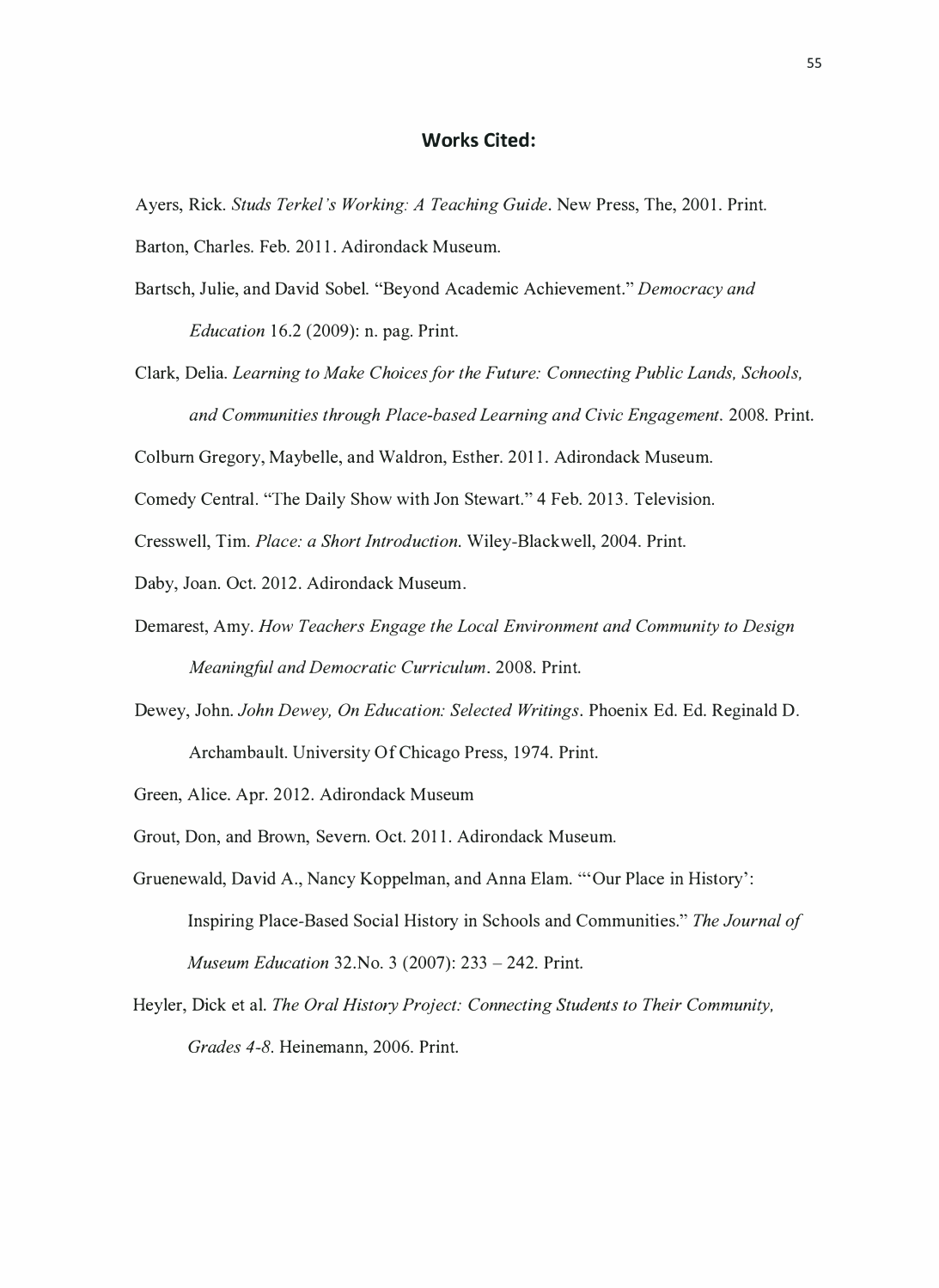Hochschild, Harold K. Township 34. Syracuse University Press, 1962. Print.

- Kammen, Carol. The Pursuit of Local History: Readings on Theory and Practice. Altamira Press, 1996. Print.
- Kyvig, David E., and Myron A. Marty. Nearby History: Exploring the Past Around You. Third Edition. Altamira Press, 2010. Print.
- Lanman, Laura M. Wendling Barry A. Preparing the Next Generation of Oral Historians: An Anthology of Oral History Education. illustrated edition. AltaMira Press, 2006. Print.

LaPelle, Olga. October 201 1. Adirondack Museum.

McIntyre, James. July 2011. Adirondack Museum.

- McTighe, Jay. "Common Core Big Idea 3: Standards Must Be Unpacked." Edutopia.
- Mercier, Laurie, and Madeline Buckendorf. Using Oral History in Community History Projects. Oral History Association, 2010. Print.
- Murphy, Eloise C. Theodore Roosevelt 's Night Ride to the Presidency (Adirondack Museum Monographs). Adirondack Museum, 1977. Print.
- Nachtigal, Paul. "Annenberg Rural Challenge School Reform from a Slightly Different Point of View. Keynote Address /." 2000. Print.

New York State Education Department. "Engage NY." http://www.engageny.org/

Orr, David W. Ecological Literacy: Educating Our Children for a Sustainable World. 1st ed. Sierra Club Books, 2005. Print.

Perks, Robert, and Alistair Thomson, eds. The Oral History Reader. Routledge, 1998. Print.

Portelli, Alessandro. The Death of Luigi Trastulli and Other Stories: Form and Meaning in

Oral History. State University of New York Press, 1 990. Print.

Revette, Dawn. NYCO Minerals. Mar. 2011. Adirondack Museum.